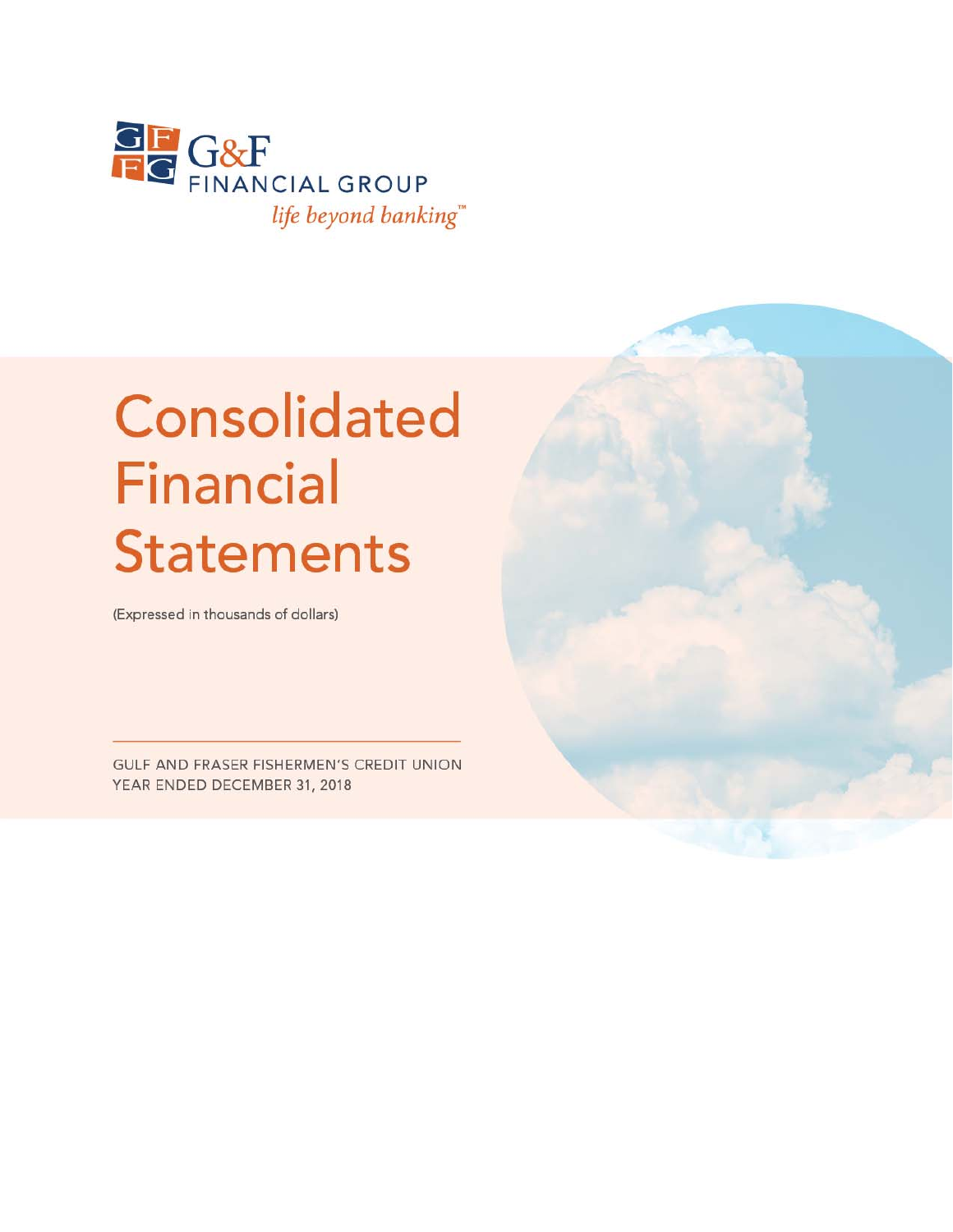#### **MANAGEMENT'S RESPONSIBILITY FOR FINANCIAL REPORTING**

These consolidated financial statements have been prepared by the management of Gulf and Fraser Fishermen's Credit Union (the Credit Union) who are responsible for their reliability, completeness, and integrity. The consolidated financial statements were prepared in accordance with requirements of the Financial Institutions Act of British Columbia and conform in all material respects with International Financial Reporting Standards.

Systems of internal control and reporting procedures are designed to provide reasonable assurance that financial records are complete and accurate so as to safeguard the assets of the Credit Union. These systems provide assurance that all transactions are authorized and proper records are maintained. Internal audit procedures provide management with the ability to assess the adequacy of these controls.

The Board of Directors has approved the consolidated financial statements. The Audit Committee of the Board has reviewed the statements with the external auditors, in detail, and received regular reports on internal control findings. KPMG LLP, Chartered Professional Accountants, the independent external auditors appointed by the membership, examined the consolidated financial statements of the Credit Union in accordance with Canadian generally accepted auditing standards. They have had full and free access to the management and staff of the Credit Union and the Audit Committee of the Board.

William Kiss Co‐Chief Executive Officer

Jeff Shewfelt Co‐Chief Executive Officer

m Lei

Ron Lee Chief Financial Officer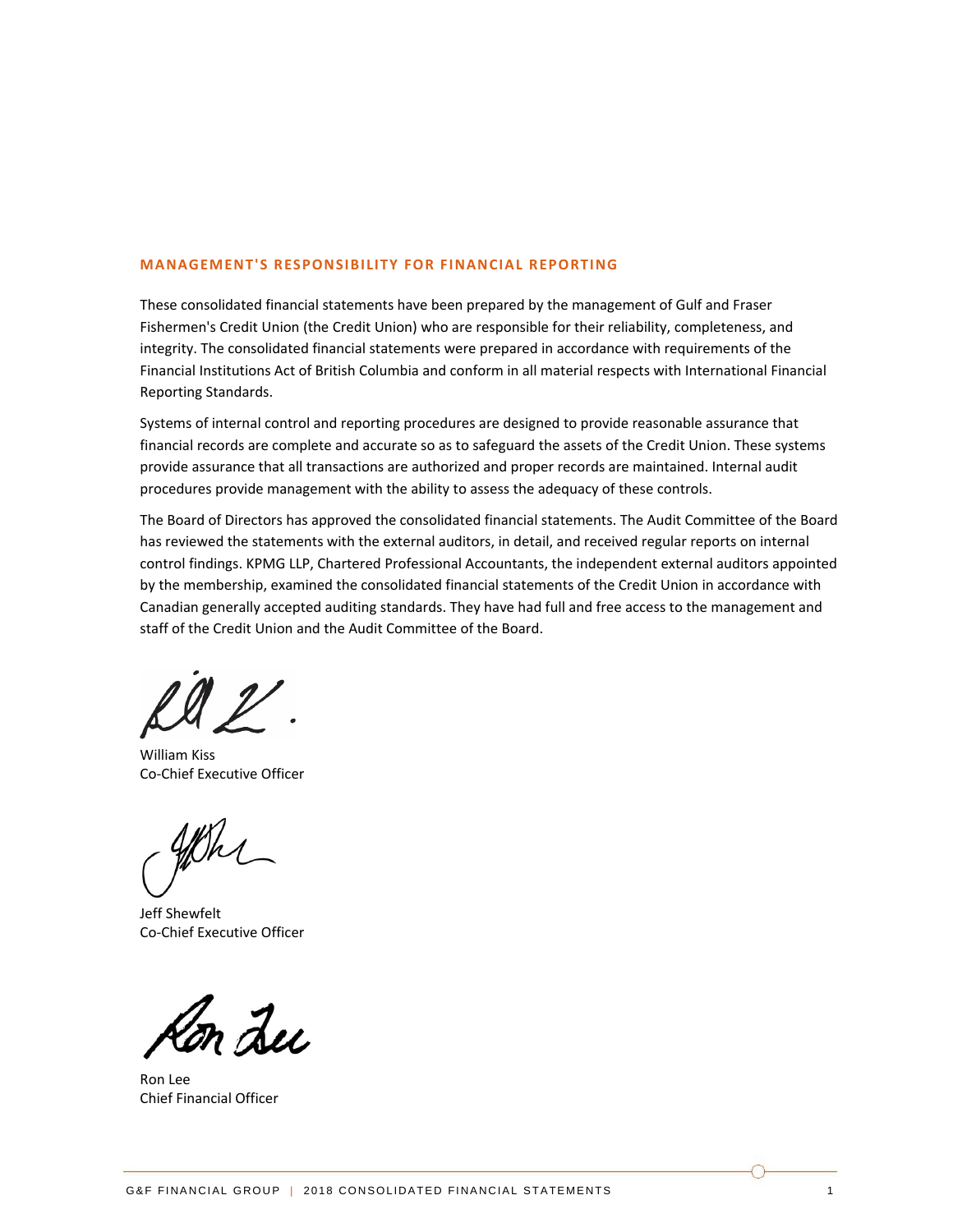

**KPMG LLP** PO Box 10426 777 Dunsmuir Street Vancouver BC V7Y 1K3 Canada Telephone (604) 691-3000 Fax (604) 691-3031

#### **INDEPENDENT AUDITORS' REPORT**

To the Members of Gulf and Fraser Fishermen's Credit Union:

#### *Opinion*

We have audited the consolidated financial statements of Gulf and Fraser Fishermen's Credit Union (the Credit Union), which comprise:

- the consolidated statement of financial position as at December 31, 2018
- the consolidated statement of income for the year then ended
- the consolidated statement of comprehensive income for the year then ended
- the consolidated statement of changes in members' equity for the year then ended
- the consolidated statement of cash flows for the year then ended
- and notes to the consolidated financial statements, including a summary of significant accounting policies

(Hereinafter referred to as the "financial statements").

In our opinion, the accompanying financial statements present fairly, in all material respects, the consolidated financial position of the Credit Union as at December 31, 2018, and its consolidated financial performance and its consolidated cash flows for the year then ended in accordance with International Financial Reporting Standards (IFRS).

#### *Basis for Opinion*

We conducted our audit in accordance with Canadian generally accepted auditing standards. Our responsibilities under those standards are further described in the *"Auditors' Responsibilities for the Audit of the Financial Statements"* section of our auditors' report.

We are independent of the Credit Union in accordance with the ethical requirements that are relevant to our audit of the financial statements in Canada and we have fulfilled our other ethical responsibilities in accordance with these requirements.

We believe that the audit evidence we have obtained is sufficient and appropriate to provide a basis for our opinion.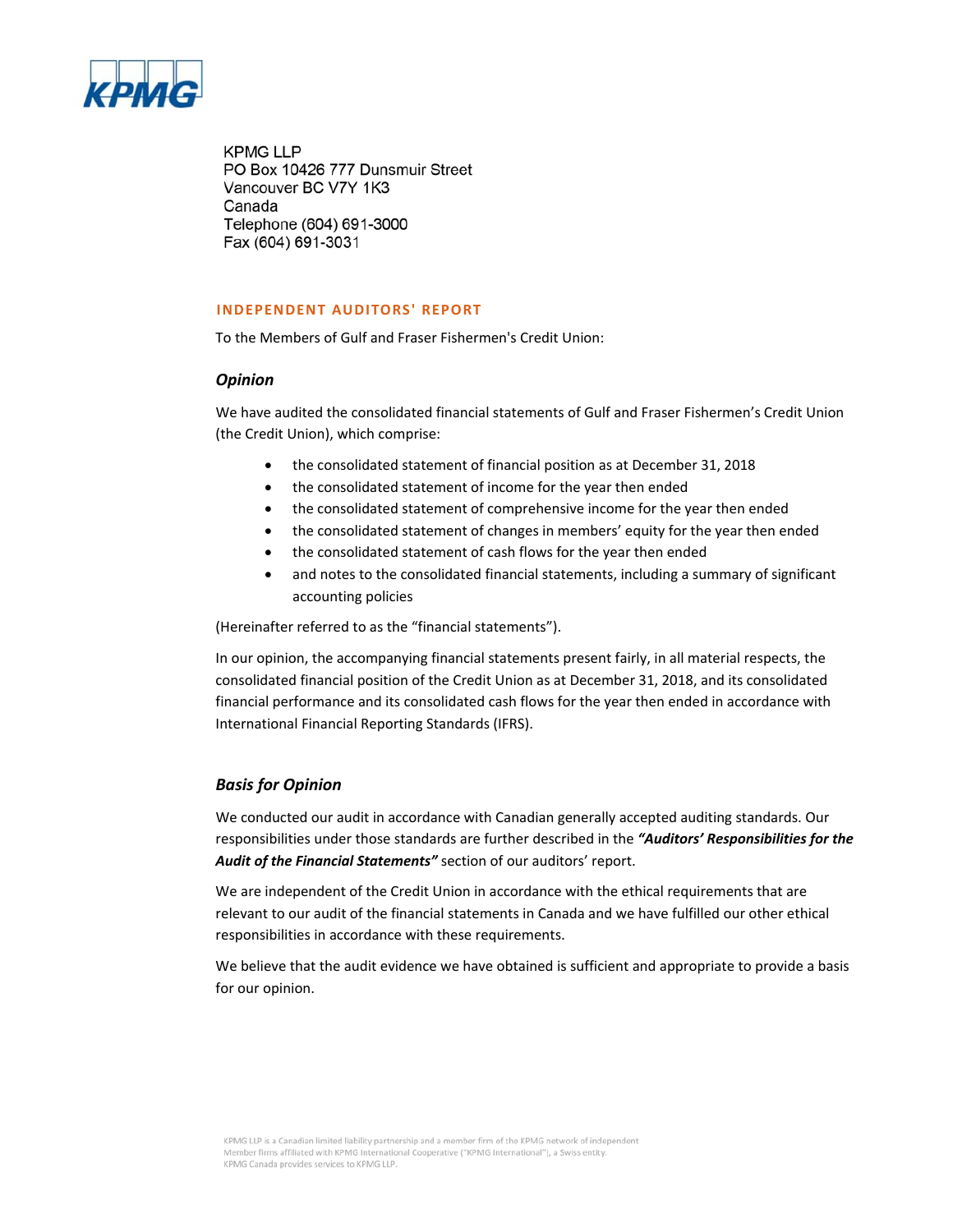

#### *Responsibilities of Management and Those Charged with Governance for the Financial Statements*

Management is responsible for the preparation and fair presentation of the financial statements in accordance with International Financial Reporting Standards (IFRS), and for such internal control as management determines is necessary to enable the preparation of financial statements that are free from material misstatement, whether due to fraud or error.

In preparing the financial statements, management is responsible for assessing the Credit Union's ability to continue as a going concern, disclosing as applicable, matters related to going concern and using the going concern basis of accounting unless management either intends to liquidate the Credit Union or to cease operations, or have no realistic alternative but to do so.

Those charged with governance are responsible for overseeing the Credit Union's financial reporting process.

#### *Auditors' Responsibilities for the Audit of the Financial Statements*

Our objectives are to obtain reasonable assurance about whether the financial statements as a whole are free from material misstatement, whether due to fraud or error, and to issue an auditors' report that includes our opinion.

Reasonable assurance is a high level of assurance, but is not a guarantee that an audit conducted in accordance with Canadian generally accepted auditing standards will always detect a material misstatement when it exists.

Misstatements can arise from fraud or error and are considered material if, individually or in the aggregate, they could reasonably be expected to influence the economic decisions of users taken on the basis of the financial statements.

As part of an audit in accordance with Canadian generally accepted auditing standards, we exercise professional judgment and maintain professional skepticism throughout the audit.

We also:

 Identify and assess the risks of material misstatement of the financial statements, whether due to fraud or error, design and perform audit procedures responsive to those risks, and obtain audit evidence that is sufficient and appropriate to provide a basis for our opinion.

The risk of not detecting a material misstatement resulting from fraud is higher than for one resulting from error, as fraud may involve collusion, forgery, intentional omissions, misrepresentations, or the override of internal control.

- Obtain an understanding of internal control relevant to the audit in order to design audit procedures that are appropriate in the circumstances, but not for the purpose of expressing an opinion on the effectiveness of the Credit Union's internal control.
- Evaluate the appropriateness of accounting policies used and the reasonableness of accounting estimates and related disclosures made by management.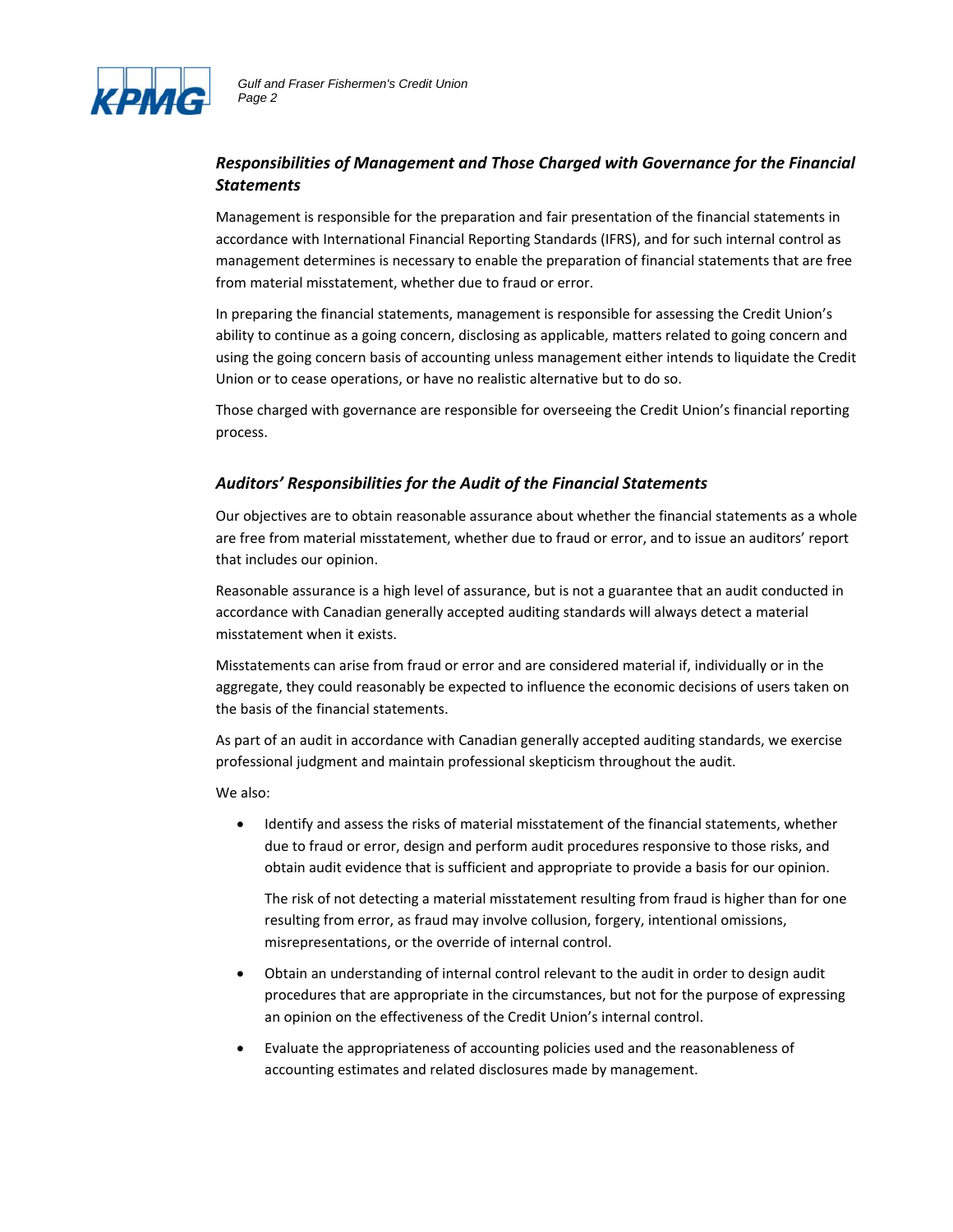

- Conclude on the appropriateness of management's use of the going concern basis of accounting and, based on the audit evidence obtained, whether a material uncertainty exists related to events or conditions that may cast significant doubt on the Credit Union's ability to continue as a going concern. If we conclude that a material uncertainty exists, we are required to draw attention in our auditors' report to the related disclosures in the financial statements or, if such disclosures are inadequate, to modify our opinion. Our conclusions are based on the audit evidence obtained up to the date of our auditors' report. However, future events or conditions may cause the Credit Union to cease to continue as a going concern.
- Evaluate the overall presentation, structure and content of the financial statements, including the disclosures, and whether the financial statements represent the underlying transactions and events in a manner that achieves fair presentation.
- Communicate with those charged with governance regarding, among other matters, the planned scope and timing of the audit and significant audit findings, including any significant deficiencies in internal control that we identify during our audit.

 $KPMS$  12P

Chartered Professional Accountants

Vancouver, Canada February 22, 2019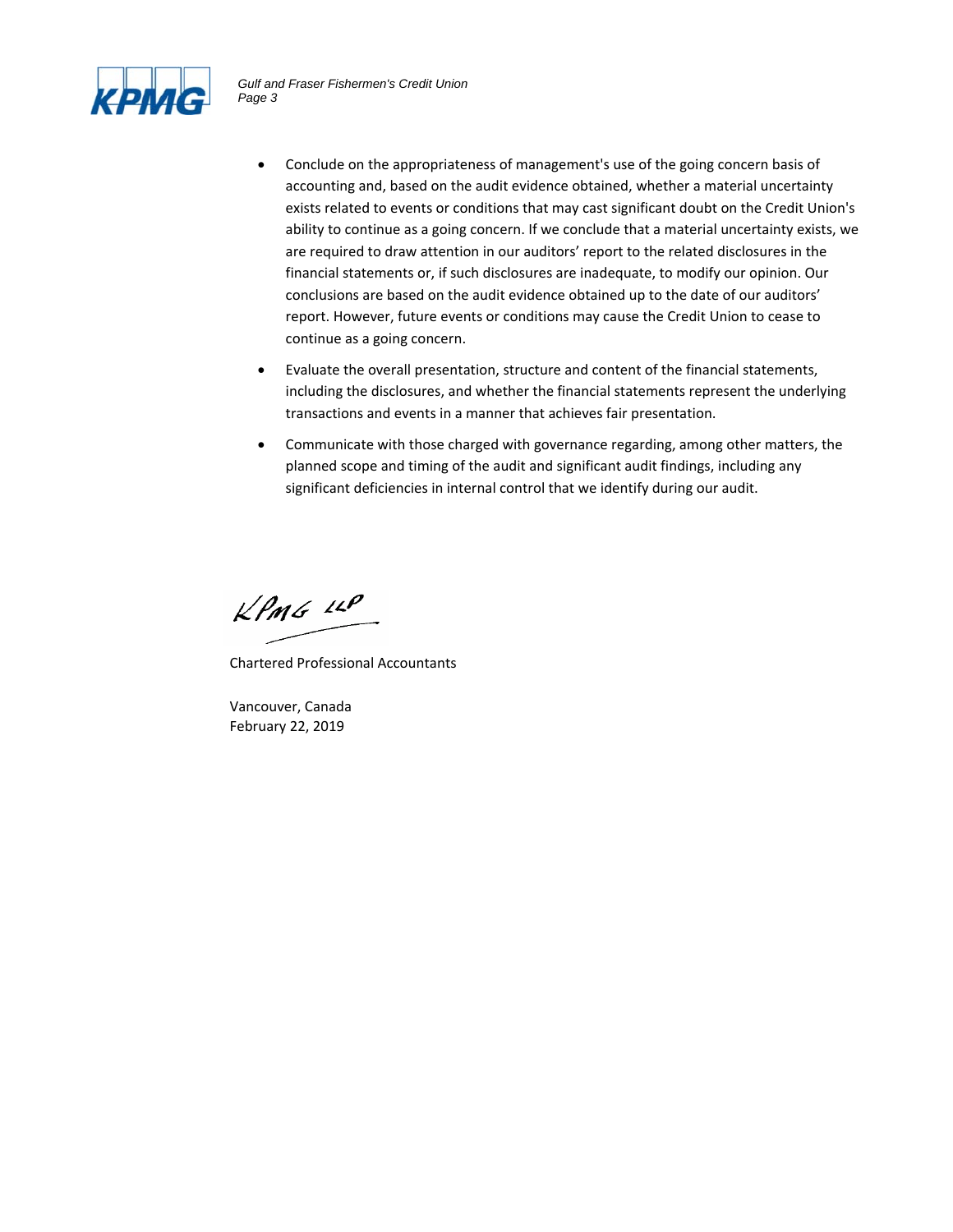# Consolidated Statement of Financial Position

*(Expressed in thousands of dollars)*

*December 31, 2018, with comparative information for 2017*

|                                        | <b>Notes</b>   | 2018            | 2017            |
|----------------------------------------|----------------|-----------------|-----------------|
| Assets                                 |                |                 |                 |
| Cash                                   |                | \$<br>5,622     | \$<br>15,301    |
| Financial investments                  | 6              | 181,228         | 161,393         |
| Derivative assets                      | 7              | 732             | 516             |
| Loans                                  | 8, 9           | 1,862,404       | 1,711,125       |
| Premises and equipment                 | 10             | 7,376           | 6,369           |
| Intangible assets                      | 10             | 592             | 601             |
| Investment property                    | 11             | 797             | 797             |
| Deferred income tax asset              | 12             | 1,214           | 841             |
| Other assets                           | 13             | 3,657           | 2,556           |
|                                        |                | \$<br>2,063,622 | \$<br>1,899,499 |
| Liabilities and Members' Equity        |                |                 |                 |
| Derivative liabilities                 | $\overline{7}$ | \$<br>484       | \$<br>577       |
| Deposits                               | 14             | 1,887,475       | 1,742,843       |
| Members' shares                        | 15             | 8,047           | 6,943           |
| Secured borrowings                     | 16             | 51,455          | 45,299          |
| Other liabilities                      | 17             | 6,192           | 5,553           |
|                                        |                | 1,953,653       | 1,801,215       |
| Members' equity:                       |                |                 |                 |
| Accumulated other comprehensive income |                | 152             | 496             |
| Retained earnings                      |                | 109,817         | 97,788          |
| Commitments                            | 18             | 109,969         | 98,284          |
|                                        |                | \$<br>2,063,622 | \$<br>1,899,499 |

See accompanying notes to consolidated financial statements.

APPROVED ON BEHALF OF THE BOARD:

م یا  $\rightarrow$ 

Lewis Bublé **Christian Christian Christian Christian Christian Christian Christian Christian Christian Christian Christian Christian Christian Christian Christian Christian Christian Christian Christian Christian Christian** President and Chair, Board of Directors **Chair of the Audit Committee** 

Jacre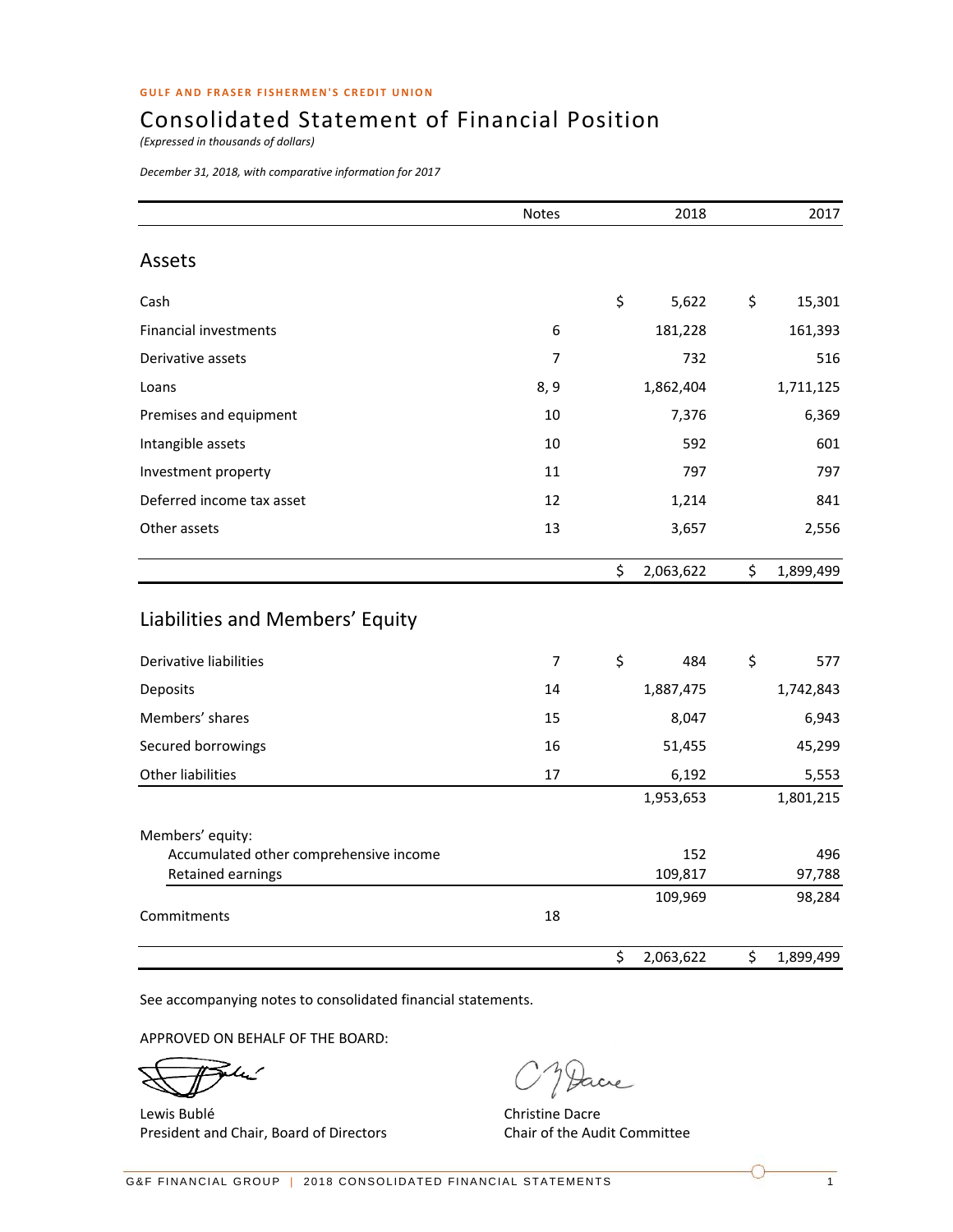# Consolidated Statement of Income

*(Expressed in thousands of dollars)*

*Year ended December 31, 2018, with comparative information for 2017*

|                                            | <b>Notes</b> | 2018         | 2017         |
|--------------------------------------------|--------------|--------------|--------------|
|                                            |              |              |              |
| Interest income:                           |              |              |              |
| Interest on loans<br>Other interest income |              | \$<br>66,804 | \$<br>53,761 |
|                                            |              | 3,224        | 2,894        |
|                                            |              | 70,028       | 56,655       |
| Interest expense:                          |              |              |              |
| Interest on deposits                       |              | 29,786       | 20,919       |
| Other interest expense                     |              | 1,384        | 1,237        |
|                                            |              | 31,170       | 22,156       |
| Net interest income                        |              | 38,858       | 34,499       |
| Other income (expense):                    |              |              |              |
| Member services income                     |              | 9,000        | 8,816        |
| Hedge ineffectiveness on cash flow hedges  |              | (47)         | (18)         |
| Other income                               |              | 148          | 391          |
| Provision for credit losses                | 9            | (697)        | (769)        |
|                                            |              | 8,404        | 8,420        |
| Operating margin                           |              | 47,262       | 42,919       |
| Operating expenses:                        |              |              |              |
| Salaries and employee benefits             | 19           | 19,238       | 18,393       |
| Occupancy                                  |              | 3,511        | 3,232        |
| Office and other administrative            |              | 3,099        | 3,002        |
| Data processing                            |              | 2,353        | 2,182        |
| Dues                                       |              | 1,778        | 1,504        |
| Advertising and promotion                  |              | 1,762        | 1,134        |
| Depreciation                               |              | 1,497        | 1,216        |
| Other expenses                             |              | 1,221        | 830          |
|                                            |              | 34,459       | 31,493       |
| Earnings from operations                   |              | 12,803       | 11,426       |
| Distribution to members                    |              | (315)        | (157)        |
| Income before income taxes                 |              | 12,488       | 11,269       |
| Provision for income taxes                 | 12           | 2,126        | 2,082        |
| Net income                                 |              | \$<br>10,362 | \$<br>9,187  |

See accompanying notes to consolidated financial statements.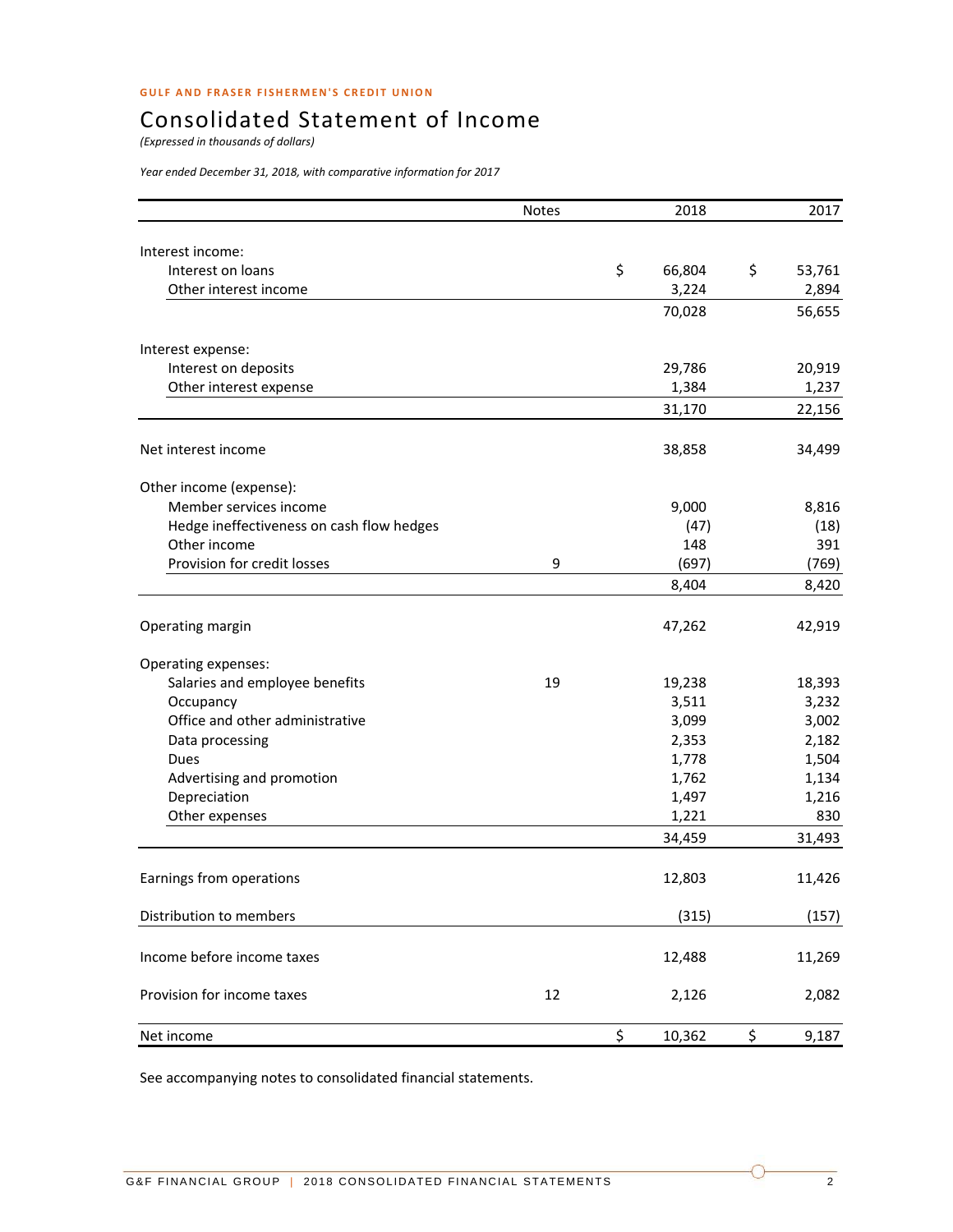# Consolidated Statement of Comprehensive Income

*(Expressed in thousands of dollars)*

*Year ended December 31, 2018, with comparative information for 2017*

|                                                                                                                 |   | 2018   | 2017  |
|-----------------------------------------------------------------------------------------------------------------|---|--------|-------|
| Net income                                                                                                      | Ś | 10,362 | 9,187 |
| Net unrealized gain (loss) from cash flow hedges,<br>net of tax expense of \$124 (2017 - tax recovery of \$201) |   | 603    | (975) |
| Net unrealized gain on financial investments, net of tax expense<br>of nil (2017 - \$194)                       |   |        | 947   |
| Total comprehensive income                                                                                      |   | 10,965 | 9.159 |

See accompanying notes consolidated financial statements.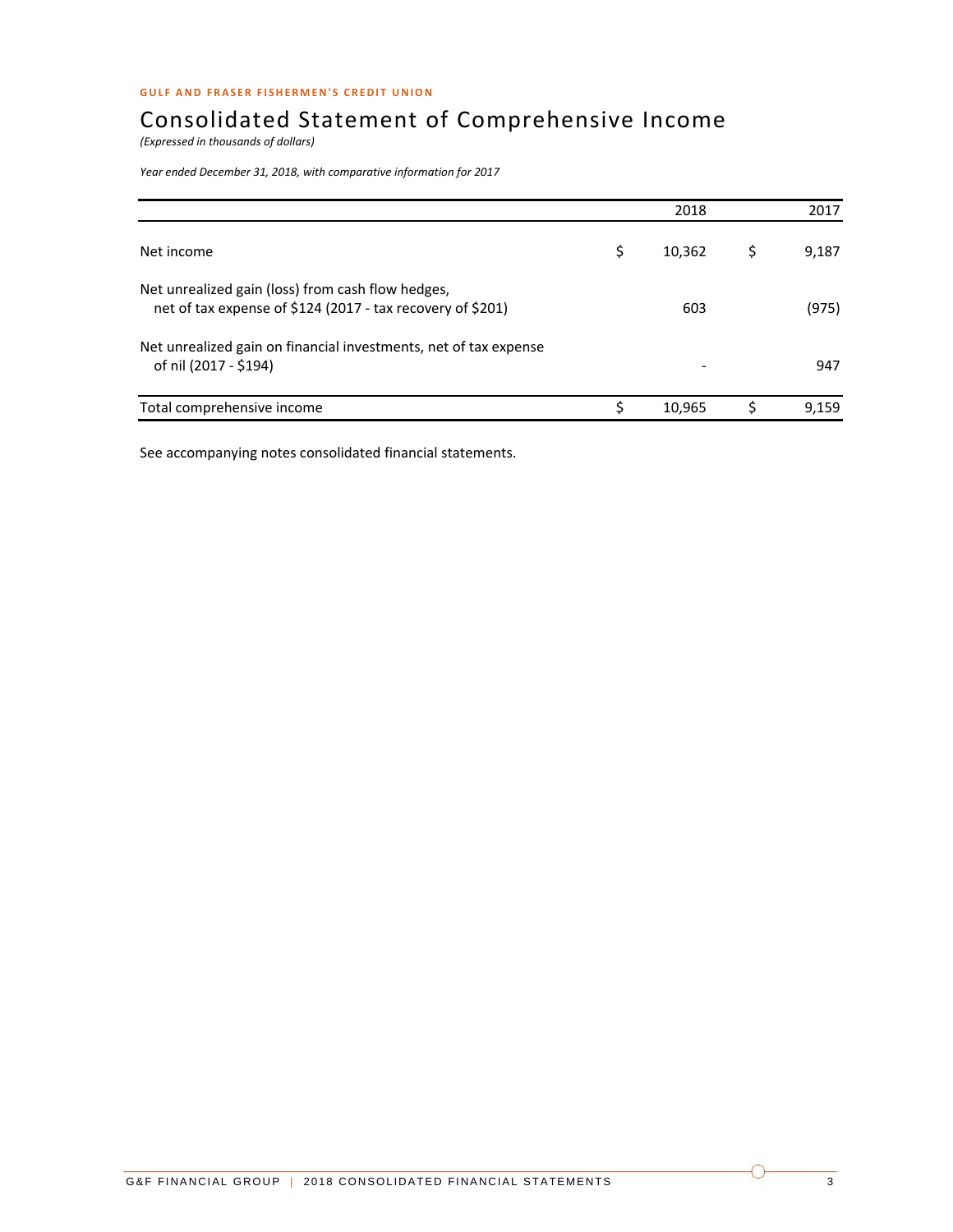# Consolidated Statement of Changes in Members' Equity

*(Expressed in thousands of dollars)*

*Year ended December 31, 2018, with comparative information for 2017*

|                                                |      | Accumulated other        |           |               |               |
|------------------------------------------------|------|--------------------------|-----------|---------------|---------------|
|                                                |      | comprehensive income     |           |               |               |
|                                                |      | Financial                | Cash flow |               |               |
|                                                |      | investments              | hedging   | Retained      | Members'      |
|                                                | Note | reserve                  | reserve   | earnings      | equity        |
| Balance, December 31, 2016                     |      | \$                       | \$<br>524 | \$<br>88,601  | \$<br>89,125  |
| Cash flow hedges                               |      |                          | (975)     |               | (975)         |
| <b>Financial investments</b>                   |      | 947                      |           |               | 947           |
| Net income                                     |      | $\overline{\phantom{a}}$ |           | 9,187         | 9,187         |
| Balance, December 31, 2017                     |      | 947                      | (451)     | 97,788        | 98,284        |
| Adjustment on initial<br>application of IFRS 9 | 4    | (947)                    |           | 1,667         | 720           |
| Balance, January 1, 2018<br>(adjusted)         |      |                          | (451)     | 99,455        | 99,004        |
| Cash flow hedges                               |      |                          | 603       |               | 603           |
| Net income                                     |      |                          |           | 10,362        | 10,362        |
| Balance, December 31, 2018                     |      | \$                       | \$<br>152 | \$<br>109,817 | \$<br>109,969 |

See accompanying notes to consolidated financial statements.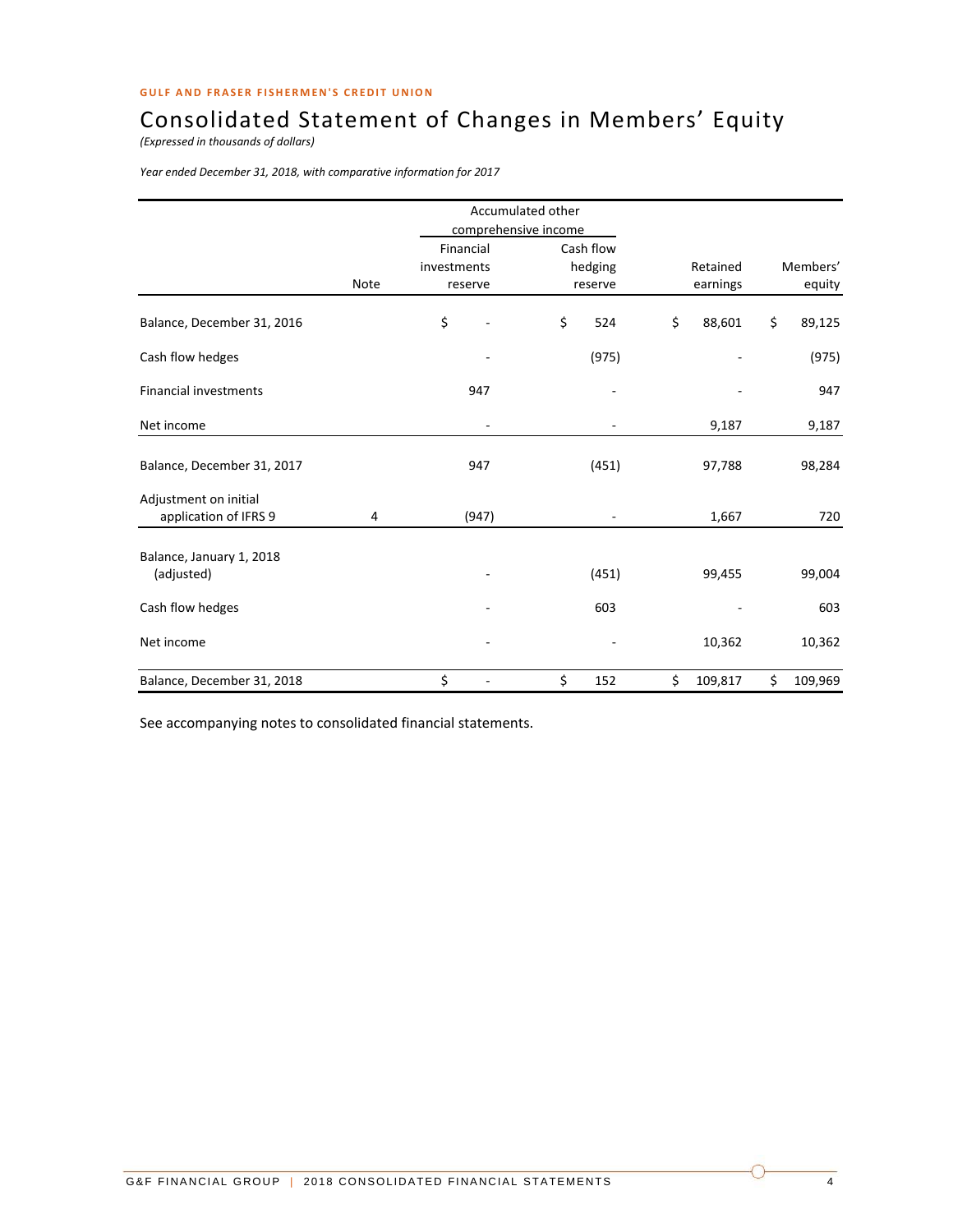# Consolidated Statement of Cash Flows

*(Expressed in thousands of dollars)*

*Year ended December 31, 2018, with comparative information for 2017*

|                                                | 2018         | 2017         |
|------------------------------------------------|--------------|--------------|
| Cash provided by (used in):                    |              |              |
| Operating activities:                          |              |              |
| Net income                                     | \$<br>10,362 | \$<br>9,187  |
| Adjustments:                                   |              |              |
| Depreciation                                   | 1,497        | 1,216        |
| Provision for credit losses                    | 697          | 769          |
| Interest income on loans                       | (66, 804)    | (53, 761)    |
| Interest expense on deposits                   | 29,786       | 20,919       |
| Deferred income tax                            | (373)        | 67           |
| Change in fair value of financial investments  |              | 947          |
| Change in derivative instruments               | 294          | 271          |
|                                                | (24, 541)    | (20, 385)    |
| Changes in non-cash operating working capital: |              |              |
| Other assets                                   | (1, 101)     | (338)        |
| Accounts payable and other liabilities         | 2,323        | 1,382        |
| Net increase in loans                          | (154, 812)   | (261, 860)   |
| Net increase in deposits                       | 140,114      | 185,045      |
| Interest income received on loans              | 70,360       | 59,004       |
| Interest expense paid on deposits              | (25, 268)    | (20, 137)    |
| Income taxes paid                              | (1,684)      | (2,018)      |
|                                                | 5,391        | (59, 307)    |
| Investing activities:                          |              |              |
| Net (acquisition) disposal of investments      | (19, 835)    | 48,273       |
| Net (acquisition) disposal of:                 |              |              |
| Premises and equipment                         | (2,056)      | (915)        |
| Intangible assets                              | (439)        | (299)        |
|                                                | (22, 330)    | 47,059       |
| Financing activities:                          |              |              |
| Net increase (decrease) in:                    |              |              |
| Members' shares                                | 1,104        | 3,421        |
| <b>Borrowings</b>                              | 6,156        | (4, 459)     |
|                                                | 7,260        | (1,038)      |
| Decrease in cash                               | (9,679)      | (13, 286)    |
| Cash, beginning of year                        | 15,301       | 28,587       |
| Cash, end of year                              | \$<br>5,622  | \$<br>15,301 |

See accompanying notes to consolidated financial statements.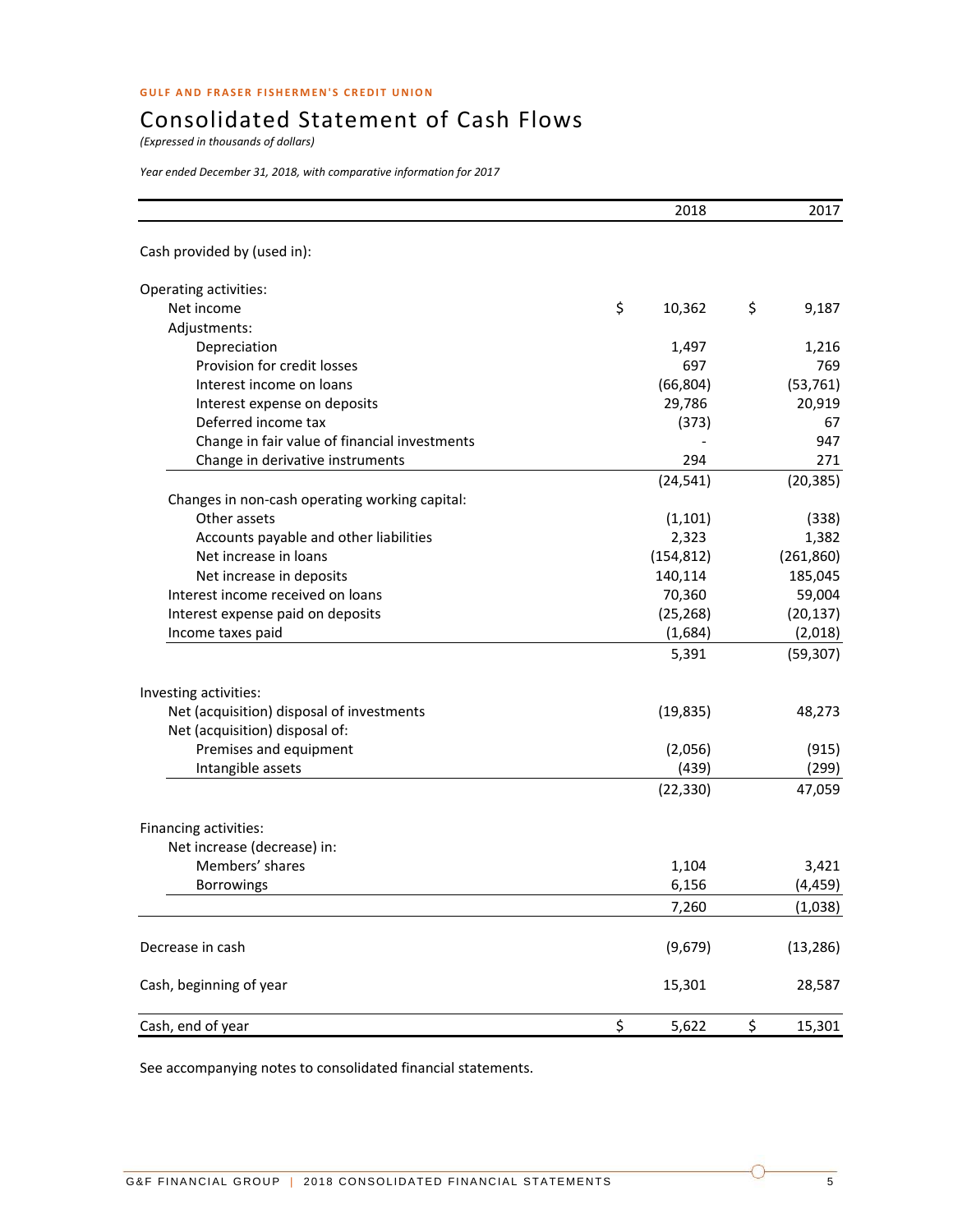*(Tabular amount expressed in thousands of dollars, except for indicated otherwise)*

*Year ended December 31, 2018*

#### **1. Reporting entity:**

Gulf and Fraser Fishermen's Credit Union (the Credit Union) is incorporated under the British Columbia Credit Union Incorporation Act and is a member of Central 1 Credit Union (Central 1), which is the central credit union and trade services organization for British Columbia and Ontario credit unions. The Credit Union provides financial services to its members principally in the Greater Vancouver area of British Columbia. The Credit Union's head office is located at 7375 Kingsway, Burnaby, British Columbia.

#### **2. Basis of preparation:**

(a) Statement of compliance:

These consolidated financial statements have been prepared in accordance with International Financial Reporting Standards (IFRS) as issued by the International Accounting Standards Board (the IASB).

These consolidated financial statements have been authorized for issue by the Board of Directors on February 19, 2019.

(b) Basis of measurement:

These consolidated financial statements were prepared using the historical cost basis, except for financial investments and derivative assets and liabilities, which are measured at fair value.

(c) Functional and presentation currency:

The Credit Union's functional and presentation currency is the Canadian dollar. The consolidated financial statements are presented in thousands of Canadian dollars.

(d) Use of estimates and judgments:

The preparation of consolidated financial statements in compliance with IFRS requires management to make certain critical accounting estimates. It also requires management to exercise judgment in applying the Credit Union's accounting policies. The areas involving a higher degree of judgment or complexity, or areas where assumptions and estimates are significant to the consolidated financial statements are disclosed in note 5.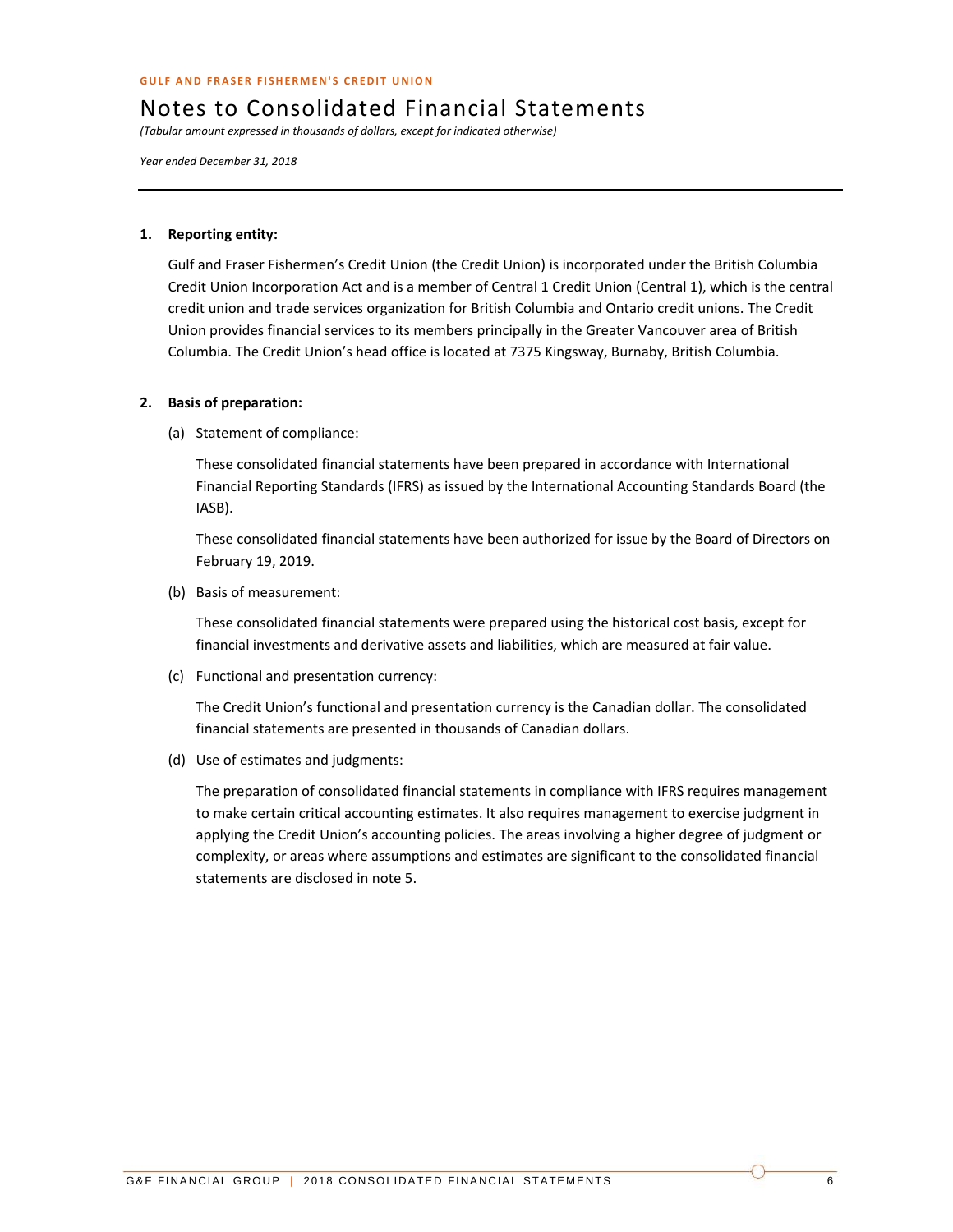*(Tabular amount expressed in thousands of dollars, except for indicated otherwise)* 

*Year ended December 31, 2018* 

#### **3. Significant accounting policies:**

The Credit Union's accounting policies for financial instruments up to December 31, 2017, were in accordance with IAS 39. The Credit Union adopted IFRS 9 with a date of initial application of January 1, 2018. Accounting policies for financial instruments applicable from January 1, 2018, are disclosed in note 4.

(a) Basis of consolidation:

The consolidated financial statements include the accounts of the Credit Union and its wholly owned subsidiary, Gulf and Fraser Insurance Services Ltd. The consolidated financial statements have been prepared using uniform accounting policies.

- (b) Financial investments policy applicable prior to January 1, 2018:
	- (*i*) Central 1 deposits:

These deposit instruments are classified as loans and receivables and are initially measured at fair value plus transaction costs that are directly attributable to their acquisition. Subsequently they are carried at amortized cost.

(*ii*) Equity instruments:

These instruments are classified as available‐for‐sale and are initially recognized at fair value plus transaction costs that are directly attributable to their acquisition. Subsequently they are carried at fair value, unless they do not have a quoted market price in an active market and fair value is not reliably determinable in which case they are carried at cost.

Changes in fair value are recognized as a separate component of other comprehensive income.

When there is objective evidence of impairment, the full amount of the impairment, including any amount previously recognized in other comprehensive income, is recognized in net income.

Purchases and sales of equity instruments are recognized on settlement date with any change in fair value between trade date and settlement date being recognized in accumulated other comprehensive income.

On sale, the amount held in accumulated other comprehensive income associated with that instrument is removed from equity and recognized in net income.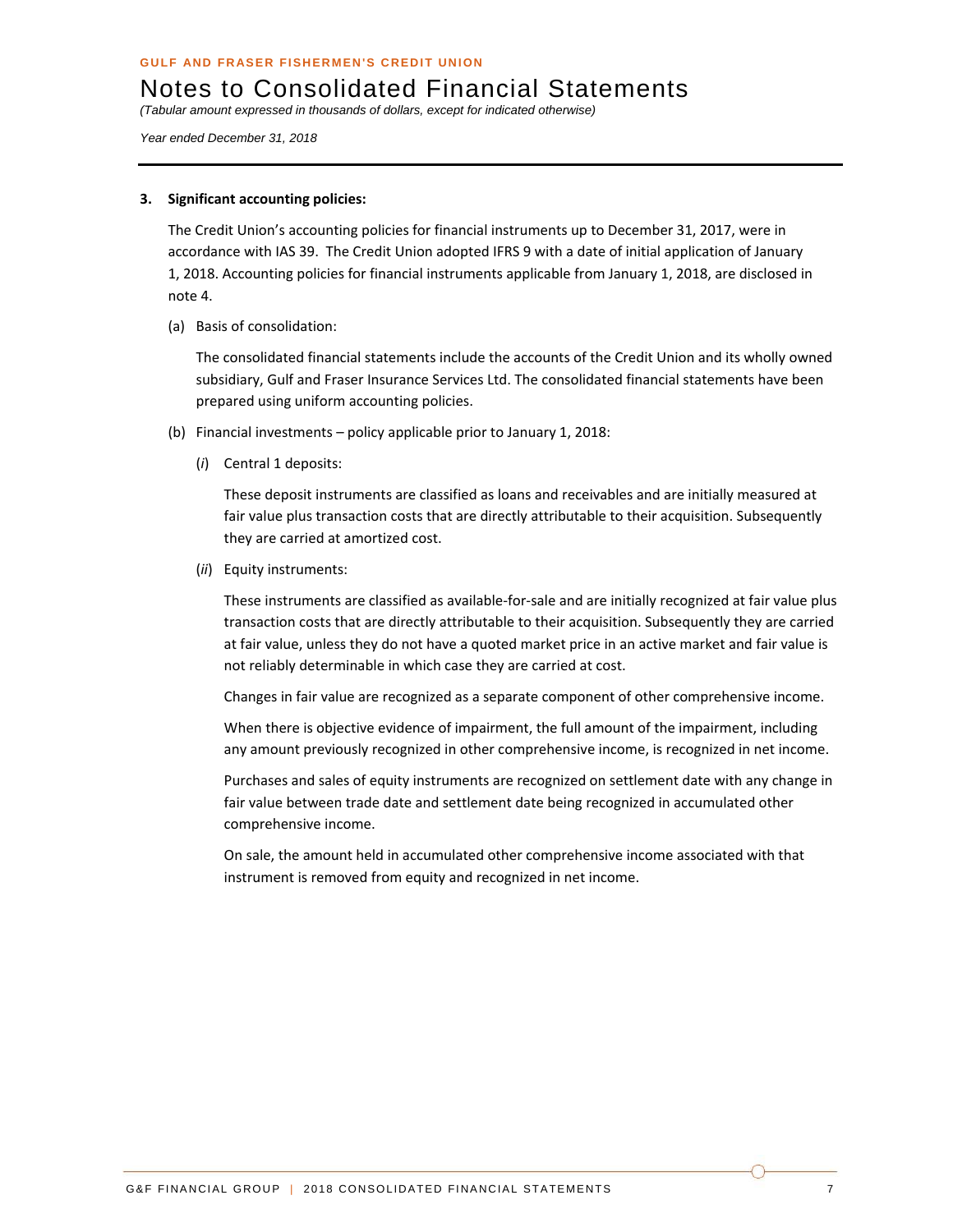*(Tabular amount expressed in thousands of dollars, except for indicated otherwise)* 

*Year ended December 31, 2018* 

#### **3. Significant accounting policies (continued):**

(c) Derivative financial instruments and hedging:

Derivative financial instruments, are financial contracts whose value is derived from interest rates, foreign exchange rates or other financial indices. The notional contract amounts related to derivatives are not included on the consolidated statement of financial position. In the ordinary course of business, the Credit Union enters into interest rate swaps and equity index-linked option contracts. The Credit Union enters into such contracts primarily to manage its exposure to fluctuations in interest rates and other financial indices as part of the Credit Union's asset/liability management program.

Derivatives are carried at fair value, and are recorded as assets when they have a net positive fair value and liabilities when they have a net negative fair value.

#### *Non‐hedging derivative instruments:*

Derivatives that are not designated as hedging instruments are classified as held-for-trading.

Upon initial recognition, the Credit Union's derivatives related to equity index‐linked option contracts are classified as held-for-trading in order to avoid an accounting mismatch in relation to changes in fair value between the option contract and the underlying equity index-linked member deposit.

Non‐hedging derivatives are measured at fair value, both initially and subsequently. The related transaction costs are expensed. Gains and losses arising from changes in fair value of these instruments are recognized in net income.

#### *Hedging derivative instruments:*

Derivatives can be designated for accounting purposes as either cash flow hedging instruments or fair value hedging instruments. The Credit Union has only entered into interest rate swap contracts as cash flow hedges at this time. Cash flow hedges modify exposure to variability in cash flows for variable interest bearing instruments. The Credit Union's cash flow hedges comprise hedges of variable rate mortgages and deposits.

Each hedge undertaken by the Credit Union is documented at inception detailing the particular risk management objective and the strategy for undertaking the hedge transaction. The documentation identifies the group of assets or liabilities being hedged, the risk that is being hedged, the type of derivative used and how effectiveness will be measured. The Credit Union formally assesses prospectively and retrospectively at the hedge's inception and on an ongoing basis whether the derivatives that are used in hedging transactions are highly effective in offsetting changes in fair values of cash flows attributed to hedged risks.

In a cash flow hedging relationship, gains and losses resulting from changes in the fair value of the effective portion of the derivative instrument are recognized in other comprehensive income. The ineffective portion is immediately recognized in net income. The amounts recognized in accumulated other comprehensive income are reclassified to net income in the same period that the hedged cash flows affect net income.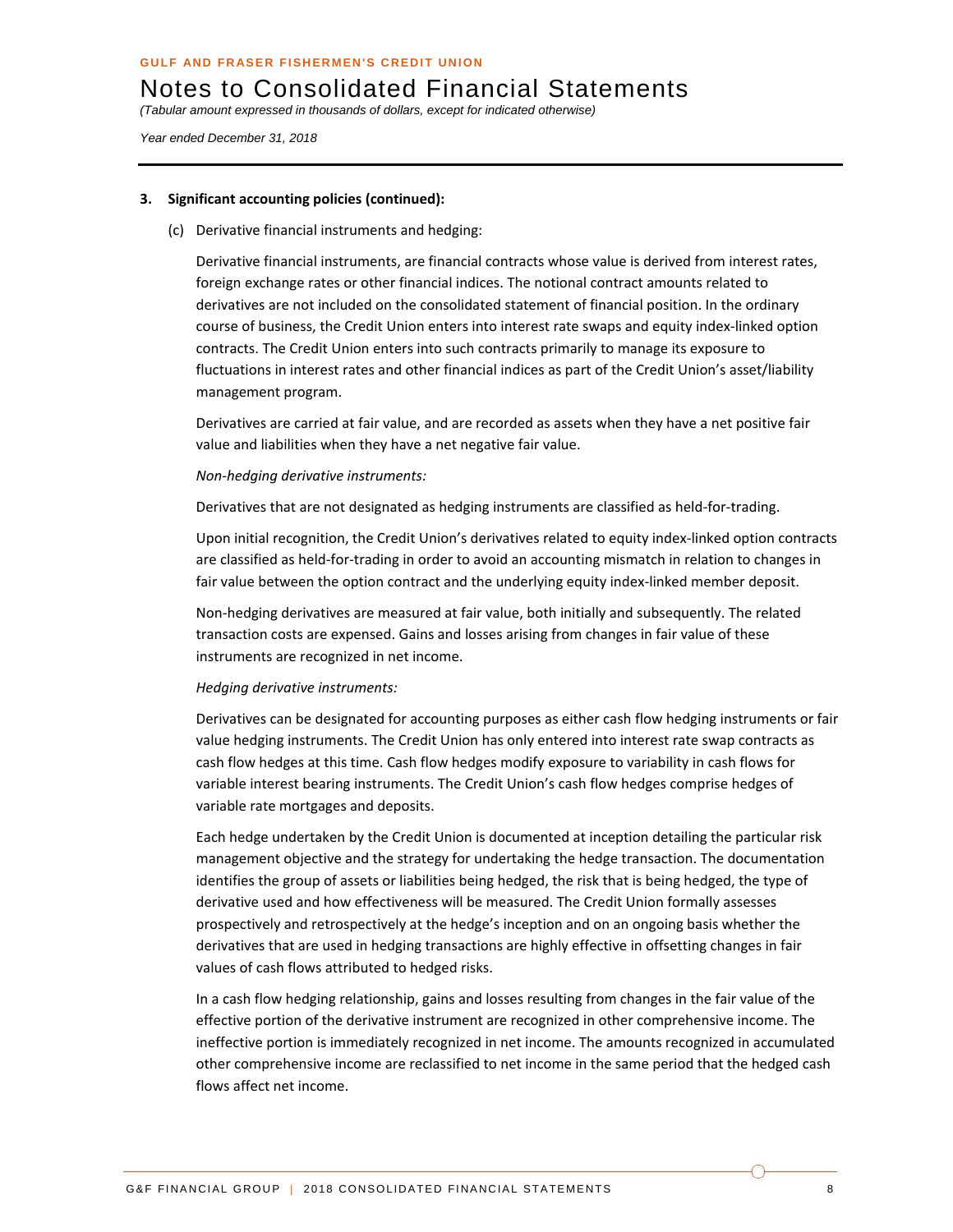*(Tabular amount expressed in thousands of dollars, except for indicated otherwise)* 

*Year ended December 31, 2018* 

#### **3. Significant accounting policies (continued):**

(c) Derivative financial instruments and hedging (continued):

When a hedging instrument expires or is sold, or when the hedge no longer meets the criteria for hedge accounting, any cumulative gain or loss existing in accumulated other comprehensive income at that time either remains in accumulated other comprehensive income and is amortized into net income over the remaining term of the original hedge or immediately when the hedged item is derecognized.

(d) Loans – policy applicable prior to January 1, 2018:

All loans are non‐derivative financial assets with fixed or determinable payments that are not quoted in an active market and have been classified as loans and receivables. Loans are initially measured at fair value, net of loan origination fees and inclusive of transaction costs incurred. Loans are subsequently measured at amortized cost, using the effective interest rate method, less any impairment losses.

At each reporting date, the Credit Union assesses whether there is objective evidence that a loan or group of loans is impaired. If there is objective evidence that a loan or group of loans is impaired, the amount of the loss is measured as the difference between the loans carrying amount and the present value of estimated future cash flows discounted at the loans original effective interest rate. The carrying amount of loans is reduced through use of an allowance for impairment account.

The Credit Union first assesses whether objective evidence of impairment exists individually for loans that are individually significant.

If it is determined that no objective evidence of impairment exists for individually assessed loans, whether significant or not, the asset is included in a group of loans with similar credit risk characteristics and that group of loans is collectively assessed for impairment. Assets that are individually assessed for impairment and for which an impairment loss is or continues to be recognized are not included in a collective assessment of impairment. The expected future cash outflows for a group of financial assets with similar credit risk characteristics are estimated based on historical loss experience.

If, in a subsequent period, the amount of the impairment loss decreases and the decrease can be related objectively to an event occurring after the impairment was recognized, the previously recognized impairment loss is reversed. Any subsequent reversal of an impairment loss is recognized in net income.

Loans are written off from time to time as determined by management and approved by the Board of Directors when it is reasonable to expect that the recovery of the loan is unlikely. Loans are written off against the allowance for impairment, if an allowance for impairment had previously been recognized. If no allowance had been recognized, the write offs are recognized as expenses in net income.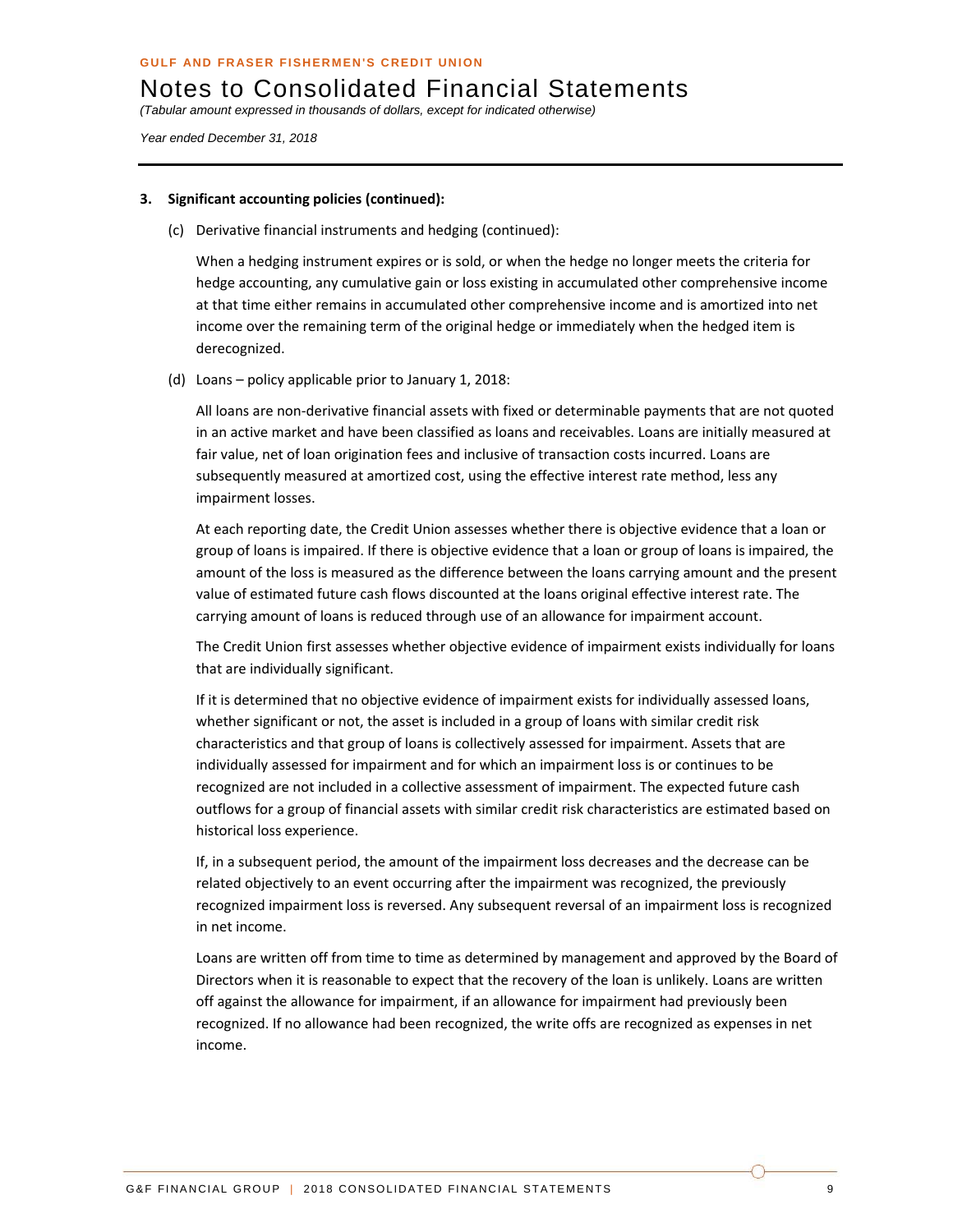*(Tabular amount expressed in thousands of dollars, except for indicated otherwise)* 

*Year ended December 31, 2018* 

#### **3. Significant accounting policies (continued):**

(e) Derecognition of financial assets:

A financial asset is derecognized when:

- The rights to receive cash flows from the asset have expired;
- The Credit Union has transferred its rights to receive cash flows from the asset or has assumed an obligation to pay the received cash flows in full without material delay to a third party under a pass‐through arrangement and either:
	- The Credit Union has transferred substantially all the risks and rewards of the asset; or
	- The Credit Union has neither transferred nor retained substantially all the risks and rewards of the asset, but has transferred control of the asset.

When the Credit Union has transferred its rights to receive cash flows from an asset or has entered into a pass‐through arrangement, and has neither transferred nor retained substantially all the risks and rewards of the asset nor transferred control of the asset, the asset is recognized to the extent of the Credit Union's continuing involvement in the asset. In that case the Credit Union also recognizes an associated liability. The transferred asset and the associated liability are measured on a basis that reflects the rights and obligations that the Credit Union has retained.

Continuing involvement that takes the form of a guarantee over the transferred asset is measured at the lower of the original carrying amount of the asset and the maximum amount of consideration that the Credit Union could be required to repay.

(f) Securitization:

The Credit Union periodically enters into asset transfer agreements with Central 1 and other third parties which include securitization of residential mortgages into special purpose entities which issue bonds to third party investors at specified interest rates.

The Credit Union reviews transfer agreements in order to determine whether the transfer of financial assets should result in all or a portion of the transferred mortgages being derecognized from its consolidated statement of financial position. The derecognition requirements include an assessment of whether the Credit Union's rights to contractual cash flows have expired or transferred or whether an obligation has been undertaken by the Credit Union to pay the cash flows collected on the underlying transferred assets over to a third party. An assessment is also made to determine whether substantially all the risks and rewards of ownership have been transferred.

Monies raised from securitization transactions whereby the Credit Union did not transfer substantially all of the risks and rewards of ownership of the mortgages in the securitization are accounted for as a secured borrowing.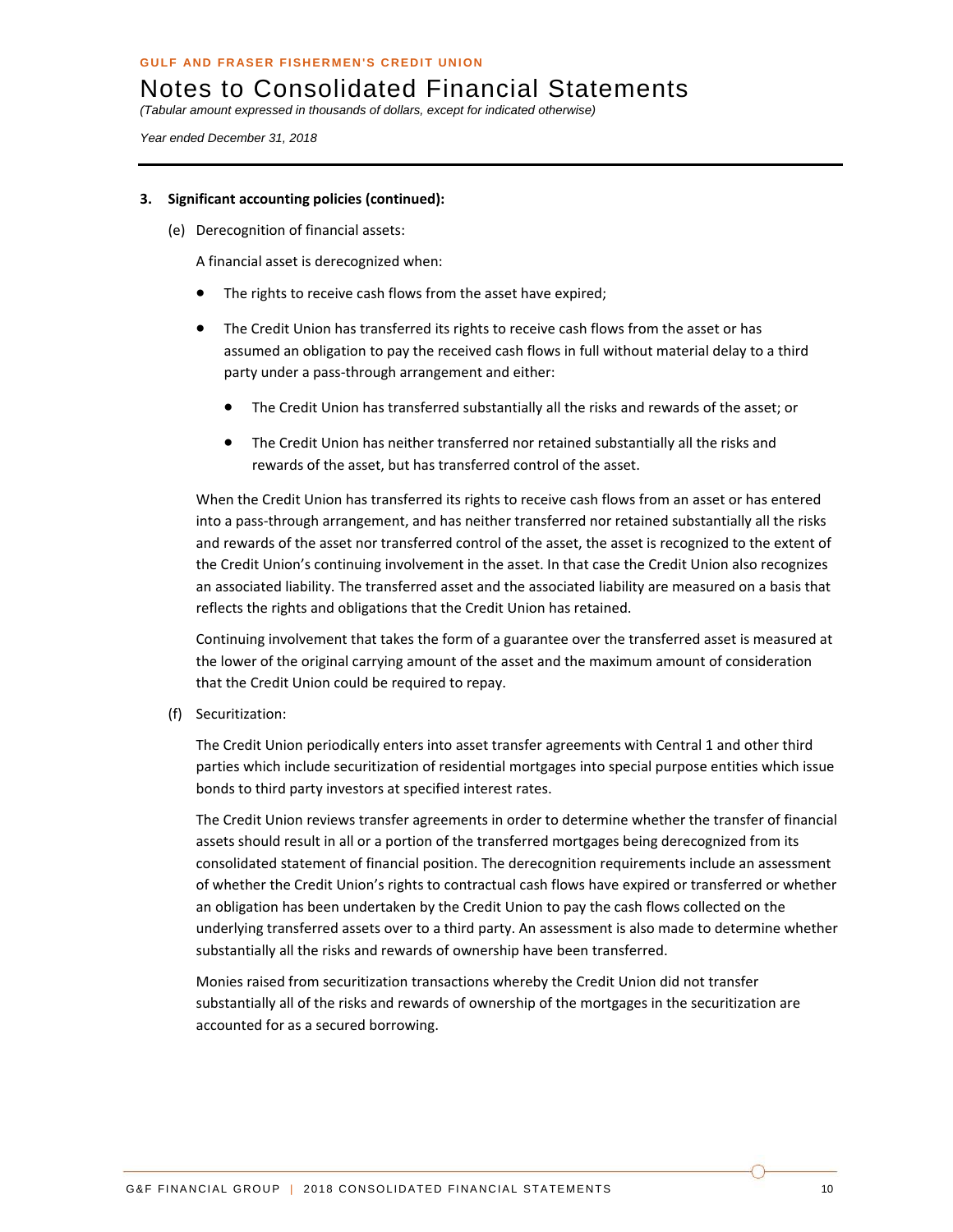*(Tabular amount expressed in thousands of dollars, except for indicated otherwise)* 

*Year ended December 31, 2018* 

#### **3. Significant accounting policies (continued):**

(g) Premises and equipment:

Premises and equipment are initially recorded at cost and subsequently measured at cost less accumulated depreciation and any accumulated impairment losses, with the exception of land which is not depreciated. Depreciation is recognized in net income and is provided on a straight‐line basis over the estimated useful life of the assets as follows:

| Asset                   | Useful life    |
|-------------------------|----------------|
| <b>Buildings</b>        | 5 - 40 years   |
| Furniture and equipment | $2 - 10$ years |
| Leasehold improvements  | 5 - 15 years   |

Depreciation methods, useful lives, and residual values are reviewed annually and adjusted if necessary.

Gains or losses on disposal of an item of premises and equipment are determined by comparing the proceeds from disposal with the carrying amount of the item of premises and equipment, and are recognized net within net income.

(h) Intangible assets:

Intangible assets consist of computer software that is not integral to the computer hardware owned by the Credit Union. Software is initially recorded at cost and subsequently measured at cost less accumulated depreciation and any accumulated impairment losses. Software is depreciated on a straight-line basis over its estimated useful life of 2 to 5 years.

(i) Investment property:

The Credit Union's investment property consists of land and buildings held to earn rental income. Investment property is initially recorded at cost and subsequently measured at cost less accumulated depreciation and accumulated impairment losses. Land is not depreciated. Buildings and related improvements are depreciated on a straight‐line basis over their estimated useful life of 5 to 25 years. Rental income is recognized on a straight‐line basis over the period of the lease.

(j) Impairment of non‐financial assets:

Non‐financial assets are subject to impairment tests whenever events or changes in circumstances indicate that their carrying amount may not be recoverable. Where the carrying value of an asset exceeds its recoverable amount, which is the higher of value in use and fair value less costs to sell, the asset is written down accordingly. Impairment charges are included in net income.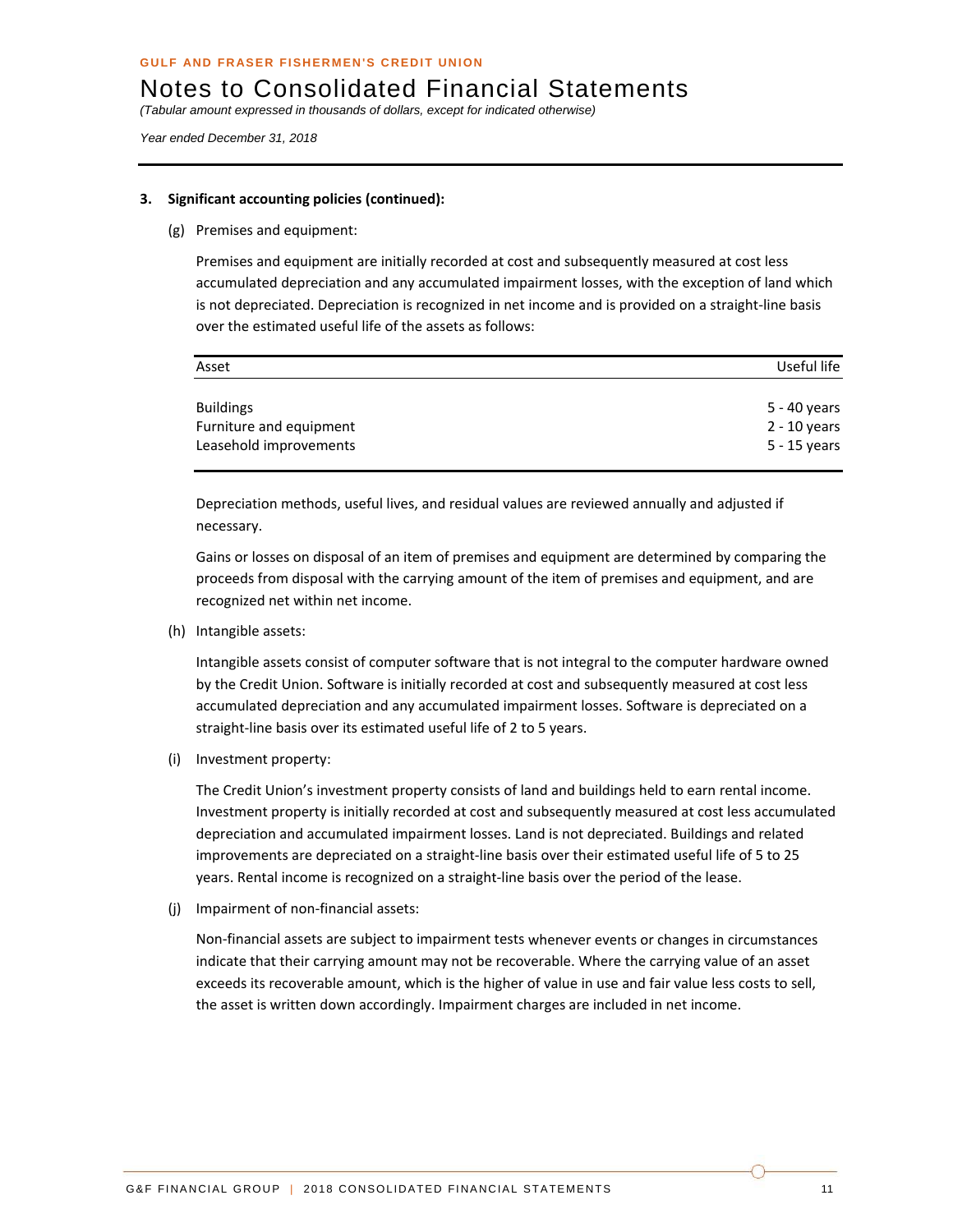*(Tabular amount expressed in thousands of dollars, except for indicated otherwise)* 

*Year ended December 31, 2018* 

#### **3. Significant accounting policies (continued):**

(k) Deposits – policy applicable prior to January 1, 2018:

All deposits are classified as other financial liabilities and are initially measured at fair value, net of any transaction costs directly attributable to the issuance of the instrument. Deposits are subsequently measured at amortized cost, using the effective interest rate method.

(l) Members' shares – policy applicable prior to January 1, 2018:

Members' shares issued by the Credit Union are redeemable at the member's option and accordingly are classified as other financial liabilities and are carried at amortized cost.

(m) Borrowings and other liabilities – policy applicable prior to January 1, 2018:

Borrowings and other liabilities are classified as other financial liabilities and initially measured at fair value and subsequently carried at amortized cost.

(n) Income taxes:

Income tax expense comprises current and deferred tax. Current tax and deferred tax are recognized in net income except to the extent that it relates to a business combination, or items recognized directly in equity or in other comprehensive income.

Current income taxes are recognized for the estimated income taxes payable or receivable on taxable income or loss for the current year and any adjustment to income taxes payable in respect of previous years. Current income taxes are measured at the amount expected to be recovered from or paid to the taxation authorities. This amount is determined using tax rates and tax laws that have been enacted or substantively enacted by the year‐end date.

Deferred tax assets and liabilities are recognized where the carrying amount of an asset or liability differs from its tax base, except for taxable temporary differences arising on the initial recognition of goodwill and temporary differences arising on the initial recognition of an asset or liability in a transaction which is not a business combination and at the time of the transaction affects neither accounting or taxable profit or loss.

Recognition of deferred tax assets for unused tax losses, tax credits, and deductible temporary differences is restricted to those instances where it is probable that future taxable profit will be available which allow the deferred tax asset to be utilized. Deferred tax assets are reviewed at each reporting date and are reduced to the extent that it is no longer probable that the related tax benefit will be realized.

The amount of the deferred tax asset or liability is measured at the amount expected to be recovered from or paid to the taxation authorities. This amount is determined using tax rates and tax laws that have been enacted or substantively enacted by the year-end date and are expected to apply when the assets/liabilities are recovered/settled.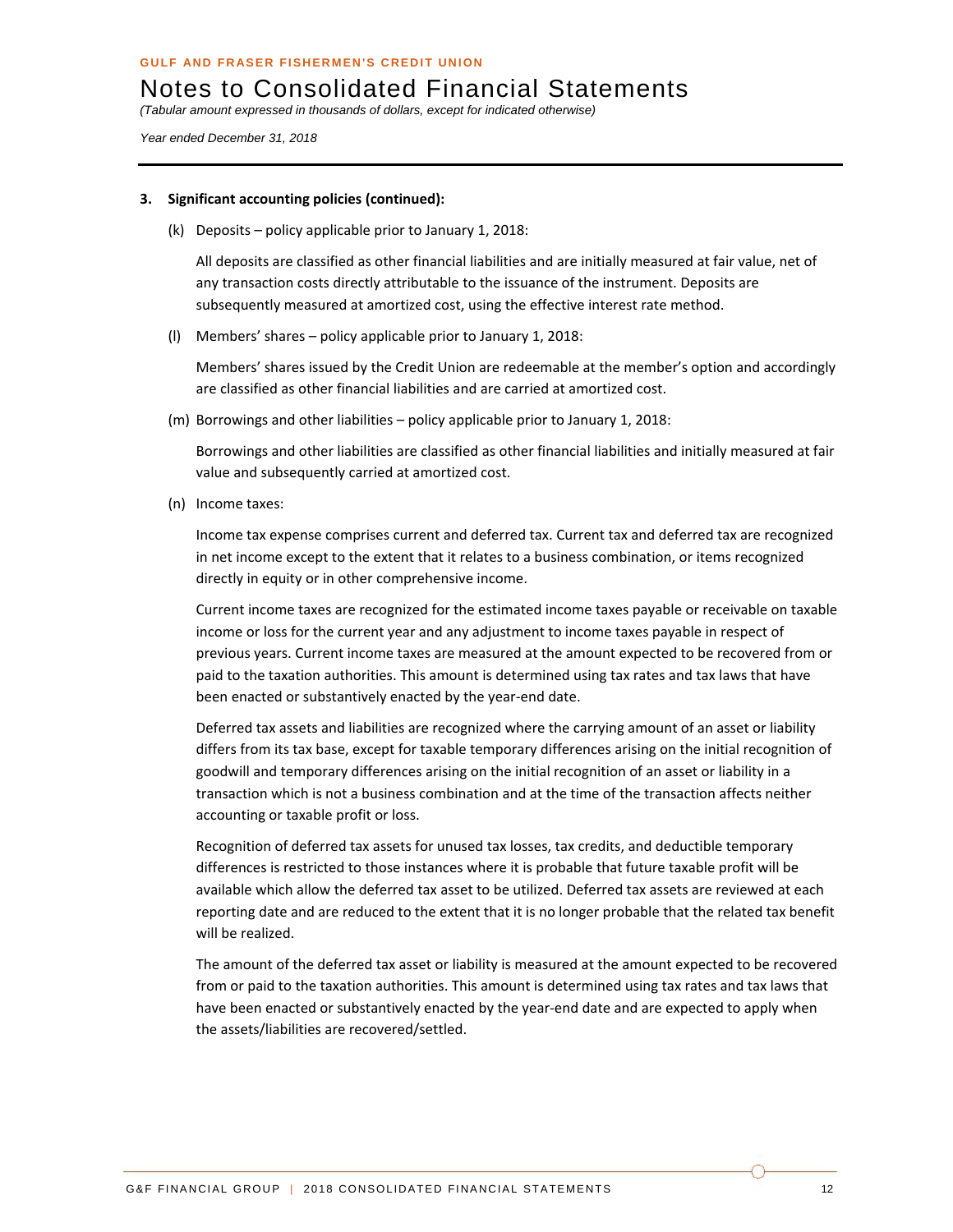*(Tabular amount expressed in thousands of dollars, except for indicated otherwise)* 

*Year ended December 31, 2018* 

#### **3. Significant accounting policies (continued):**

(o) Revenue recognition:

Interest income is recognized on an effective interest basis over the term of the underlying financial instrument. Other income from the provision of services to members is recognized when earned, specifically when amounts are fixed or can be determined and the ability to collect is reasonably assured.

(p) Leased assets:

Where substantially all of the risks and rewards incidental to ownership of a leased asset have been transferred to the Credit Union (a finance lease), the asset is treated as if it had been purchased outright. The amount initially recognized as an asset is the lower of the fair value of the leased property and the present value of the minimum lease payments payable over the term of the lease. The corresponding lease commitment is shown as a liability. Lease payments are analyzed between capital and interest. The interest element is charged to the consolidated statement of income over the period of the lease and is calculated so that it represents a constant proportion of the lease liability. The capital element reduces the balance owed to the lessor.

Where substantially all of the risks and rewards incidental to ownership are not transferred to the Credit Union (an operating lease), the total rentals payable under the lease are charged to the statement of income on a straight‐line basis over the lease term. The aggregate benefit of lease incentives is recognized as a reduction of the rental expense over the lease term on a straight-line basis.

- (q) Employee benefits:
	- (*i*) Short‐term employee benefits:

Short-term employee benefit obligations are measured on an undiscounted basis and are expensed as the related service is provided.

(*ii*) Group Registered Savings Plan:

The Credit Union participates in a Group Registered Savings Plan, recognizing contributions as an expense in the year during which services are rendered by employees. The Credit Union has no legal or constructive obligation to pay further amounts beyond these contributions.

(r) Provisions:

Provisions are recognized for liabilities of uncertain timing or amount that have arisen as a result of past transactions, including legal or constructive obligations. The provision is measured at the best estimate of the expenditure required to settle the obligation at the reporting date.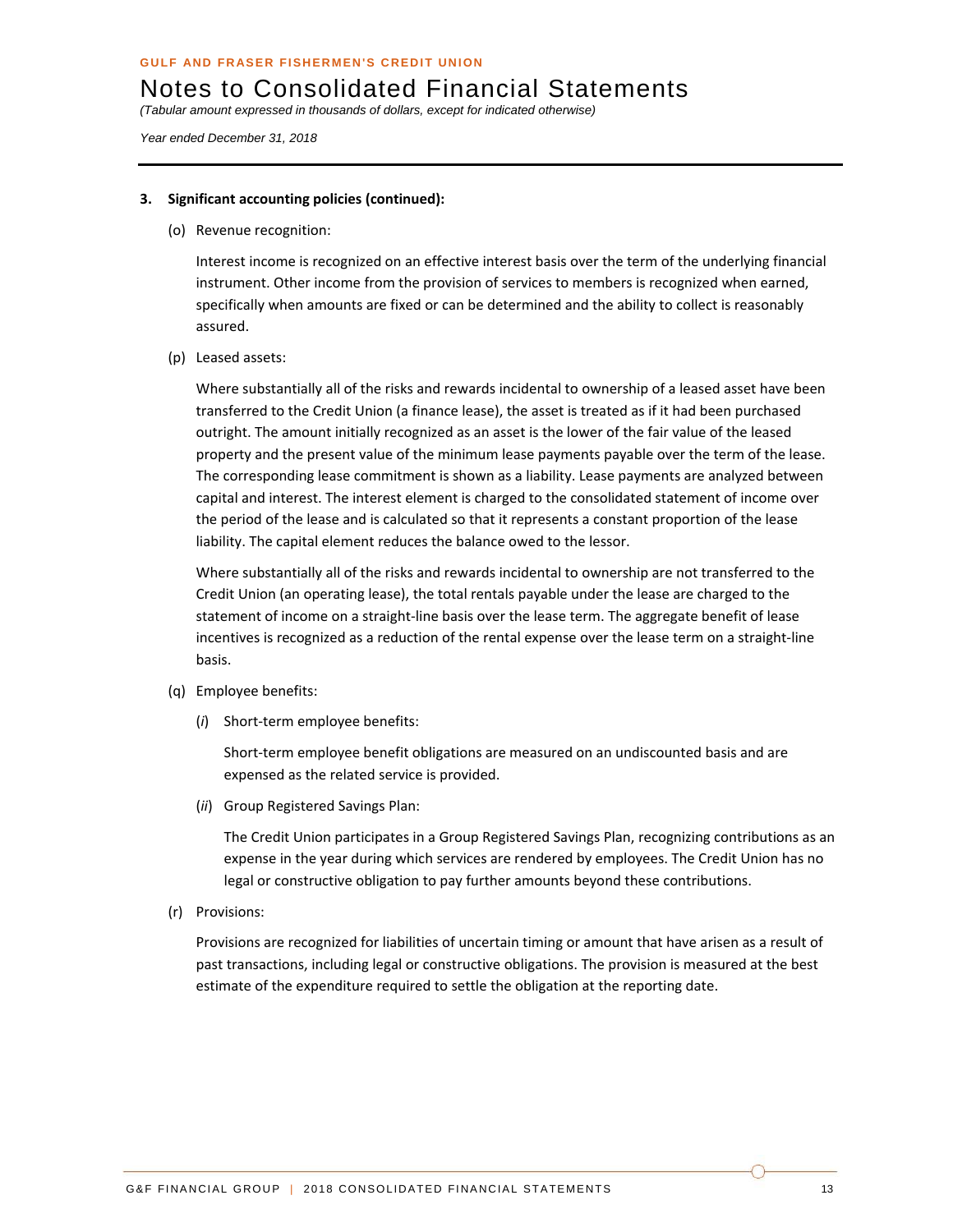*(Tabular amount expressed in thousands of dollars, except for indicated otherwise)* 

*Year ended December 31, 2018* 

#### **3. Significant accounting policies (continued):**

(s) Foreign currency translation:

Transactions in foreign currencies are translated into the functional currency of the Credit Union at the spot exchange rate at the date of the transaction. Monetary assets and liabilities denominated in foreign currencies are translated into Canadian dollars at prevailing exchange rates at the reporting date. Non-monetary assets and liabilities are translated into Canadian dollars at historical rates. Realized and unrealized gains and losses arising from translation are included in the consolidated statement of comprehensive income.

(t) New standards and interpretations not yet adopted:

#### IFRS 16, *Leases*:

IFRS 16 *Leases* is effective for the Credit Union beginning on January 1, 2019. Earlier application is permitted. IFRS 16 will replace IAS 17 *Leases*. This standard introduces a single lessee accounting model and requires a lessee to recognize assets and liabilities for all leases with a term of more than 12 months, unless the underlying asset is of low value. A lessee is required to recognize a right‐of‐use asset representing its right to use the underlying asset and a lease liability representing its obligation to make lease payments. This standard substantially carries forward the lessor accounting requirements of IAS 17, while requiring enhanced disclosures to be provided by the lessor. Management is currently evaluating the extent of the impact of the adoption of this standard.

#### **4. Change in accounting policies:**

#### IFRS 9 *Financial Instruments:*

The Credit Union has adopted IFRS 9 with a date of initial application of January 1, 2018. As permitted under IFRS 9, the Credit Union has elected not to restate comparative figures. Any adjustments to the carrying amounts of financial assets and financial liabilities at the date of transition were recognized in opening retained earnings and accumulated other comprehensive income on January 1, 2018. Accordingly, the comparative information presented for 2017 does not reflect the requirements of IFRS 9.

- (a) Financial instruments policy applicable from January 1, 2018:
	- (*i*) Recognition, classification and measurement:

All financial assets are initially recorded at fair value and subsequently classified as measured at amortized cost, fair value through other comprehensive income ("FVOCI") or fair value through profit and loss ("FVTPL").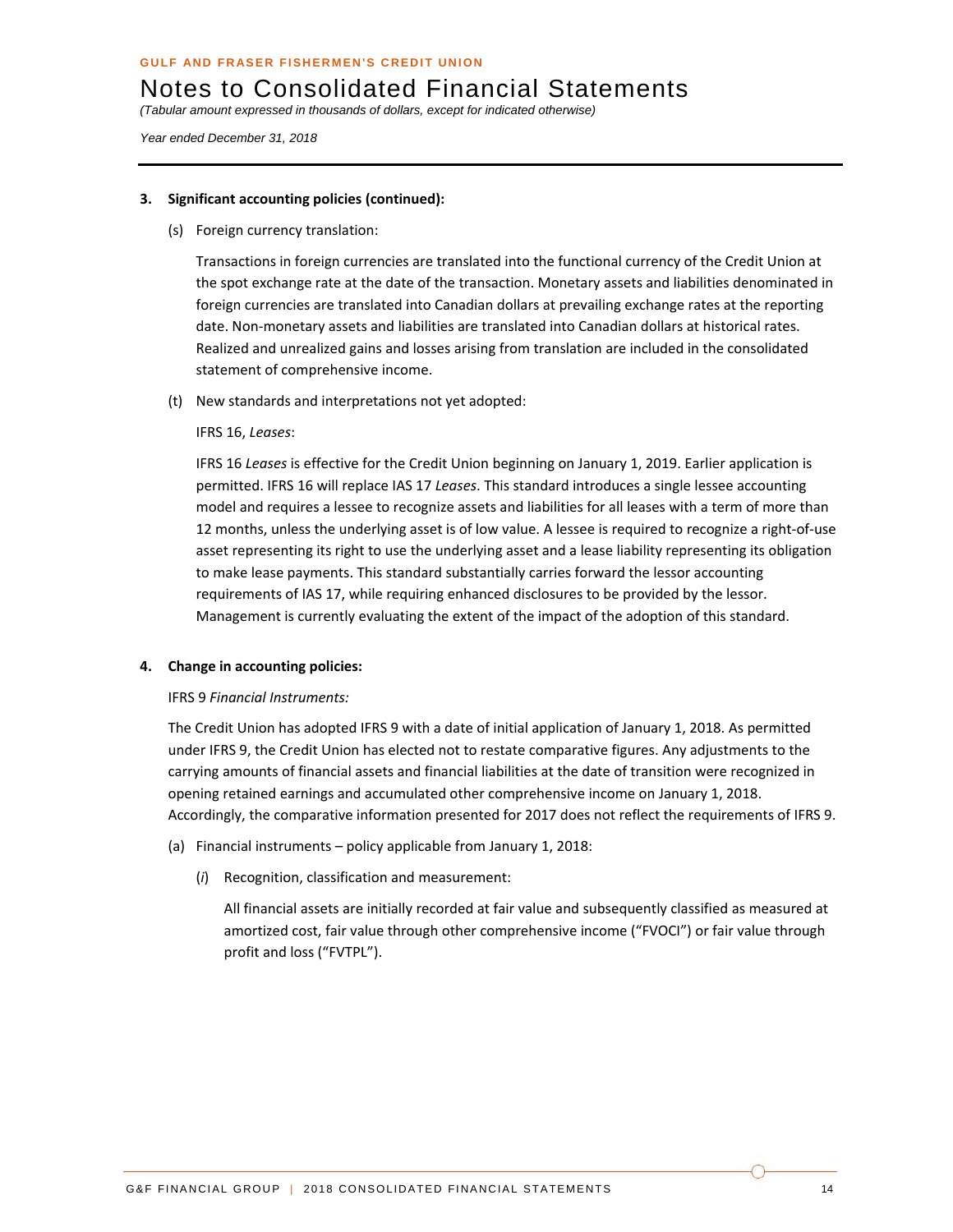*(Tabular amount expressed in thousands of dollars, except for indicated otherwise)* 

*Year ended December 31, 2018* 

#### **4. Change in accounting policies (continued):**

- (a) Financial instruments policy applicable from January 1, 2018 (continued):
	- (*i*) Recognition, classification and measurement (continued):

A financial asset is measured at amortized cost if it meets both of the following conditions and is not designated as FVTPL:

- the asset is held within a business model whose objective is to hold assets to collect contractual cash flows; and
- the contractual terms of the financial asset give rise on specified dates to cash flows that are solely payments of principal and interest ("SPPI") on the principal amount outstanding.

A debt security is measured at FVOCI only if it meets both of the following conditions and is not designated as FVTPL:

- the asset is held within a business model whose objective is achieved by both collecting contractual cash flows and selling financial assets; and
- the contractual terms of the financial asset give rise on specified dates to cash flows that are solely payments of principal and interest on the principal amount outstanding.

On initial recognition of an equity instrument that is not held for trading, the Credit Union may irrevocably elect to present subsequent changes in fair value in OCI. This election is made on an investment-by-investment basis. All other financial assets are classified as measured at FVTPL.

All financial liabilities are initially recorded at fair value and subsequently classified as measured at amortized cost or FVTPL. On initial recognition, the Credit Union may irrevocably designate a financial liability at FVTPL when doing so results in more relevant information, because either:

- the designation eliminates or significantly reduces a measurement or recognition inconsistency that would otherwise arise from measuring assets or liabilities or recognizing the gains and losses on them on different bases; or
- a group of financial assets and financial liabilities is managed with its performance evaluated on a fair value basis, in accordance with a documented risk management or investment strategy, and information about the group is provided internally on that basis to key management personnel.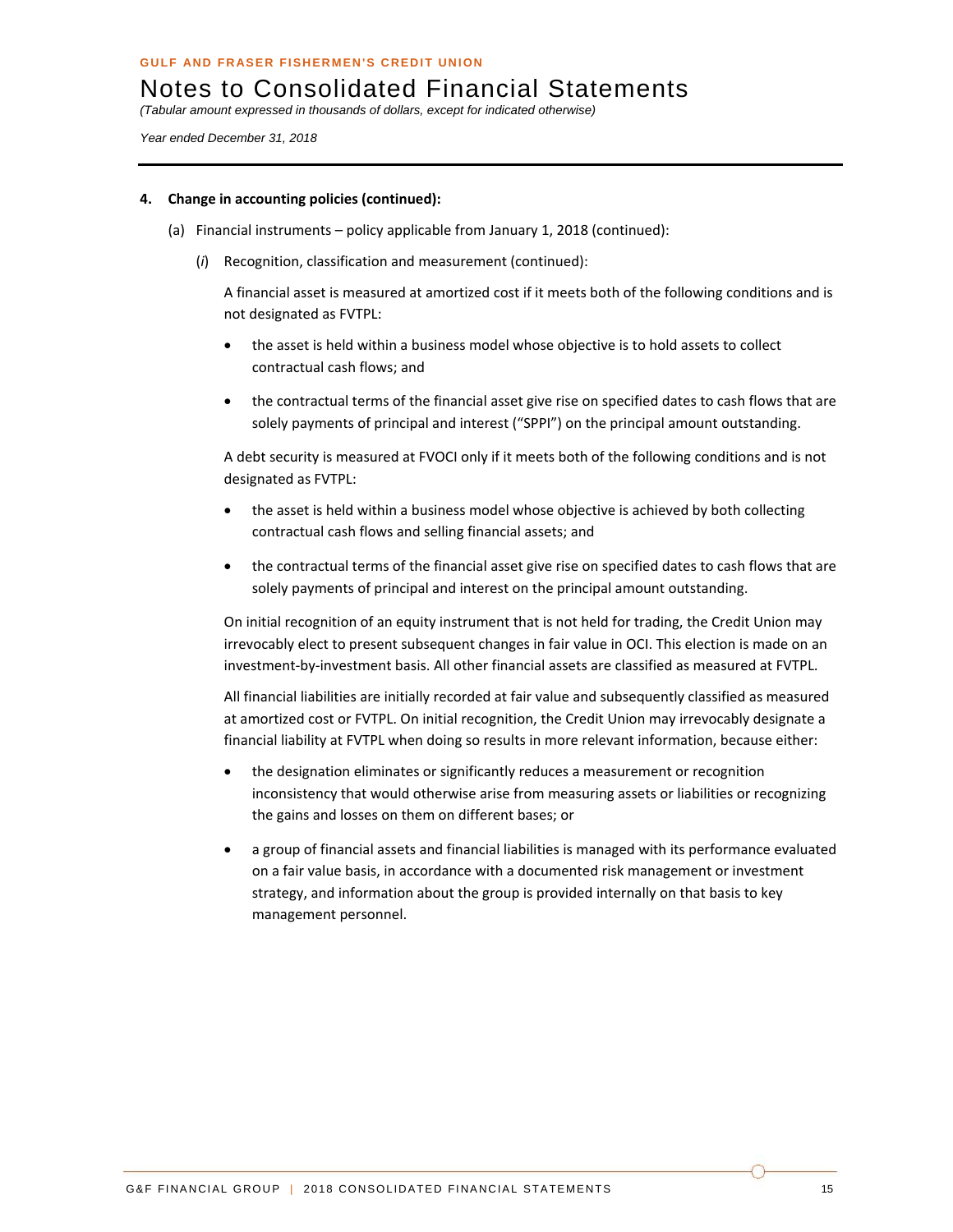*(Tabular amount expressed in thousands of dollars, except for indicated otherwise)* 

*Year ended December 31, 2018* 

#### **4. Changes in accounting policies (continued):**

IFRS 9 *Financial Instruments* (continued):

- (a) Financial instruments policy applicable from January 1, 2018 (continued):
	- (*i*) Recognition, classification and measurement (continued):

For financial assets classified as measured at FVTPL or designated at FVTPL, changes in fair value are recognized in the consolidated statement of income. For financial assets classified as measured at FVOCI for which an irrevocable elected has been made, changes in fair value are recognized in the consolidated statement of comprehensive income. For financial assets and other financial liabilities measured at amortized cost, interest income and interest expense is calculated using the effective interest method and is recognized in the consolidated statement of income.

#### *Business model assessment:*

The Credit Union makes an assessment of the objective of a business model in which an asset is held at a portfolio level because this best reflects the way the asset is managed and information is provided to management. The information considered includes:

- how the performance of the portfolio is evaluated and reported to management;
- how managers of the business are compensated;
- whether the assets are held for trading purposes;
- the risks that affect the performance of the financial assets held within the business model and how those risks are managed; and
- the frequency, volume and timing of sales in prior periods, the reasons for such sales and its expectations about future sale activity.

#### *Contractual cash flow characteristics assessment:*

In assessing whether the contractual cash flows are solely payments of principal and interest, 'principal' is defined as the fair value of the financial asset on initial recognition and 'interest' is defined as consideration for the time value of money and for the credit risk associated with the principal amount outstanding during a particular period of time and for other basic lending risks and costs, as well as a profit margin.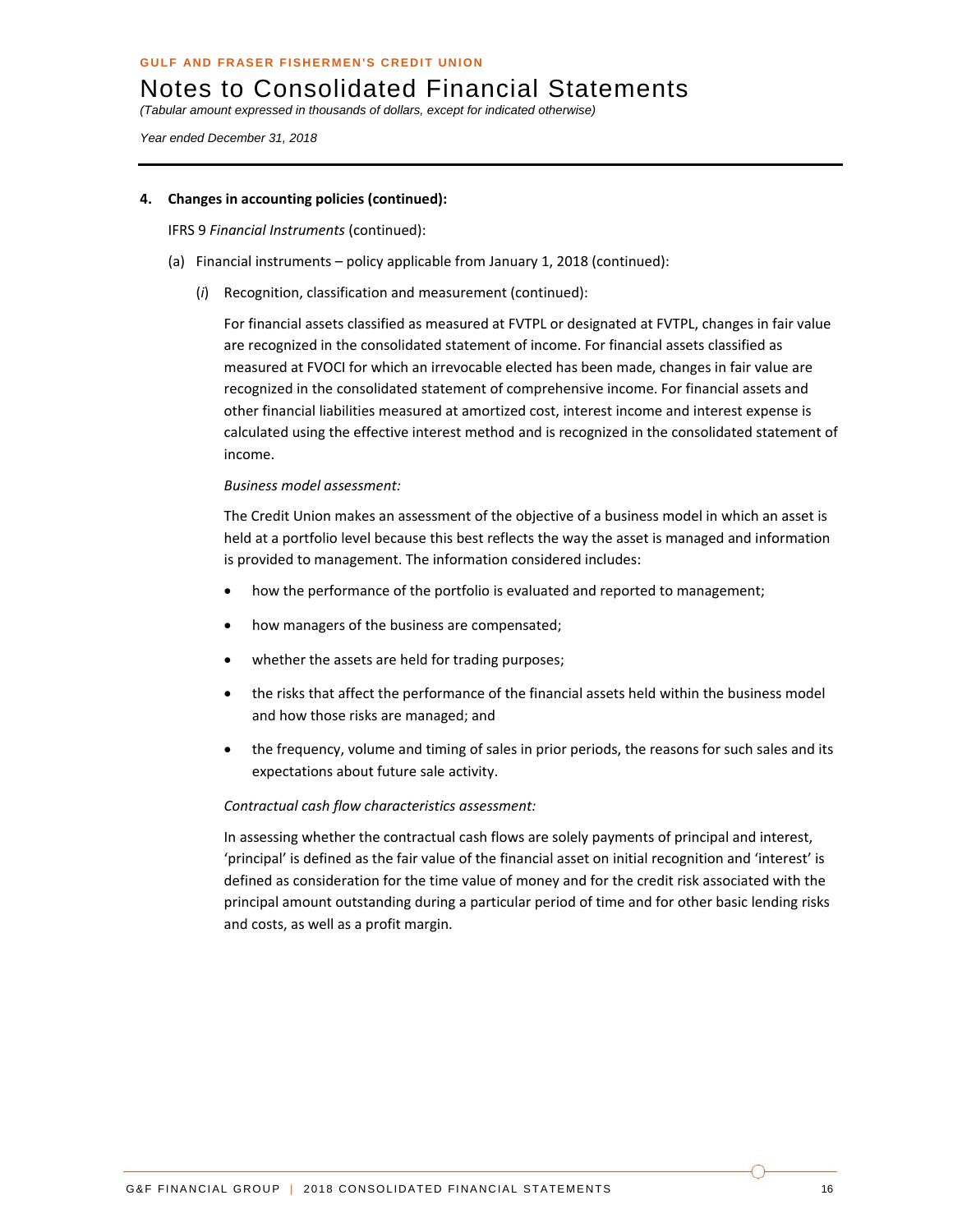*(Tabular amount expressed in thousands of dollars, except for indicated otherwise)* 

*Year ended December 31, 2018* 

#### **4. Changes in accounting policies (continued):**

IFRS 9 *Financial Instruments* (continued):

- (a) Financial instruments policy applicable from January 1, 2018 (continued):
	- (*i*) Recognition, classification and measurement (continued):

The Credit Union considers the contractual terms of the financial asset and whether the asset contains contractual terms that could change the timing or amount of cash flows such that it would not meet the condition of principal and interest. Contractual terms considered in this assessment include contingent events that would change the amount and timing of cash flows, leverage features, prepayment and extension terms, terms that limit the claim to cash flows from specified assets, and features that modify the consideration from time value of money.

(*ii*) Reclassification of financial assets:

Financial assets are not reclassified subsequent to their initial recognition, except in the period after the Credit Union changes its business model for managing those assets. There were no changes to any of the Credit Union's business models for the year ended December 31, 2018.

(*iii*) Impairment:

IFRS 9 replaces the 'incurred loss' model in IAS 39 with an expected credit loss ("ECL") model. The new impairment model applies to amortized cost financial assets, debt investments at FVOCI, off‐ balance sheet loan commitments, and financial guarantee contracts.

Under IFRS 9, loss allowances are measured on either of the following bases:

- 12-month ECL: these are losses that result from possible default events within the 12 months after the reporting date; and
- lifetime ECL: these are losses that result from all possible default events over the expected life of a financial instrument.

The ECL model requires the recognition of credit losses based on up to 12‐months of expected losses of performing loans ("Stage 1") and the recognition of lifetime expected losses on performing loans that have experience a significant increase in credit risk since origination ("Stage 2") and credit impaired assets ("Stage 3").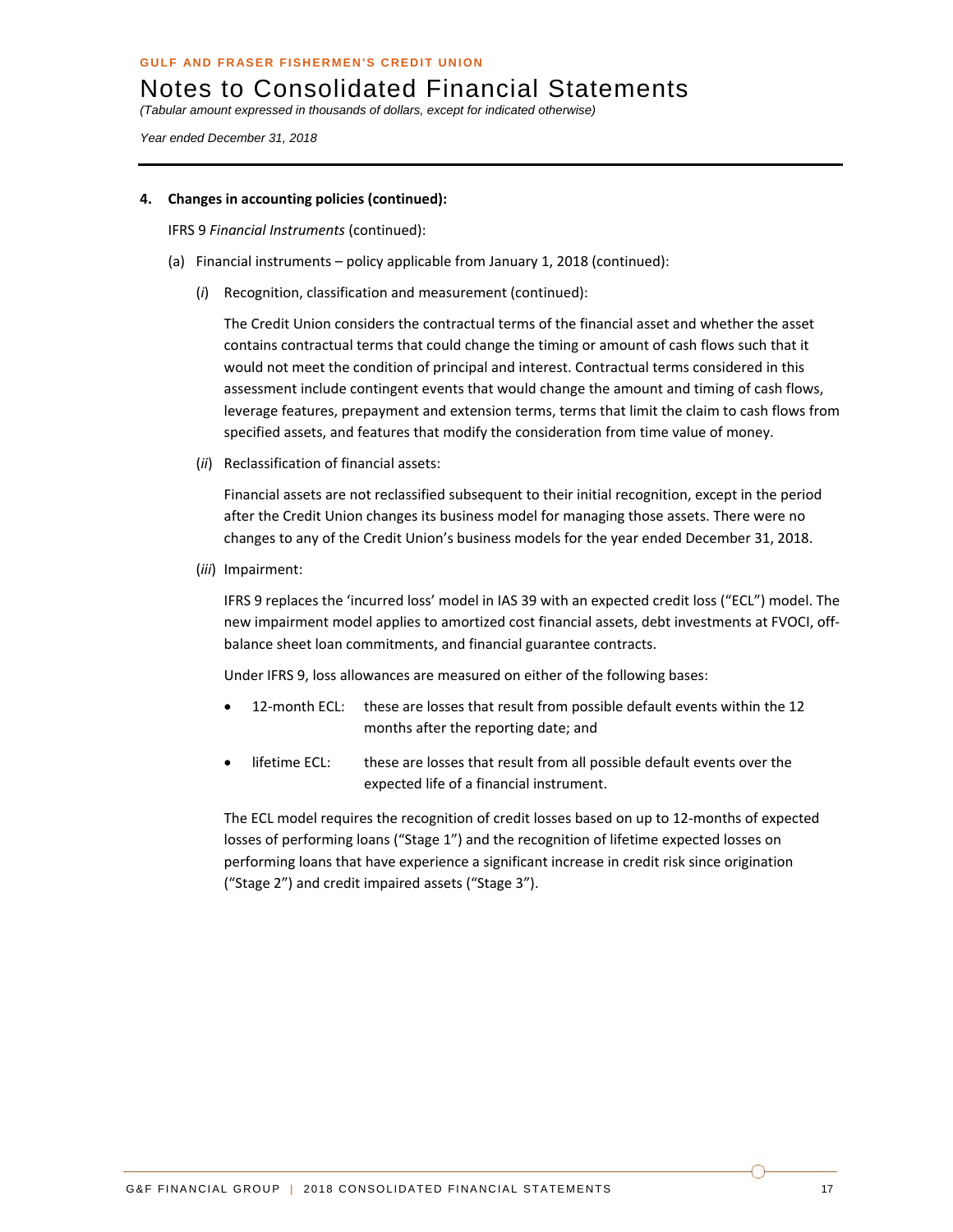*(Tabular amount expressed in thousands of dollars, except for indicated otherwise)* 

*Year ended December 31, 2018* 

#### **4. Changes in accounting policies (continued):**

IFRS 9 *Financial Instruments* (continued):

- (a) Financial instruments policy applicable from January 1, 2018 (continued):
	- (*iii*) Impairment (continued):

#### *Assessment of significant increase in credit risk:*

The assessment of significant increase in credit risk considers information about past events and current conditions as well as reasonable and supportable forecasts of future events and economic conditions. Factors considered in the assessment include macroeconomic outlook, management judgment, and delinquency and monitoring. The importance and relevance of each specific macroeconomic factor depends on the portfolio, characteristics of the financial instruments, and the borrower. Quantitative models may not always be able to capture all reasonable and supportable information that may indicate a significant increase in credit risk. Qualitative factors may be assessed to supplement the gap.

For certain instruments with low credit risk as at the reporting date, it is presumed that credit risk has not increased significantly relative to initial recognition. Credit risk is considered to be low if the instrument has a low risk of default and the borrower has the ability to fulfill their contractual obligations both in the short and long term, including periods of adverse changes in the economic or business environment.

#### *Measurement of ECL:*

ECL is a probability‐weighted estimate of credit losses. Credit losses are measured as the present value of all cash shortfalls, which is the difference between the cash flows due in accordance with the contract and the cash flows expected to be received. The measurement of ECL is based primarily on the product of the following variables: probability of default ("PD"); loss given default ("LGD"); and exposure at default ("EAD").

The PD is an estimate of the likelihood that a loan will not be repaid and will go into default in either a 12‐month or lifetime horizon. The LGD is an estimate of the amount that may not be recovered in the event of default. The EAD is an estimate of the outstanding amount of credit exposure at the time a default may occur. These estimates are modelled based on historic data, current market conditions, and reasonable and supportable information about future economic conditions, where appropriate.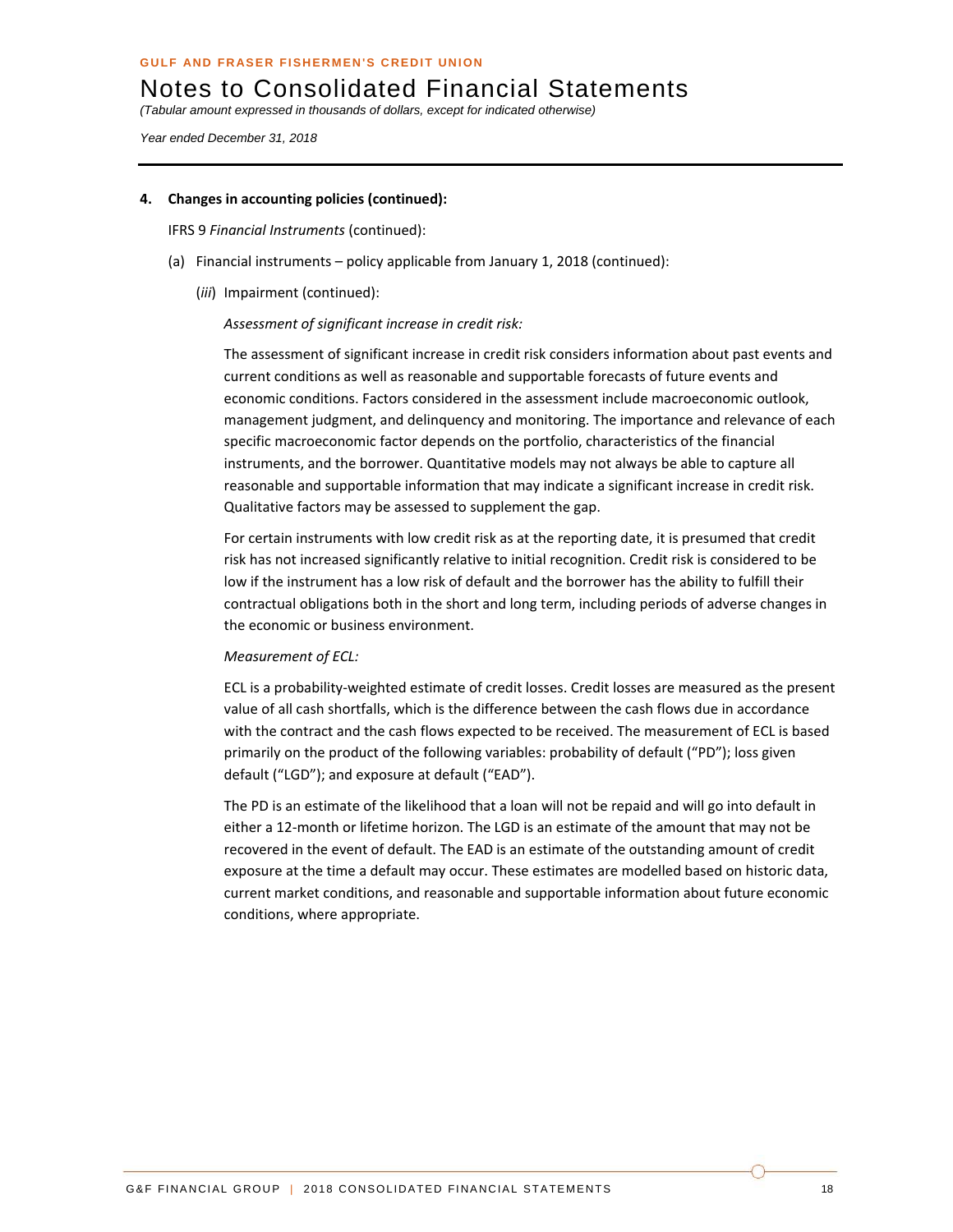*(Tabular amount expressed in thousands of dollars, except for indicated otherwise)* 

*Year ended December 31, 2018* 

#### **4. Changes in accounting policies (continued):**

IFRS 9 *Financial Instruments* (continued):

- (a) Financial instruments policy applicable from January 1, 2018 (continued):
	- (*iii*) Impairment (continued):

#### *Credit‐impaired and restructured financial assets:*

At each reporting date, the Credit Union assesses whether financial assets measured at amortized cost or FVOCI are credit‐impaired. A financial asset is credit‐impaired when one or more events that have a detrimental impact on the estimated future cash flows of the financial asset have occurred.

If the terms of a financial asset are renegotiated or modified, or a financial asset is replaced with a new one due to financial difficulties of the borrower, then an assessment is made of whether the financial asset should be derecognized and how ECL is measured. If the expected restructuring will not result in derecognition of the existing asset, then the expected cash flows arising from the modified financial asset are included in calculating the cash shortfalls from the existing asset. If the expected restructuring will result in derecognition of the existing asset, then the expected fair value of the new asset is treated as the final cash flow of the existing asset at the time of its derecognition.

#### *Presentation of impairment:*

Loss allowances for financial assets measured at amortized cost are deducted from the gross carrying amount of the assets. For debt securities measured at FVOCI, the loss allowance is recognized in OCI instead of reducing the carrying amount of the asset.

*Write‐off:*

Loan and debt securities are written off (either partially or full) when there is no probable prospect of recovery.

(*iv*) Derecognition of financial instruments:

IFRS 9 retains, largely unchanged, the requirements of IAS 39 relating to the derecognition of financial instruments.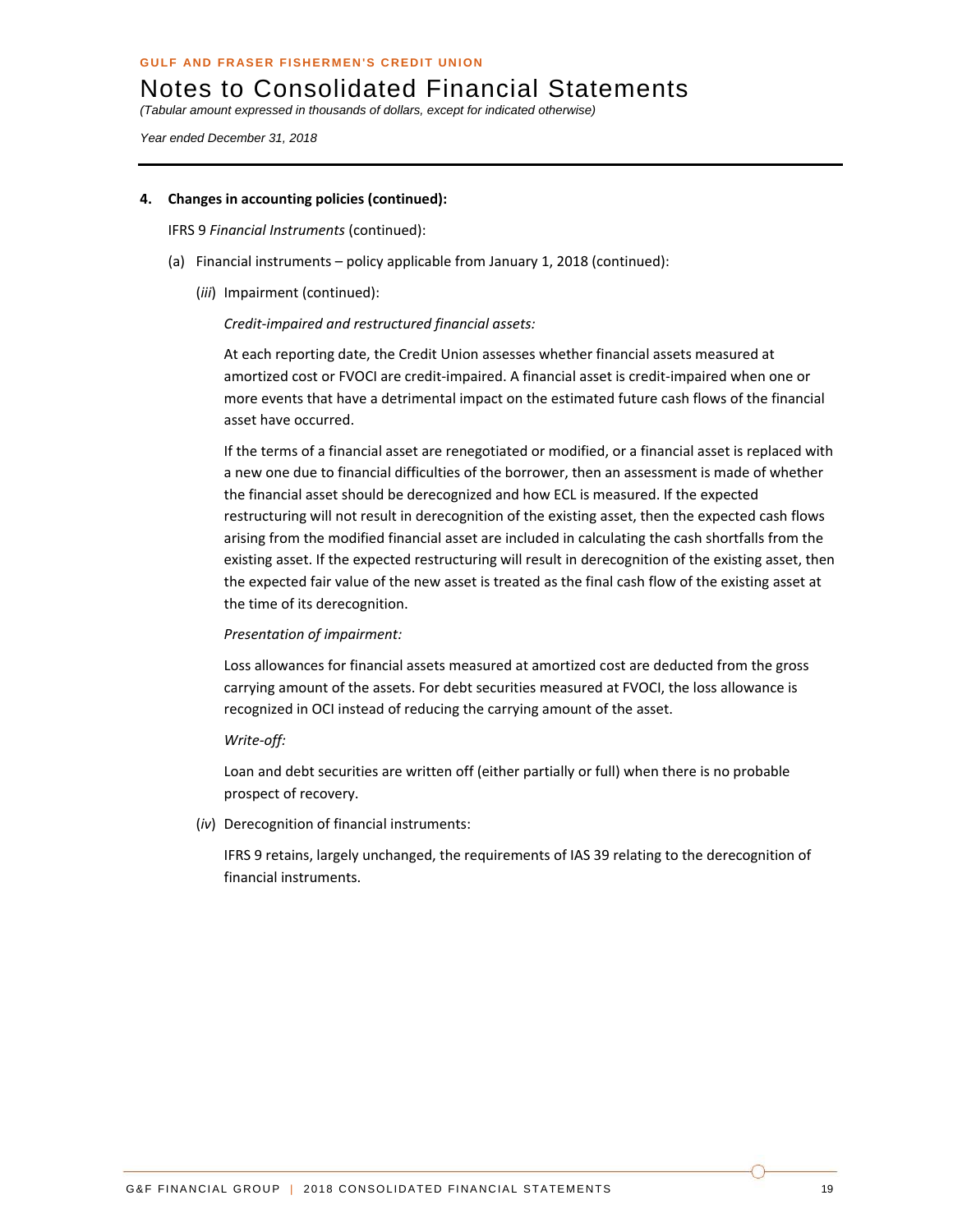*(Tabular amount expressed in thousands of dollars, except for indicated otherwise)* 

*Year ended December 31, 2018* 

#### **4. Changes in accounting policies (continued):**

IFRS 9 *Financial Instruments* (continued):

(b) Use of estimates and judgments – Expected credit loss allowance:

The ECL model requires the recognition of credit losses based on 12‐months of expected losses for performing loans ("Stage 1") and recognition of lifetime losses on performing loans that have experienced a significant increase in credit risk since origination ("Stage 2"). Credit impaired assets require lifetime losses to be estimated ("Stage 3"). The determination of a significant increase in credit risk takes into account many different factors and varies by product and risk segment, which requires experienced credit judgment.

In determining whether there has been a significant increase in credit risk and in calculating the amount of the ECL, the Credit Union must rely on estimates and exercise judgment regarding matters for which the ultimate outcome is unknown. These judgments include changes in circumstances that may cause future assessments of credit risk to be materially different from current assessments, which could require an increase or decrease in the ECL allowance.

The calculation of ECL includes explicit incorporation of forecasted economic conditions. The Credit Union has developed models incorporating specific macroeconomic variables that are relevant to each specific portfolio. Experienced credit judgment is required to incorporate multiple probabilityweighted forward-looking scenarios in the determination of the ECL allowance. The allowance is sensitive to changes in economic forecasts and the probability-weight assigned to each forwardlooking scenario.

(c) Hedge accounting:

The new hedge accounting model under IFRS 9 aims to simplify hedge accounting, align hedge accounting more closely with an entity's risk management activities, and permit hedge accounting to be applied more broadly to a greater variety of hedging instruments and eligible risks. The new standard does not explicitly address the accounting for macro hedging activities, which is being addressed by the IASB through a separate project. As a result, IFRS 9 includes an accounting policy choice to retain IAS 39 for hedge accounting requirements until an amended standard is effective. The Credit Union has elected to continue applying hedge accounting under IAS 39, but has adopted the new hedge accounting disclosures required by related amendments to IFRS 7, *Financial Instruments: Disclosures*.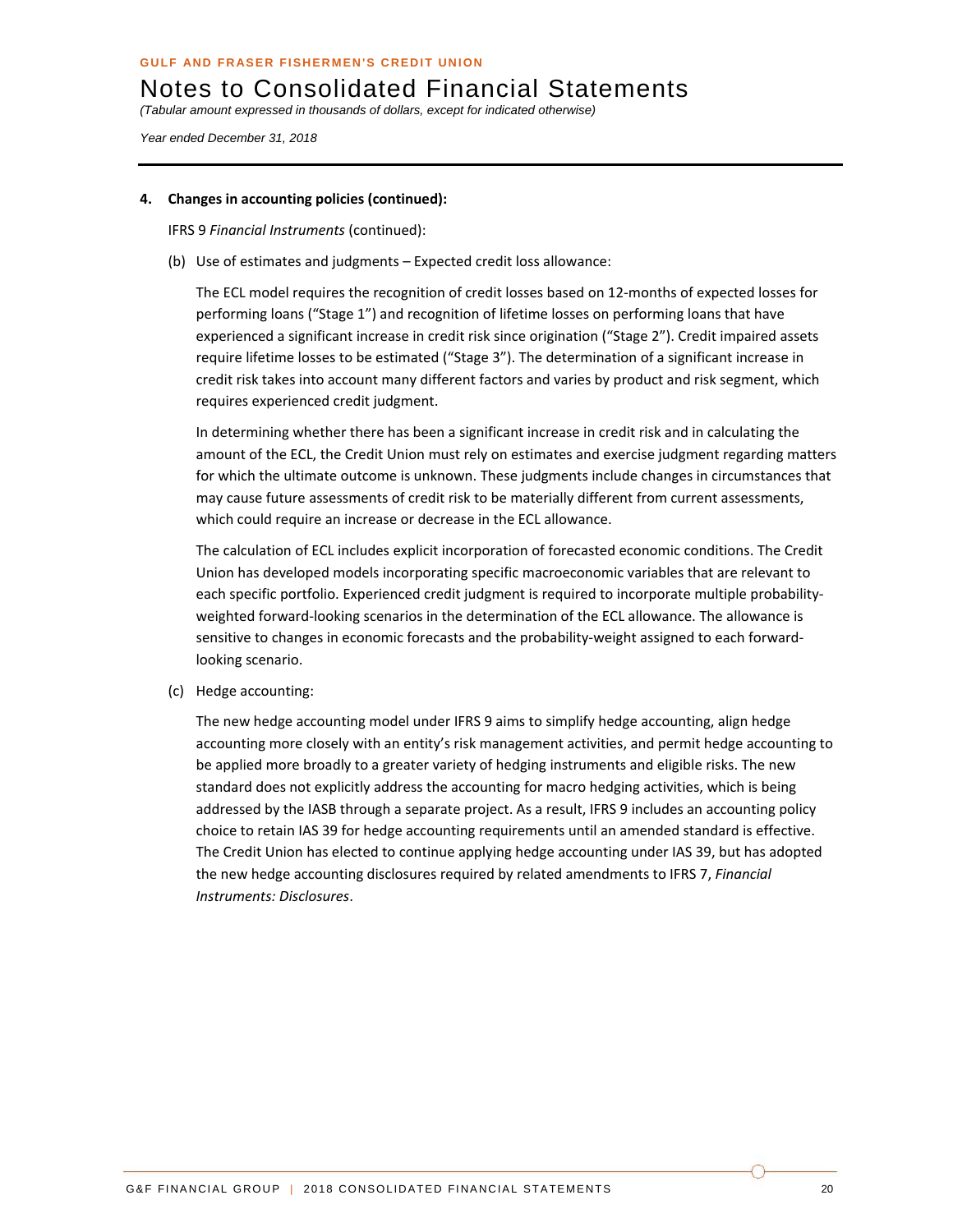*(Tabular amount expressed in thousands of dollars, except for indicated otherwise)* 

*Year ended December 31, 2018* 

#### **4. Changes in accounting policies (continued):**

IFRS 9 *Financial Instruments* (continued):

(d) Transition impact from adopting IFRS 9:

Comparative periods have not been restated. Differences in the carrying amounts of financial assets and financial liabilities resulting from the adoption of IFRS 9 are recognized in retained earnings and AOCI as at January 1, 2018. Accordingly, the information presented for 2017 does not reflect the requirements of IFRS 9 and therefore is not comparable to the information presented for 2018 under IFRS 9.

The following assessments have been made on the basis of the facts and circumstances that existed at the date of initial application:

- the determination of the business model in which a financial asset is held;
- the designation and revocation of previous designations of certain financial assets and financial liabilities at FVTPL; and
- the designation of certain equity instruments not held for trading at FVOCI.

*Classification of financial assets and financial liabilities on the date of initial application of IFRS 9:*

The following table shows the original measurement categories in accordance with IAS 39 and the new measurement categories under IFRS 9 for the Credit Union's financial assets and liabilities as at January 1, 2018:

|                                    |                              | <b>IAS 39</b> |              |                | IFRS 9 |            |
|------------------------------------|------------------------------|---------------|--------------|----------------|--------|------------|
|                                    |                              |               | Carrying     |                |        | Carrying   |
|                                    |                              |               | amount       |                |        | amount     |
|                                    | Measurement                  |               | December 31, | Measurement    |        | January 1, |
|                                    | category                     |               | 2017         | category       |        | 2018       |
| <b>Financial assets:</b>           |                              |               |              |                |        |            |
| Cash                               | Loans and receivables        | \$            | 15,301       | Amortized cost | Ś.     | 15,301     |
| <b>Financial investments</b>       | Available for sale ("AFS")   |               | 9,217        | <b>FVTPL</b>   |        | 9,217      |
|                                    | Loans and receivables        |               | 152,176      | Amortized cost |        | 152,176    |
| Derivative assets                  | <b>FVTPL</b>                 |               | 516          | <b>FVTPL</b>   |        | 516        |
| Loans                              | Loans and receivables        |               | 1,711,125    | Amortized cost |        | 1,711,993  |
| Other financial assets             | Loans and receivables        |               | 250          | Amortized cost |        | 250        |
| Total financial assets             |                              | \$            | 1,888,585    |                | Ŝ.     | 1,889,453  |
| <b>Financial liabilities:</b>      |                              |               |              |                |        |            |
| Secured borrowings                 | <b>Financial liabilities</b> |               | 45,299       | Amortized cost |        | 45,299     |
| Deposits                           | <b>Financial liabilities</b> |               | 1,742,843    | Amortized cost |        | 1,742,843  |
| Members' shares                    | <b>Financial liabilities</b> |               | 6,943        | Amortized cost |        | 6,943      |
| Derivative liabilities             | <b>FVTPL</b>                 |               | 577          | <b>FVTPL</b>   |        | 577        |
| <b>Other financial liabilities</b> | <b>Financial liabilities</b> |               | 4,509        | Amortized cost |        | 4,509      |
| <b>Total financial liabilities</b> |                              | \$            | 1,800,171    |                | Ś.     | 1,800,171  |

G&F FINANCIAL GROUP | 2018 CONSOLIDATED FINANCIAL STATEMENTS 21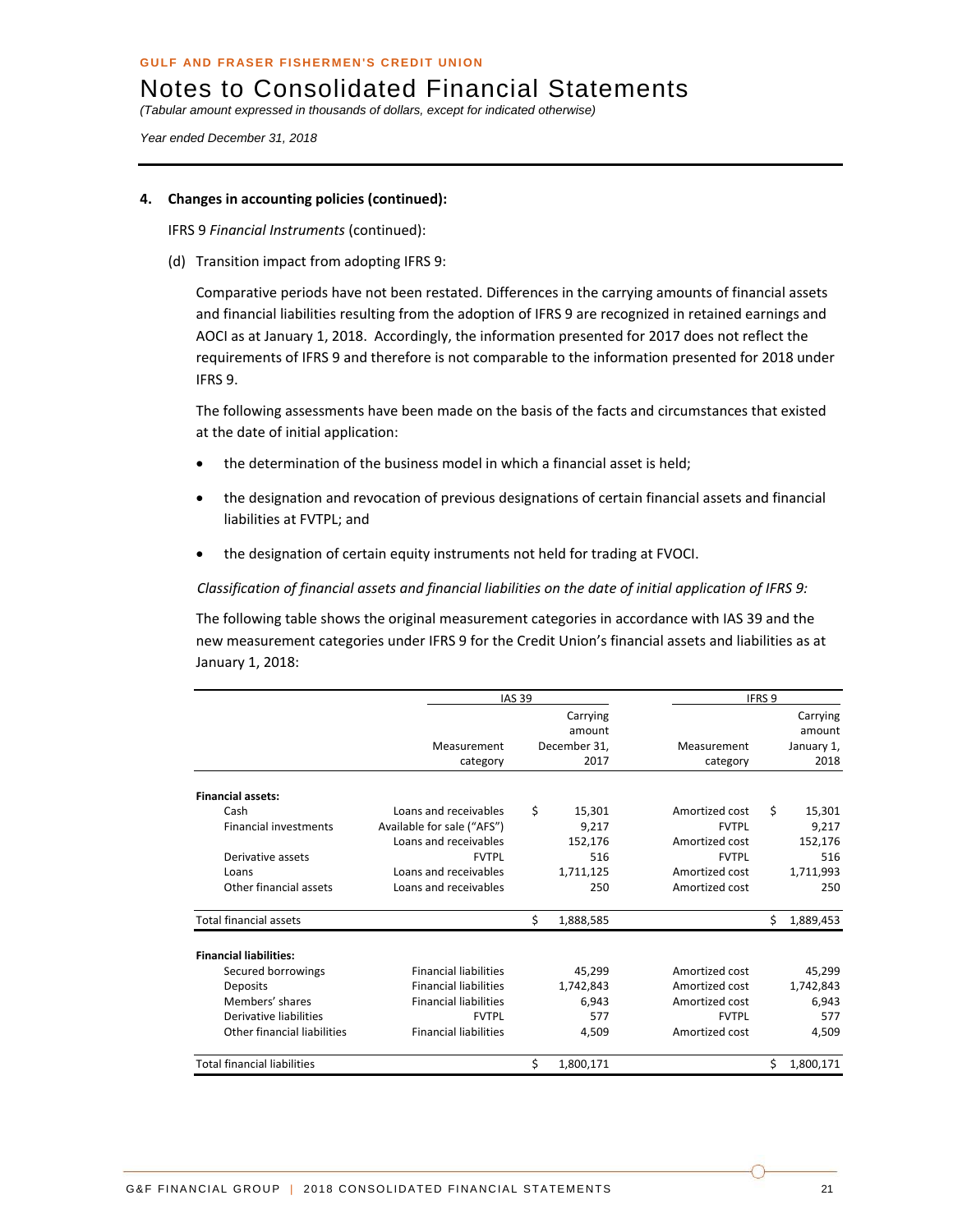*(Tabular amount expressed in thousands of dollars, except for indicated otherwise)* 

*Year ended December 31, 2018* 

#### **4. Changes in accounting policies (continued):**

IFRS 9 *Financial Instruments* (continued):

(d) Transition impact from adopting IFRS 9 (continued):

*Reconciliation of carrying amounts under IAS 39 to the carrying amounts under IFRS 9 on transition as at January 1, 2018:*

|                                      | <b>IAS</b><br>balance<br>Dec 31, 2017 | Adjustment for<br>reclassification | Adjustment for<br>remeasurement | IFRS 9<br>balance<br>Jan. 1, 2018 |
|--------------------------------------|---------------------------------------|------------------------------------|---------------------------------|-----------------------------------|
| <b>Financial assets</b>              |                                       |                                    |                                 |                                   |
| Cash                                 | \$<br>15,301                          | \$                                 | \$<br>$\overline{\phantom{a}}$  | \$<br>15,301                      |
| Financial investments <sup>(1)</sup> | 161,393                               |                                    |                                 | 161,393                           |
| Derivative assets                    | 516                                   |                                    |                                 |                                   |
| Loans                                | 1,711,125                             |                                    | 868                             | 1,711,993                         |
| Other financial assets               | 250                                   |                                    |                                 |                                   |
| <b>Total financial assets</b>        | \$<br>1,888,585                       | \$<br>$\overline{a}$               | \$<br>868                       | \$<br>1,889,453                   |
| <b>Financial liabilities</b>         |                                       |                                    |                                 |                                   |
| Deposits                             | \$<br>1,742,843                       | \$<br>$\overline{\phantom{a}}$     | \$<br>$\overline{\phantom{a}}$  | \$<br>1,742,843                   |
| Derivative liabilities               | 577                                   |                                    |                                 |                                   |
| Members' shares                      | 6,943                                 |                                    |                                 | 6,943                             |
| Secured borrowings                   | 45,299                                |                                    |                                 | 45,299                            |
| Other financial liabilities          | 4,509                                 | $\overline{a}$                     |                                 | 4,509                             |
| <b>Total financial liabilities</b>   | \$<br>1,800,171                       | \$<br>$\overline{a}$               | \$<br>$\overline{\phantom{a}}$  | \$<br>1,800,171                   |
| Retained earnings <sup>(1)</sup>     | 97,788                                | 947                                | $720^{(2)}$                     | 99,455                            |
| Accumulated other                    |                                       |                                    |                                 |                                   |
|                                      |                                       |                                    |                                 |                                   |

(1) Certain equity investments previously classified as AFS under IAS 39 have been reclassified to FVTPL under IFRS 9 (2) Impact of retained earnings is net of tax upon adjustment for remeasurement.

#### *Reconciliation of closing allowance under IAS 39 to opening ECL allowance under IFRS 9*

|       | <b>IAS 39</b><br>Impairment<br>allowance<br>Dec. 31, 2017 | Adjustment for<br>remeasurement<br>or reclassification | IFRS 9<br>ECL<br>Jan 1, 2018 |      | Stage 1  |    | Stage 2 |     | Stage 3 |
|-------|-----------------------------------------------------------|--------------------------------------------------------|------------------------------|------|----------|----|---------|-----|---------|
| Loans | $(4,535)$ \$                                              | 868 \$                                                 | (3,667)                      | - \$ | (3, 443) | Ŝ. | (184)   | - S | (40)    |
| Total | (4,535)                                                   | 868 \$                                                 | (3,667)                      |      | (3, 443) |    | (184)   |     | (40)    |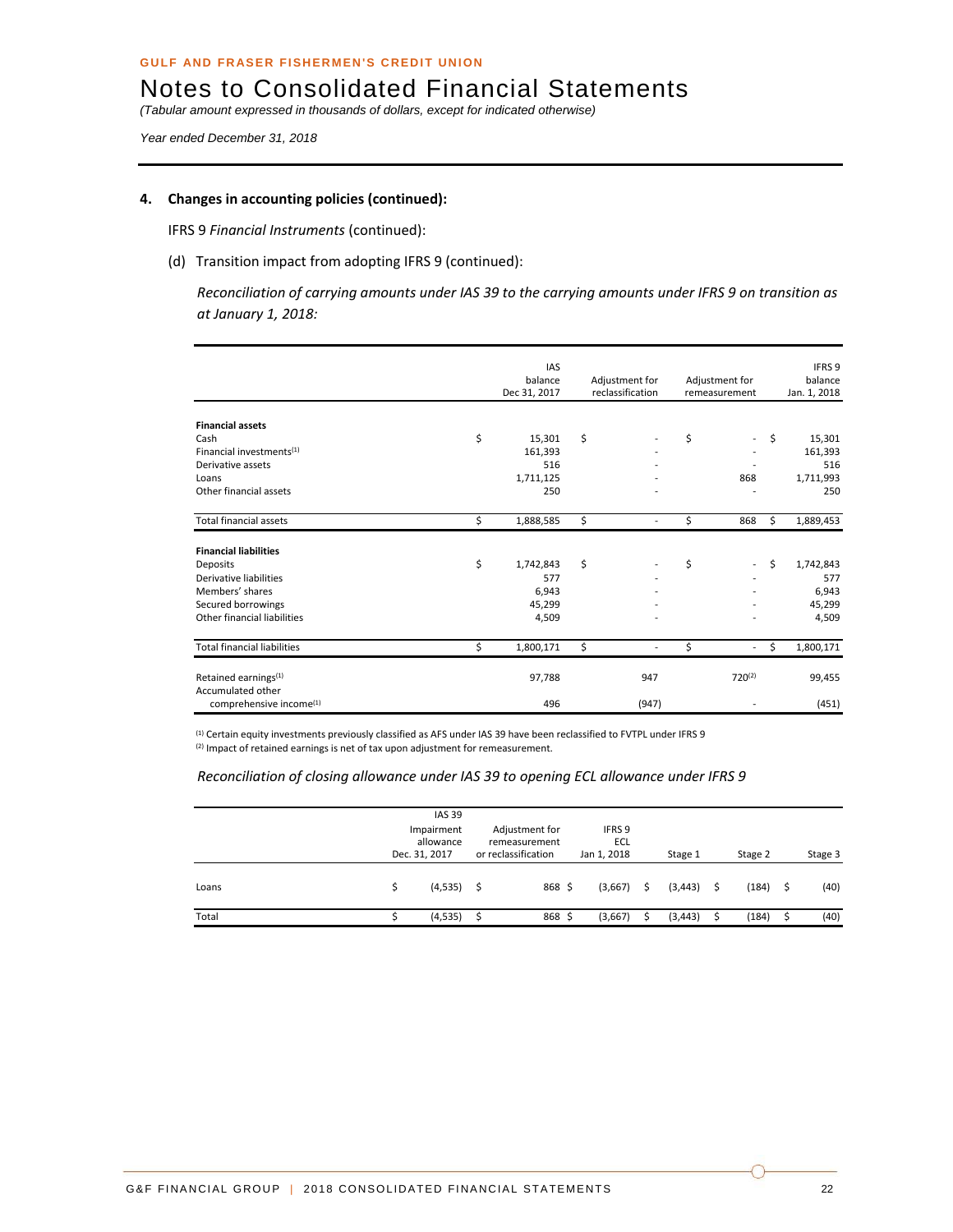*(Tabular amount expressed in thousands of dollars, except for indicated otherwise)* 

*Year ended December 31, 2018* 

#### **4. Changes in accounting policies (continued):**

IFRS 15, *Revenue from Contracts with Customers*:

In May 2014, the IASB issued IFRS 15 which establishes principles for reporting about the nature amount, timing and uncertainty of revenue and cash flows arising from an entity's contracts with customers. The standards provides a single, principles based five‐step model for revenue recognition to be applied to contracts with customers except for revenue arising from items such as financial instruments, insurance contracts and leases. The standards replaces IAS 18, *Revenue*, IAS 11, *Contracts and Related Interpretations*. The Credit Union has adopted IFRS 15 with a date of initial application of January 1, 2018. There was no quantitative impact on the consolidated financial statements from the adoption of IFRS 15.

#### **5. Critical accounting estimates and judgments:**

In preparing these consolidated financial statements, management has made judgments and estimates that affect the application of the Credit Union's accounting policies and the reported amounts of assets, liabilities, income and expenses.

(a) Significant judgments:

The critical judgments that management has made in the process of applying the Credit Union's accounting policies, apart from those involving estimations, that have the most significant effect on the amounts recognized in the consolidated financial statements are as follows:

#### *Classification and measurement of financial assets:*

Determining the appropriate classification and measurement of the Credit Union's financial assets under IFRS 9 requires management to make judgments as to the objectives of the business models that the financial assets are held within and whether the contractual cash flows of the financial assets represent solely payments of principal and interest on the principal amount outstanding on initial recognition. In assessing the Credit Union's business models, management considers all relevant evidence available at the date of assessment, including but not limited to:

- how the performance of the business model and the financial assets held within that business model are evaluated and reported to key management personnel;
- the risks that affect the performance of the business model and the financial assets held within it and the way in which those risks are managed;
- how managers of the business model are compensated; and
- the frequency, value and timing of sales in prior periods, the reasons for those sales and expectations about future sales activity.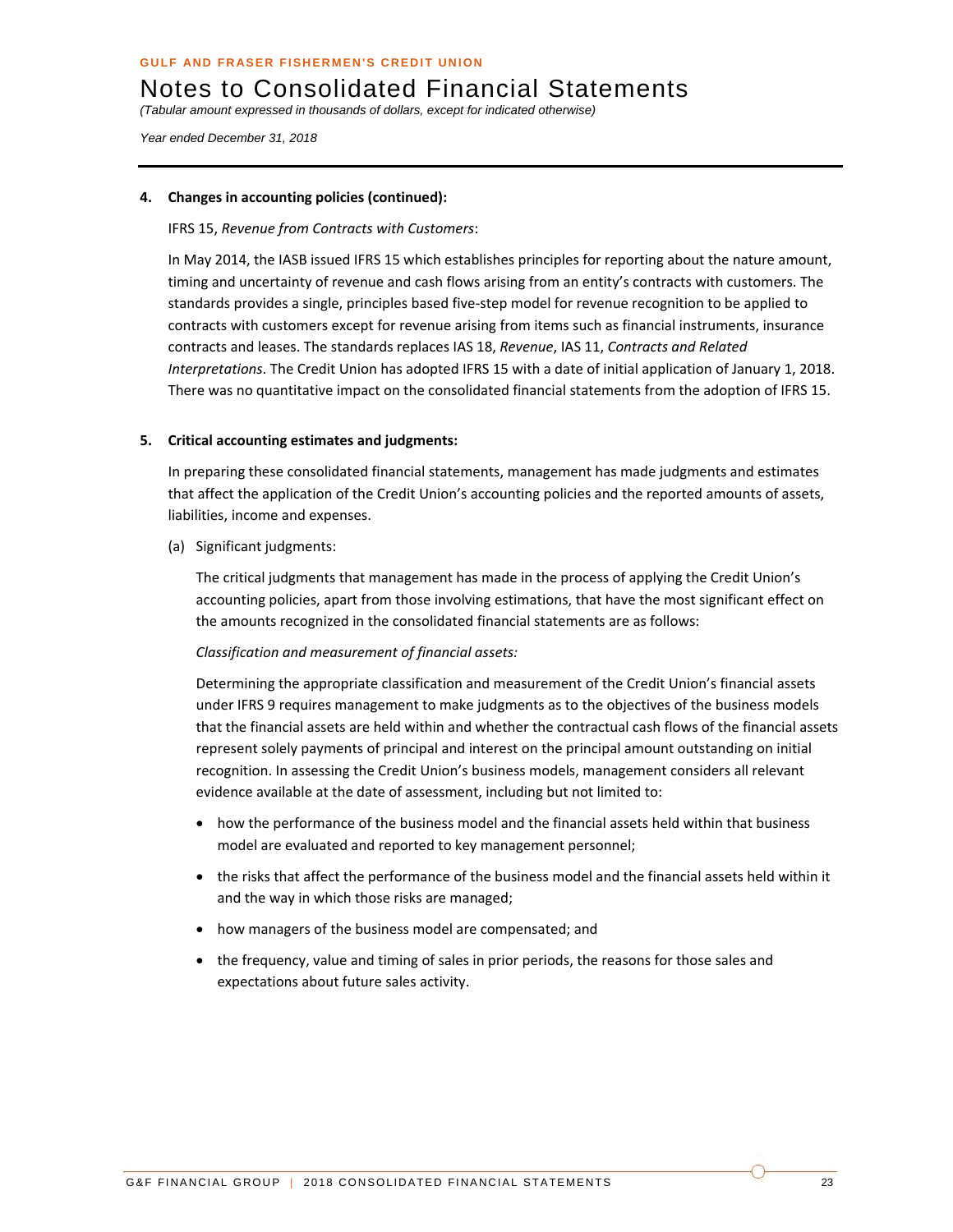*(Tabular amount expressed in thousands of dollars, except for indicated otherwise)* 

*Year ended December 31, 2018* 

#### **5. Critical accounting estimates and judgments (continued):**

(b) Assumptions and estimates:

The preparation of these consolidated financial statements requires that management make assumptions and estimates of effects of uncertain future events on the carrying amounts of the Credit Union's assets and liabilities at the end of the reporting period. Actual results may differ from these estimates as the estimation process is inherently uncertain. Estimates and underlying assumptions are reviewed on an ongoing basis and are based on historical experience and other facts and circumstances. Revisions to estimates and the resulting effects on the carrying amounts of the Credit Union's assets and liabilities are accounted for prospectively.

The significant assumptions about the future and other major sources of estimation uncertainty at the end of the reporting period are as follows:

#### *Loss allowance for expected credit losses on financial assets:*

In determining the amount recognized as a loss allowance for ECLs on financial assets measured at amortized cost as required by IFRS 9, management first assesses whether there has been a significant increase in credit risk for its financial assets. This assessment reflects management's view of the risk of default occurring in future periods for the respective financial assets. Actual occurrence of default may differ from these estimates.

The calculation of 12‐month ECLs for Stage 1 financial assets and lifetime ECLs for Stage 2 financial assets and Stage 3 credit‐impaired financial assets requires management to make estimates of the probabilities of default, current collateral values and resulting loss given default, exposure at default, impacts of forward looking information and forecasts of macroeconomic conditions to the Credit Union's ECLs and expected remaining lives of the financial assets. Changes in any one of the inputs to the ECL calculation can significantly affect the amount of loss allowance recognized in the Credit Union's consolidated financial statements.

#### *Fair value of financial instruments and investment property:*

The Credit Union determines the fair value of financial instruments that are not quoted in an active market, using valuation techniques. Those techniques are significantly affected by the assumptions used, including discount rates and estimates of future cash flows. In that regard, the derived fair value estimates cannot always be substantiated by comparison with independent markets and, in many cases, may not be capable of being realized immediately.

The Credit Union determines the fair value of investment property based on property tax notices, which may not fully capture market movements to the date of the financial statements.

The methods and assumptions applied, and the valuation techniques used, for financial instruments that are not quoted in an active market are disclosed in notes 6, 8, 11, 14, 16 and 20.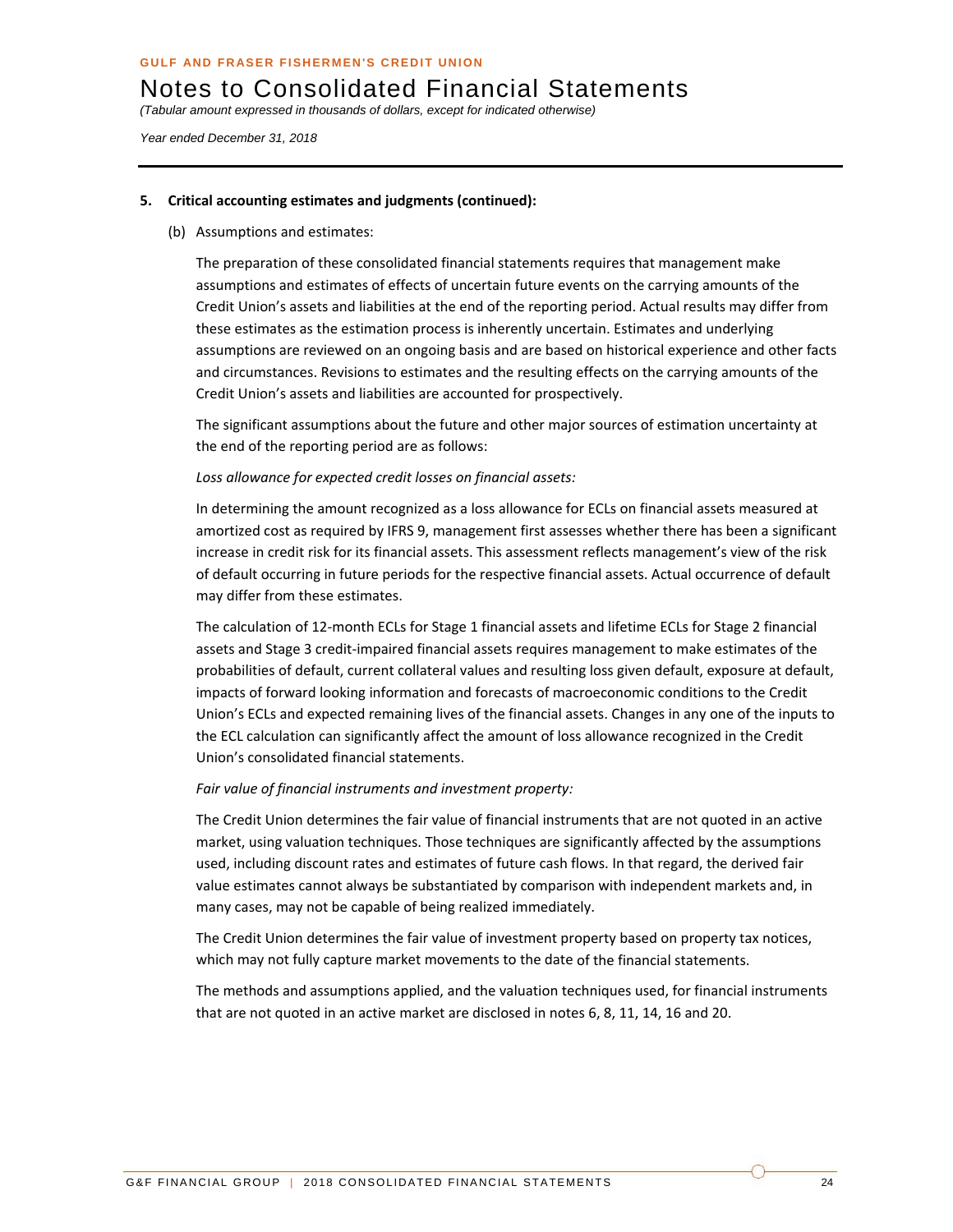*(Tabular amount expressed in thousands of dollars, except for indicated otherwise)* 

*Year ended December 31, 2018* 

#### **6. Financial investments:**

The following tables provide information on the investments by type of security and issuer. The maximum exposure to credit risk is the carrying value as detailed below.

|                                   | 2018          | 2017    |
|-----------------------------------|---------------|---------|
| Central 1 term deposits           | \$<br>169,258 | 151,446 |
| Accrued interest on term deposits | 1,046         | 730     |
| Central 1 - Class A shares        | 741           | 6,247   |
| Central 1 - Class E shares        |               | 1,142   |
| Central 1 - Class F shares        | 8,498         |         |
| Other investments                 | 1,684         | 1,828   |
|                                   | 181,228       | 161,393 |

The Credit Union must maintain liquidity reserves with Central 1 of at least 8% of total members' deposits and non-equity shares, and borrowings. The fair value of term deposits with Central 1 is \$168,781 at December 31, 2018 (2017 ‐ \$150,584).

The shares in Central 1 are required as a condition of membership and are redeemable upon withdrawal of membership or at the discretion of the Board of Directors of Central 1. In addition, the member credit unions are subject to additional capital calls at the discretion of the Board of Directors of Central 1.

Central 1 shares and other investments, which are comprised of shares of credit union system entities, are measured at fair value, the determination of which is based on the par value of the underlying share classes.

Effective December 31, 2017, Central 1 announced that 24.9502% of the Credit Union's Class E shares would be redeemed at a value of one hundred dollars per share. Prior to this announcement, the Credit Union had carried these shares at one cent per share. As at December 31, 2017, these shares were adjusted to the redemption value of one hundred dollars per share, resulting in a gross gain of \$1,142 or a net of tax gain of \$947 being recorded in AOCI.

With the adoption of IFRS 9 on January 1, 2018, the Credit Union has reclassified the net of tax gain of \$947 in AOCI to retained earnings (note 4).

The Credit Union is not intending any further dispositions of any Central 1 shares as the services supplied by Central 1 are relevant to the day‐to‐day activities of the Credit Union. Dividends on these shares are at the discretion of the Board of Directors of Central 1.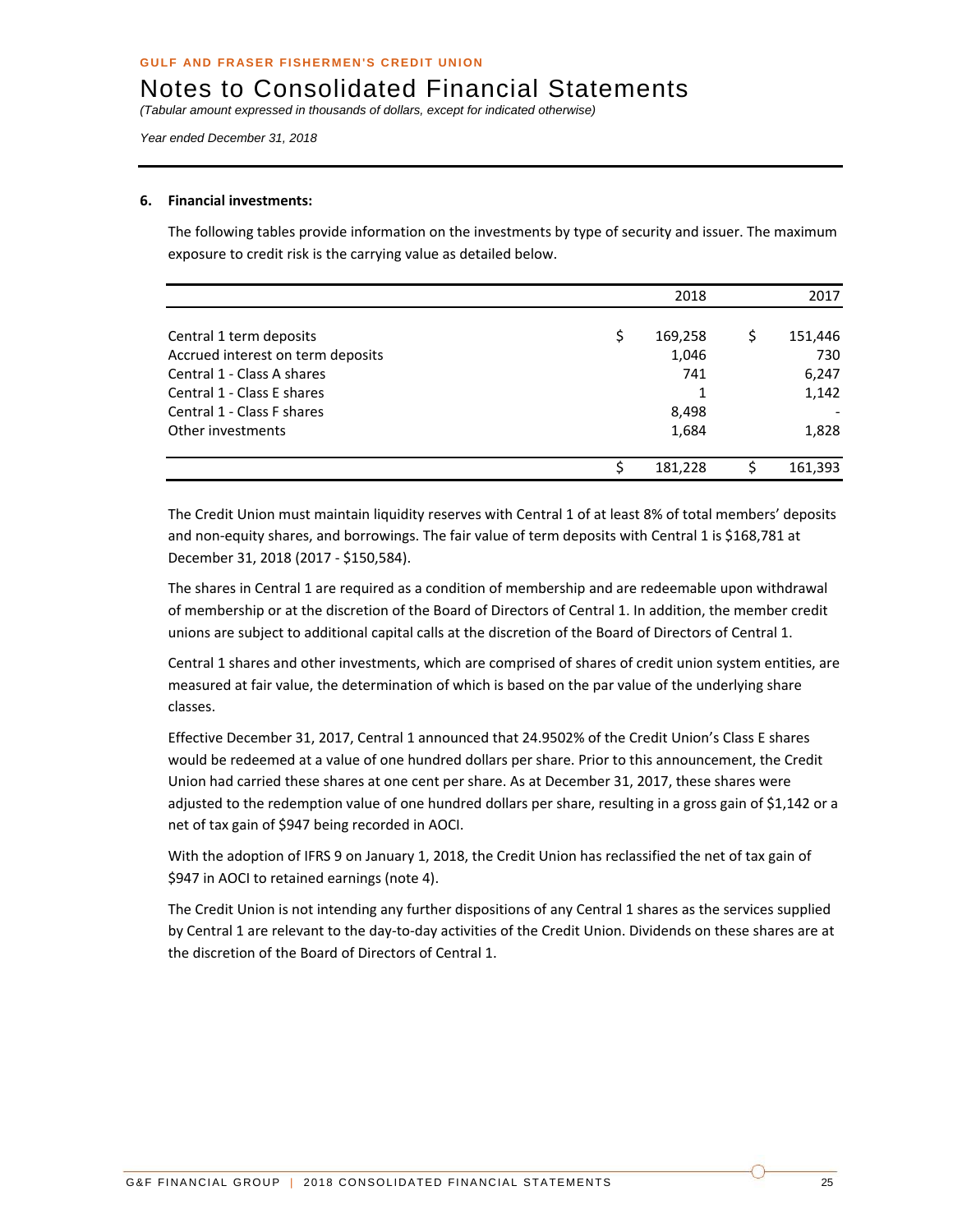*(Tabular amount expressed in thousands of dollars, except for indicated otherwise)* 

*Year ended December 31, 2018* 

#### **7. Derivatives:**

|                                                                                                                                    | Notional amounts<br>Maturities of derivatives |                 |                                          |                         |    |                    | Fair value |
|------------------------------------------------------------------------------------------------------------------------------------|-----------------------------------------------|-----------------|------------------------------------------|-------------------------|----|--------------------|------------|
|                                                                                                                                    | Within<br>1 year                              | 1 to 3<br>years | $3$ to 5<br>years                        | 2018                    |    | 2018               | 2017       |
| Derivatives used to manage<br>interest rate risks:<br>Receive fixed interest<br>rate swaps<br>Forward start interest<br>rate swaps | Ś.<br>30,000                                  | Ś.<br>100,000   | \$<br>$\overline{\phantom{a}}$<br>50,000 | Ś.<br>130,000<br>50,000 | \$ | \$<br>(484)<br>588 | (577)      |
| Other derivatives:<br>Index-linked option contracts                                                                                | 749                                           | 1,237           | 615                                      | 2,601                   |    | 144                | 516        |
| Total derivative contracts                                                                                                         | \$30,749                                      | Ś.<br>101,237   | \$<br>50,615                             | Ś<br>182,601            | \$ | \$<br>248          | (61)       |

#### **8. Loans:**

The following table provides information on loans by type. The maximum exposure to credit risk would be the carrying values as detailed below:

|                                          | 2018            | 2017            |
|------------------------------------------|-----------------|-----------------|
| Residential mortgages and personal loans | \$<br>1,363,004 | \$<br>1,237,740 |
| Commercial lending                       | 500,078         | 475,007         |
|                                          | 1,863,082       | 1,712,747       |
| Accrued interest receivable              | 3,556           | 2,913           |
|                                          | 1,866,638       | 1,715,660       |
| Allowance for credit losses (note 9)     | (4, 234)        | (4, 535)        |
| Net loans to members                     | 1,862,404       | 1,711,125       |

At December 31, 2018, \$1,065,424 (2017 ‐ \$1,015,016) of loans are expected to be settled more than twelve months after the reporting date.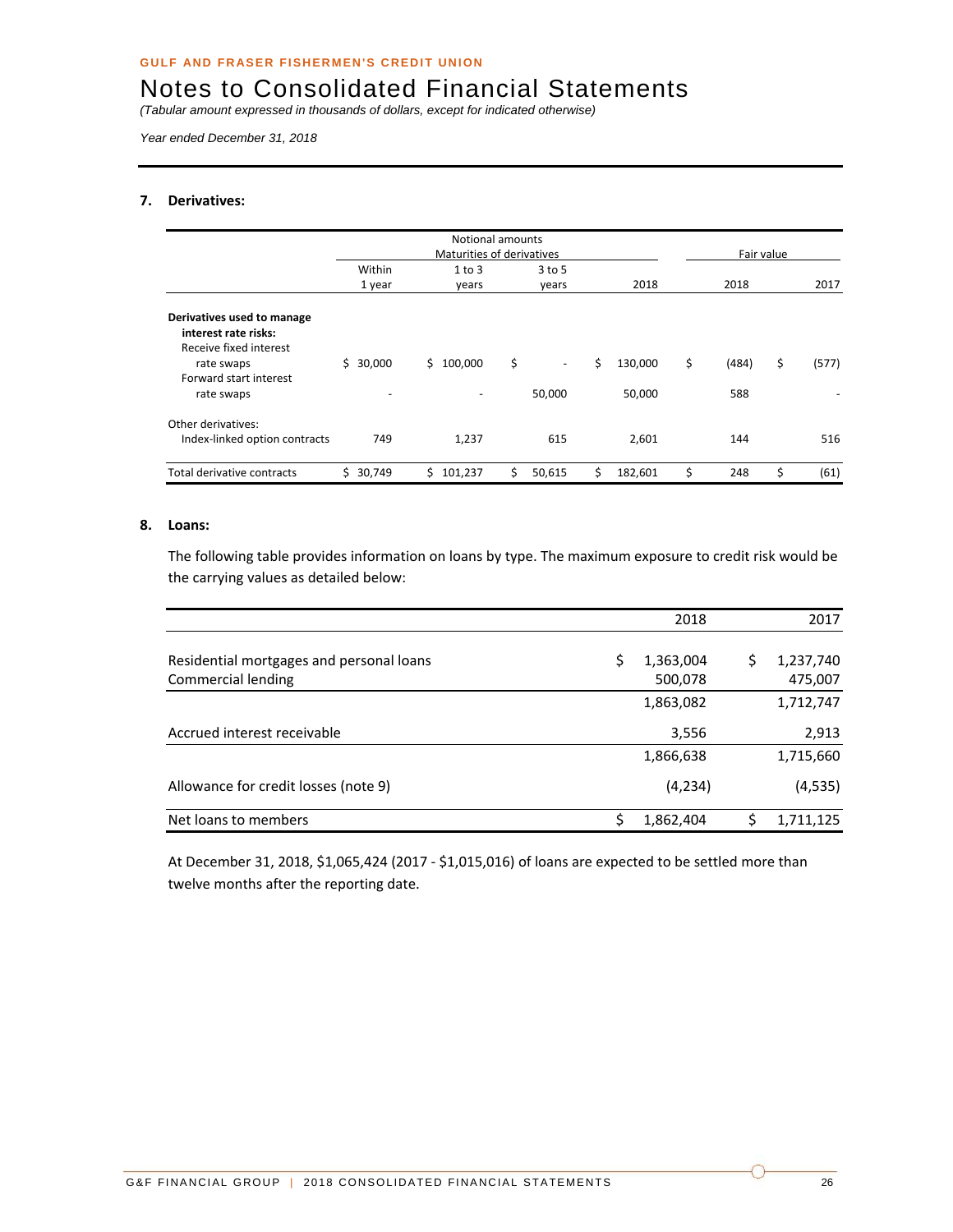*(Tabular amount expressed in thousands of dollars, except for indicated otherwise)* 

*Year ended December 31, 2018* 

#### **8. Loans (continued):**

(a) Terms and conditions:

Loans can have either a variable or fixed rate of interest and mature within 6 years.

Variable rate loans are based on a "prime rate" formula. The rate is determined by the type of security offered and the members' credit worthiness. The Credit Union's prime rate at December 31, 2018 was 3.95% (2017 ‐ 3.20%).

The interest rate offered on fixed rate loans being advanced to a member varies with the type of security offered and the member's credit worthiness.

Residential mortgages are loans secured by residential property and generally receive monthly blended payments of principal and interest or interest only. Personal loans consist of term loans and lines of credit with various repayment terms.

Commercial lending consists of term loans, operating lines of credit and mortgages to individuals, partnerships and corporations, and have various repayment terms. They are secured by various types of collateral, including mortgages on real property, general security agreements, and charges on specific equipment, investments, and personal guarantees.

(b) Fair value:

The fair value of loans at December 31, 2018 was \$1,874,021 (2017 ‐ \$1,706,055).

The estimated fair value of the variable rate loans is assumed to be equal to book value as the interest rates on these loans re‐price to market on a periodic basis. The estimated fair value of fixed rate loans is determined by discounting the expected future cash flows at current market rates for products with similar terms and credit risks.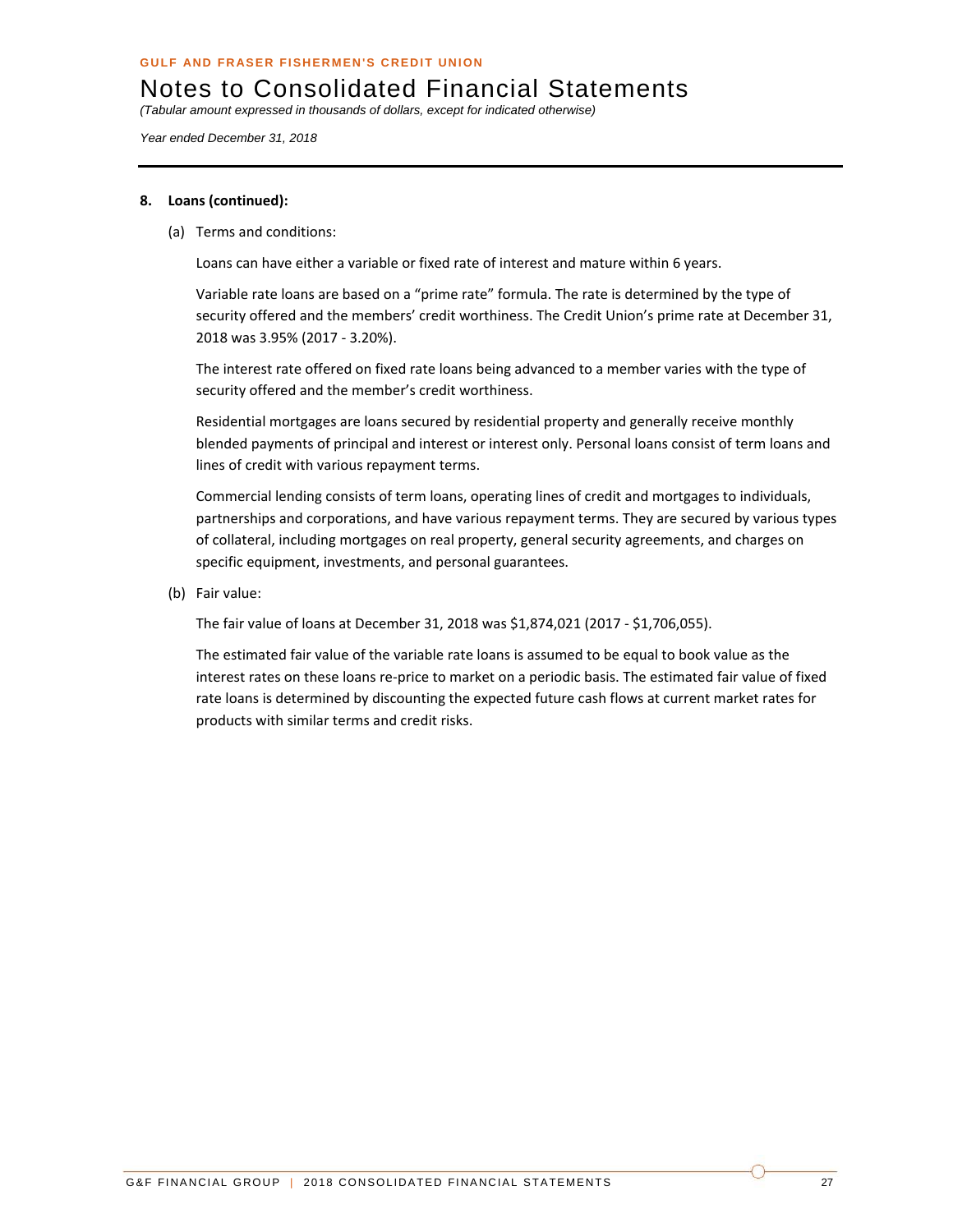*(Tabular amount expressed in thousands of dollars, except for indicated otherwise)* 

*Year ended December 31, 2018* 

#### **8. Loans (continued):**

(c) Securitized loans:

As part of its program of liquidity, capital, and interest rate risk management, the Credit Union enters into arrangements to fund mortgage growth by securitizing loans to Central 1 or unrelated third parties. The Credit Union reviews these securitization arrangements in order to determine whether they should result in all or a portion of the transferred mortgages being derecognized from the consolidated statement of financial position.

The amount of residential mortgages that were transferred but which were not derecognized at December 31, 2018 was \$36,550 (2017 ‐ \$45,306). The Credit Union has also recognized \$36,547 (2017 ‐ \$45,299) of secured borrowings (note 16) relating to the securitization transactions, as the Credit Union did not transfer substantially all of the risks and rewards of ownership, principally because it did not transfer prepayment, interest and credit risk of the mortgages in the securitization. The residential mortgages are categorized as loans and they are held as security for this secured borrowing. The weighted average interest rate on the secured borrowing is 2.08% (2017 ‐ 1.92%) and it matures over the same term as the underlying mortgages.

As a result of the transactions, the Credit Union receives the net differential between the monthly interest receipts of the mortgages and the interest expense on the borrowings.

(d) Credit quality of loans:

A breakdown of the security held on a portfolio basis is as follows:

|                               | 2018      | 2017      |
|-------------------------------|-----------|-----------|
| Loans - insured to government | 87,302    | 105,096   |
| Loans - real estate secured   | 1,756,580 | 1,587,702 |
| Loans - otherwise secured     | 8,741     | 9,596     |
| Loans - unsecured             | 10,459    | 10,353    |
|                               | 1,863,082 | 1,712,747 |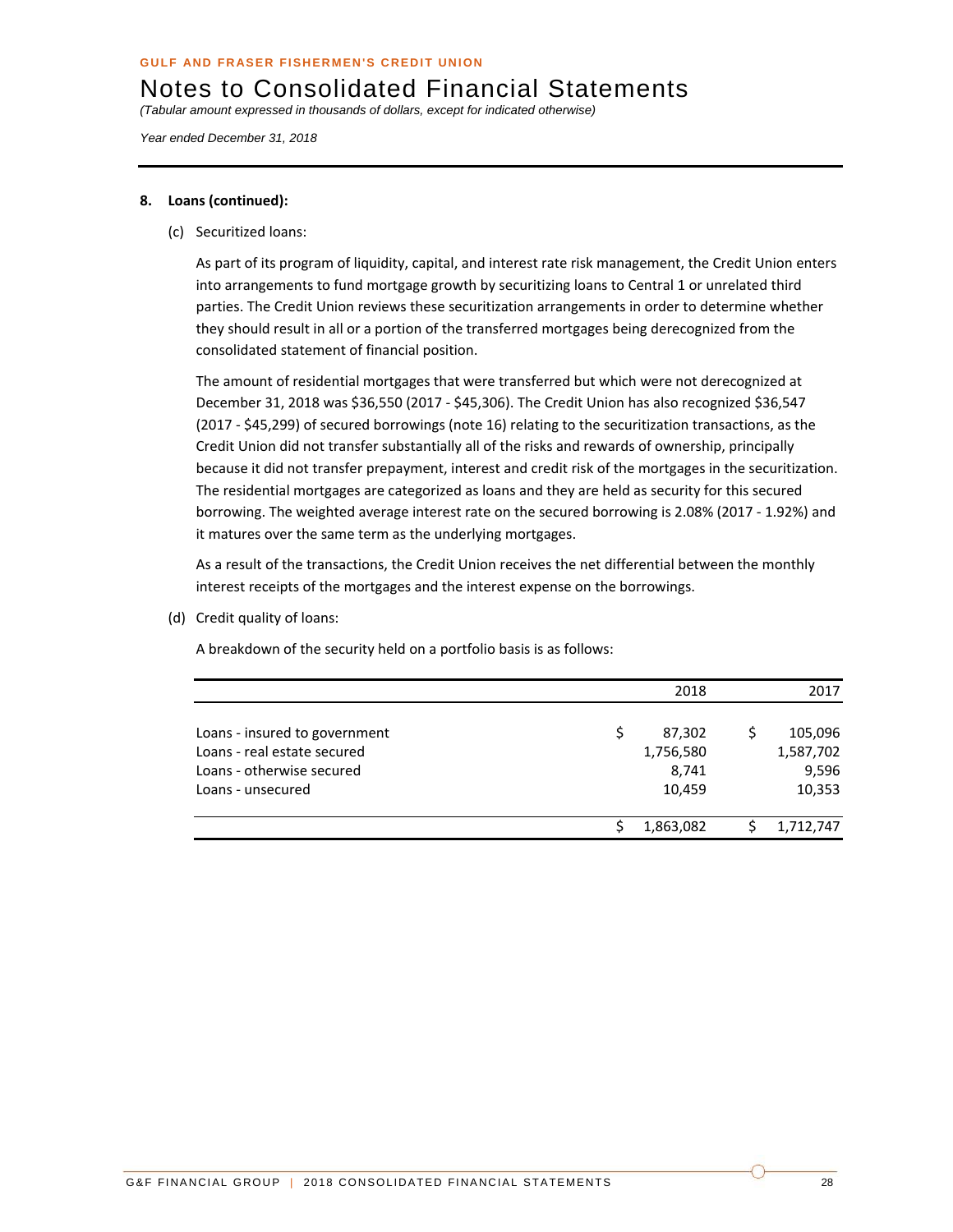*(Tabular amount expressed in thousands of dollars, except for indicated otherwise)* 

*Year ended December 31, 2018* 

#### **9. Allowance for credit losses**

(a) Reconciliation of allowance for credit losses:

The following tables show reconciliations from the opening balance to the closing balance of the Credit Union's ECL allowance on loans, by class of financial asset and loss allowance category. Comparative amounts for 2017 represent the allowance for credit losses measured under IAS 39:

| 2018                                                             |         | Stage 1      | Stage 2        | Stage 3              | Total       |
|------------------------------------------------------------------|---------|--------------|----------------|----------------------|-------------|
| Commercial lending                                               |         |              |                |                      |             |
| Balance at January 1,                                            | $\zeta$ | 2,475        | \$<br>55       | \$<br>$\overline{2}$ | \$<br>2,532 |
| Provision for credit losses:                                     |         |              |                |                      |             |
| Transfers to Stage 1                                             |         | 32           | (32)           |                      |             |
| Transfers to Stage 2                                             |         | (237)        | 237            |                      |             |
| Transfers to Stage 3                                             |         |              |                |                      |             |
| Originations                                                     |         | 680          | 22             |                      | 702         |
| <b>Maturities</b>                                                |         | (1,010)      | (18)           | (2)                  | (1,030)     |
| Remeasurements                                                   |         | 670          | (2)            |                      | 668         |
| Net write-offs                                                   |         |              |                |                      |             |
| <b>Balance at December 31</b>                                    | \$      | 2,610        | \$<br>262      | \$<br>÷,             | \$<br>2,872 |
|                                                                  |         |              |                |                      |             |
| Residential mortgages and personal loans<br>Balance at January 1 | \$      | 968          | \$<br>129      | \$<br>38             | \$<br>1,135 |
| Provision for credit losses:                                     |         |              |                |                      |             |
| Transfers to Stage 1                                             |         | $\mathbf{1}$ | (1)            |                      |             |
| Transfers to Stage 2                                             |         | (28)         | 28             |                      |             |
| Transfers to Stage 3                                             |         | (69)         |                | 69                   |             |
| Originations                                                     |         | 271          | 9              | 18                   | 298         |
| <b>Maturities</b>                                                |         | (162)        | (35)           | (1)                  | (198)       |
| Remeasurements                                                   |         | 158          | (28)           | 127                  | 257         |
| Net write-offs                                                   |         | ÷,           |                | (130)                | (130)       |
| Balance at December 31                                           | \$      | 1,139        | \$<br>102      | \$<br>121            | \$<br>1,362 |
| <b>Total loans</b>                                               |         |              |                |                      |             |
| Balance at January 1                                             | \$      | 3,443        | \$<br>184      | \$<br>40             | \$<br>3,667 |
| Provision for credit losses:                                     |         |              |                |                      |             |
| Transfers to Stage 1                                             |         | 33           | (33)           |                      |             |
| Transfers to Stage 2                                             |         | (265)        | 265            |                      |             |
| Transfers to Stage 3                                             |         | (69)         | $\overline{a}$ | 69                   |             |
| Originations                                                     |         | 951          | 31             | 18                   | 1,000       |
| <b>Maturities</b>                                                |         | (1, 172)     | (53)           | (3)                  | (1, 228)    |
| Remeasurements                                                   |         | 828          | (30)           | 127                  | 925         |
| Net write-offs                                                   |         |              |                | (130)                | (130)       |
| Balance at December 31                                           | \$      | 3,749        | \$<br>364      | \$<br>121            | \$<br>4,234 |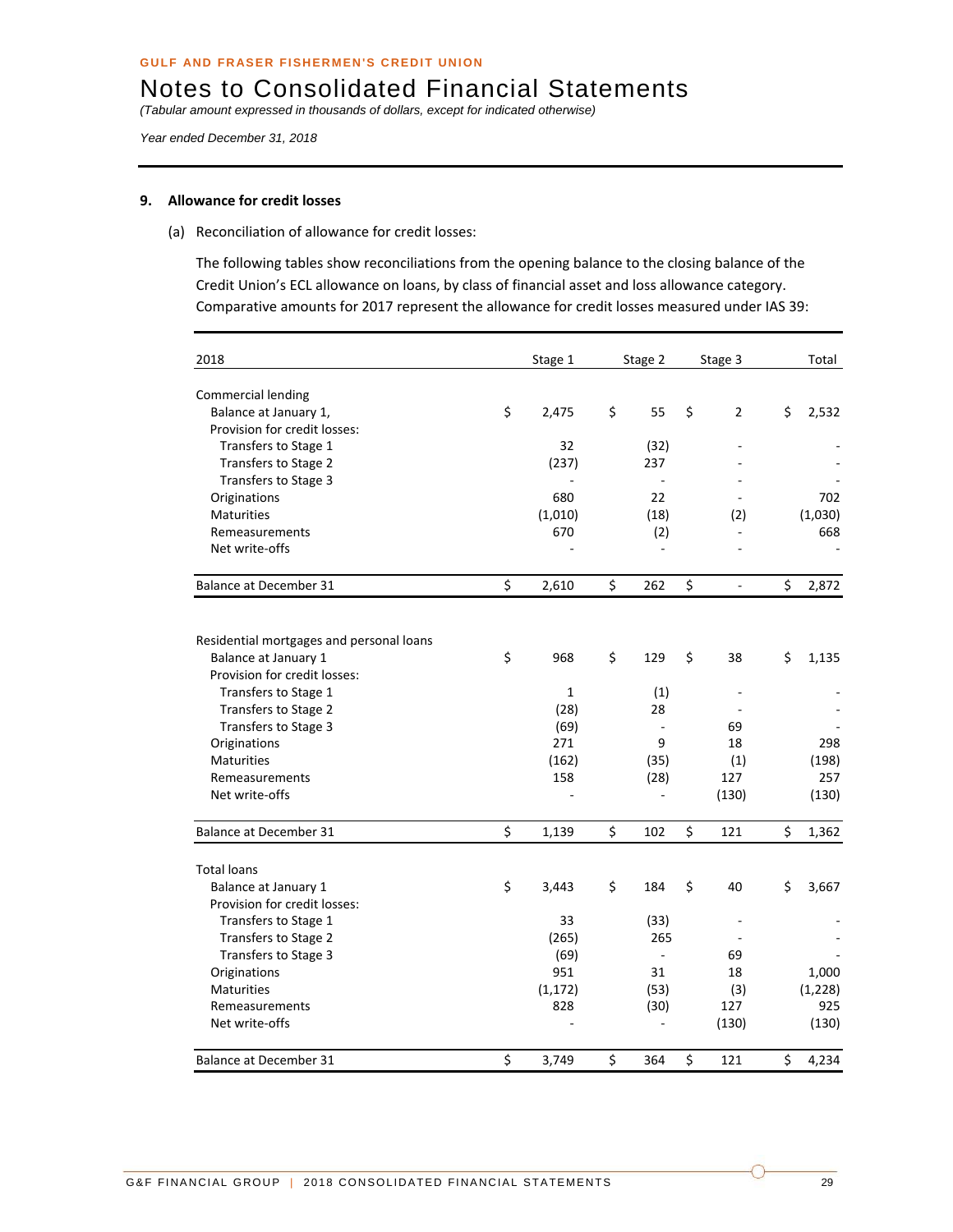*(Tabular amount expressed in thousands of dollars, except for indicated otherwise)* 

*Year ended December 31, 2018* 

#### **9. Allowance for credit losses (continued):**

#### (a) Reconciliation of allowance for credit losses (continued):

|                                            | Residential<br>mortgages and |       |         | Commercial |    |       |
|--------------------------------------------|------------------------------|-------|---------|------------|----|-------|
| 2017                                       | personal loans               |       | lending |            |    | Total |
|                                            |                              |       |         |            |    |       |
| Balance, January 1, 2017                   | \$                           | 720   | \$      | 3,207      | \$ | 3,927 |
| Provision charged to net income            |                              | 19    |         | 750        |    | 769   |
| Loans written off                          |                              | (162) |         | (25)       |    | (187) |
| Recoveries of loans previously written off |                              | 26    |         |            |    | 26    |
| Balance, December 31, 2017                 | \$                           | 603   | Ś       | 3,932      | Ś  | 4,535 |
| Total allowance for impaired loans:        |                              |       |         |            |    |       |
|                                            |                              |       |         |            |    | 2017  |
| Collective allowance                       |                              |       |         |            | \$ | 4,495 |

Individual specific allowance **and the set of the set of the set of the set of the set of the set of the set of the set of the set of the set of the set of the set of the set of the set of the set of the set of the set of** 

#### (b) Loans past due but not impaired:

Loans that are past due but not impaired as at December 31, 2018 and 2017 are as follows:

| 2018                          | Residential<br>mortgages and<br>personal loans |         | Commercial | lending | Total |         |  |
|-------------------------------|------------------------------------------------|---------|------------|---------|-------|---------|--|
| 30 to 90 days<br>Over 90 days |                                                | 9<br>23 |            | -       |       | 9<br>23 |  |
| Balance, December 31, 2018    |                                                | 32      |            |         |       | 32      |  |

 $\frac{1}{5}$  4,535

| 2017                          | mortgages and<br>personal loans | Residential | Commercial | lending | Total |
|-------------------------------|---------------------------------|-------------|------------|---------|-------|
| 30 to 90 days<br>Over 90 days |                                 | 10<br>٠     |            | ٠<br>-  | 10    |
| Balance, December 31, 2017    |                                 | 10          |            |         | 10    |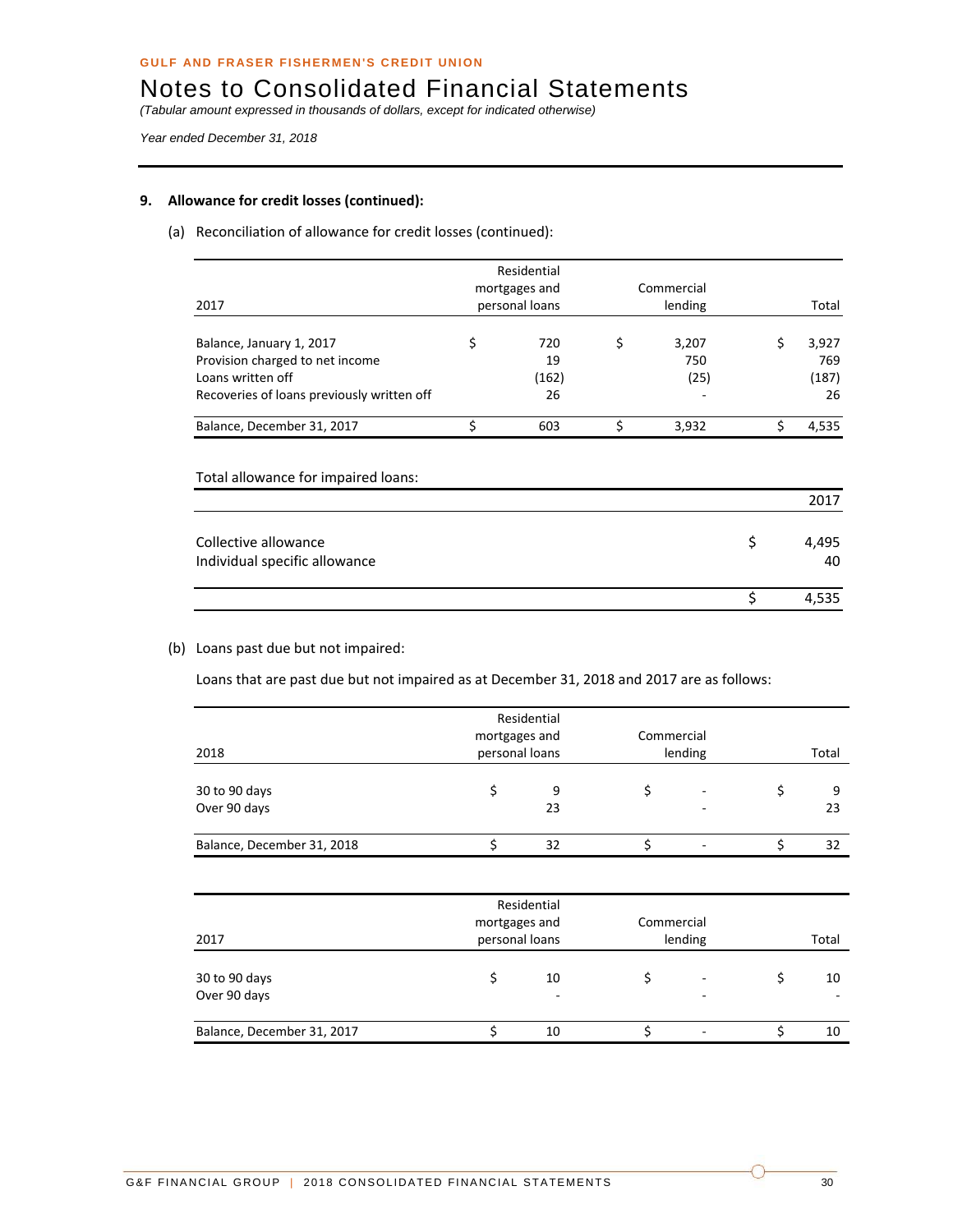*(Tabular amount expressed in thousands of dollars, except for indicated otherwise)* 

*Year ended December 31, 2018* 

#### **10. Premises and equipment and intangible assets:**

|                                                                        |                      |                                         | Premises and equipment   |                            |                             | Intangible assets                              |
|------------------------------------------------------------------------|----------------------|-----------------------------------------|--------------------------|----------------------------|-----------------------------|------------------------------------------------|
|                                                                        |                      |                                         | Leasehold                | Furniture and              |                             | Computer                                       |
|                                                                        | Land                 | <b>Building</b>                         | improvement              | equipment                  | Total                       | software                                       |
| Cost:                                                                  |                      |                                         |                          |                            |                             |                                                |
| Balance, December 31, 2016<br>Additions<br><b>Disposals</b>            | \$<br>2,242          | \$<br>1,338<br>$\overline{\phantom{a}}$ | \$<br>7,394<br>735<br>÷. | \$<br>7,487<br>185<br>(15) | \$<br>18,461<br>920<br>(15) | \$<br>5,799<br>299<br>$\overline{\phantom{a}}$ |
| Balance, December 31, 2017<br>Additions<br><b>Disposals</b>            | 2,242                | 1,338<br>63                             | 8,129<br>1,503           | 7,657<br>490               | 19,366<br>2,056             | 6,098<br>439                                   |
| Balance, December 31, 2018                                             | \$<br>2,242          | \$<br>1,401                             | \$<br>9,632              | \$<br>8,147                | \$<br>21,422                | \$<br>6,537                                    |
| <b>Accumulated depreciation:</b>                                       |                      |                                         |                          |                            |                             |                                                |
| Balance, December 31, 2016<br>Depreciation expense<br><b>Disposals</b> | \$                   | \$<br>1,299<br>12                       | \$<br>4,189<br>506       | \$<br>6,687<br>314<br>(10) | \$<br>12,175<br>832<br>(10) | \$<br>5,114<br>383                             |
| Balance, December 31, 2017<br>Depreciation expense<br>Disposals        | \$                   | \$<br>1,311<br>12                       | \$<br>4,695<br>751       | \$<br>6,991<br>286         | \$<br>12,997<br>1,049       | \$<br>5,497<br>448                             |
| Balance, December 31, 2018                                             | \$<br>$\sim$         | \$<br>1,323                             | \$<br>5,446              | \$<br>7,277                | \$<br>14,046                | \$<br>5,945                                    |
| Net book value:                                                        |                      |                                         |                          |                            |                             |                                                |
| As at December 31, 2017<br>As at December 31, 2018                     | \$<br>2,242<br>2,242 | \$<br>27<br>78                          | \$<br>3,434<br>4,186     | \$<br>666<br>870           | \$<br>6,369<br>7,376        | \$<br>601<br>592                               |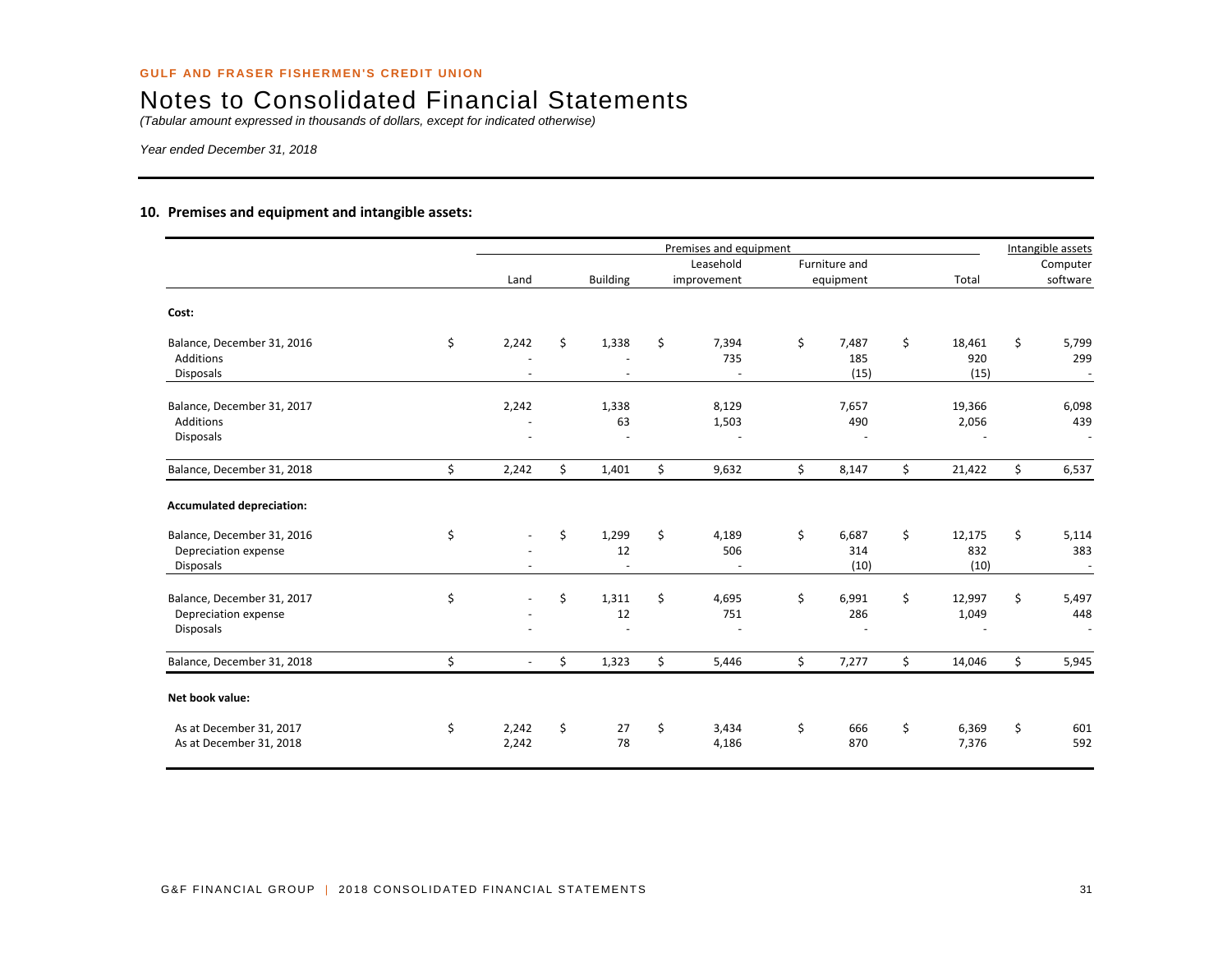*(Tabular amount expressed in thousands of dollars, except for indicated otherwise)* 

*Year ended December 31, 2018* 

#### **11. Investment property:**

(a) Cost:

|                                     | Land | <b>Building</b> |    |  | Total |
|-------------------------------------|------|-----------------|----|--|-------|
| Balance, December 31, 2017 and 2018 | 797  |                 | 30 |  |       |

#### (b) Accumulated depreciation:

|                                                    | Land | <b>Building</b> | Total |
|----------------------------------------------------|------|-----------------|-------|
| Balance, December 31, 2016<br>Depreciation expense |      | 30              | 30    |
| Balance, December 31, 2017<br>Depreciation expense |      | 30              | 30    |
| Balance, December 31, 2018                         |      | 30              | 30    |

#### (c) Net book value:

|                            | Land | <b>Building</b> |        |  | Total |  |
|----------------------------|------|-----------------|--------|--|-------|--|
| Balance, December 31, 2017 | 797  |                 | $\sim$ |  | 797   |  |
| Balance, December 31, 2018 | 797  |                 |        |  | 797   |  |

The fair value of the investment property at December 31, 2018 is \$3,890 (2017 ‐ \$3,288). The fair value of the investment property was estimated based on the property tax assessment notices for the applicable year. Investment property held by the Credit Union is leased out under operating leases. During the year ended December 31, 2018, rental income of \$14 (2017 ‐ \$11) and operating expenses (including repairs and maintenance) of \$9 (2017 ‐ \$15) related to investment property was recognized in the consolidated statement of income.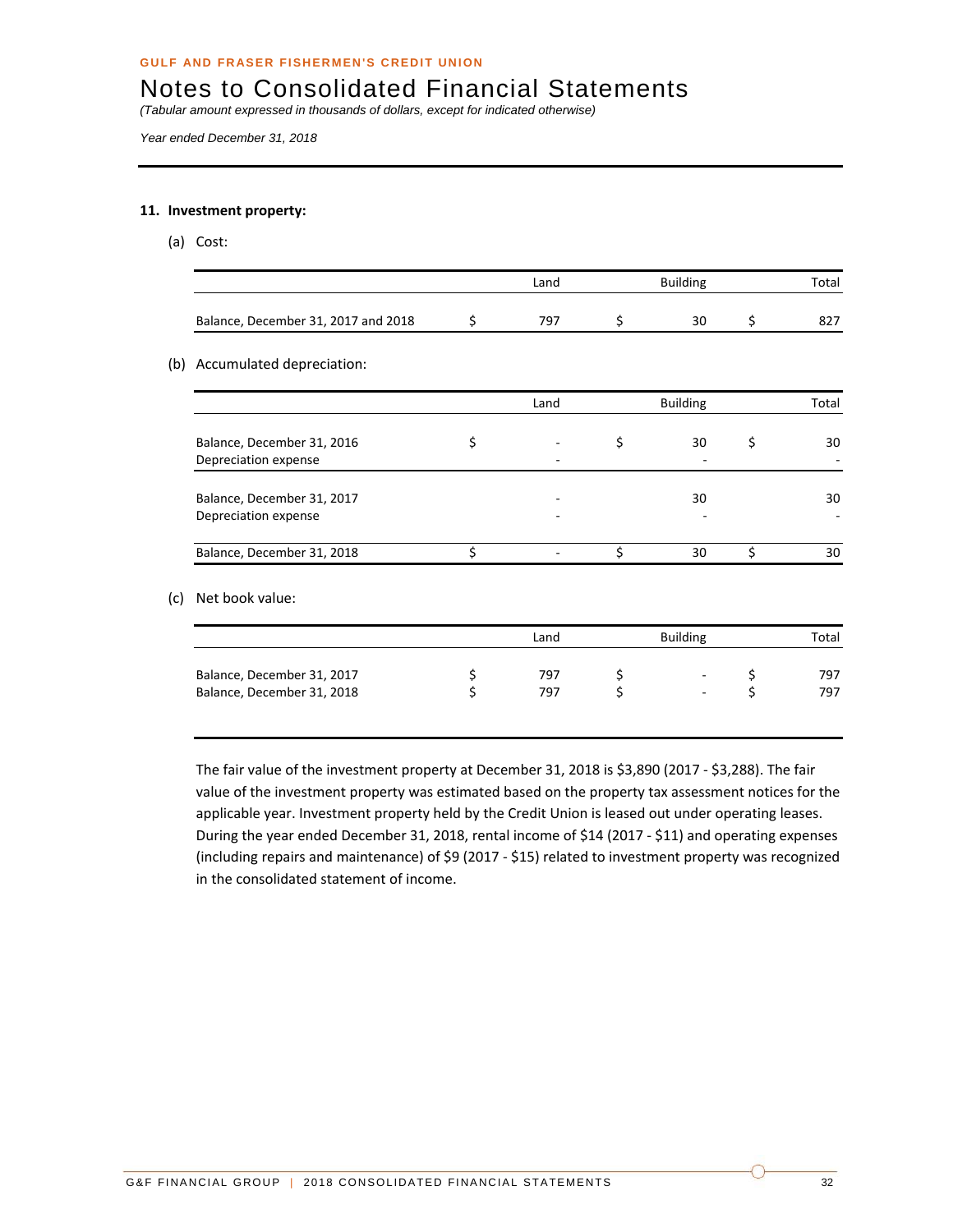*(Tabular amount expressed in thousands of dollars, except for indicated otherwise)* 

*Year ended December 31, 2018* 

#### **12. Provision for income taxes:**

|                                                   | 2018        |   | 2017  |
|---------------------------------------------------|-------------|---|-------|
| Current income taxes:                             |             |   |       |
|                                                   |             |   |       |
| Current year                                      | \$<br>2,647 | S | 1,993 |
| Deferred income taxes:                            |             |   |       |
| Origination and reversal of temporary differences | (521)       |   | (29)  |
| Change in tax rate                                |             |   | 118   |
|                                                   | (521)       |   | 89    |
|                                                   | \$<br>2,126 |   | 2,082 |
|                                                   |             |   |       |

At December 31, 2018, a deferred income tax liability for temporary differences of \$1,288 (2017 ‐ \$1,264) related to investments in subsidiaries was not recognized because the Credit Union controls whether the liability will be incurred and it is satisfied that it will not be incurred in the foreseeable future.

During the year ended December 31, 2018, income tax expense differs from the amount that would be computed by applying the federal and provincial statutory income tax rates of 27% (2017 ‐ 26%) to income before income taxes. The reasons for the differences are as follows:

|                                       |    |         | 2017       |    |         |        |
|---------------------------------------|----|---------|------------|----|---------|--------|
| Combined basic federal and provincial |    |         |            |    |         |        |
| statutory income tax                  | \$ | 3,372   | 27.0%      | \$ | 2,927   | 26.0 % |
| Decrease in tax due to:               |    |         |            |    |         |        |
| Preferred rate deduction available    |    |         |            |    |         |        |
| to credit unions                      |    | (1,246) | $(10.0)\%$ |    | (1,020) | (9.0)% |
| Change in enacted tax rate            |    |         | -%         |    | 119     | 1.0%   |
| Non-deductible                        |    | 33      | 0.3%       |    | 31      | 0.3%   |
| Other                                 |    | (33)    | $(0.3)$ %  |    | 25      | 0.2%   |
| Total income taxes                    | ς  | 2,126   | 17.0%      | Ś  | 2,082   | 18.5%  |

At December 31, 2018, income taxes payable of \$967 is included in other liabilities (2017 ‐ taxes payable of \$525).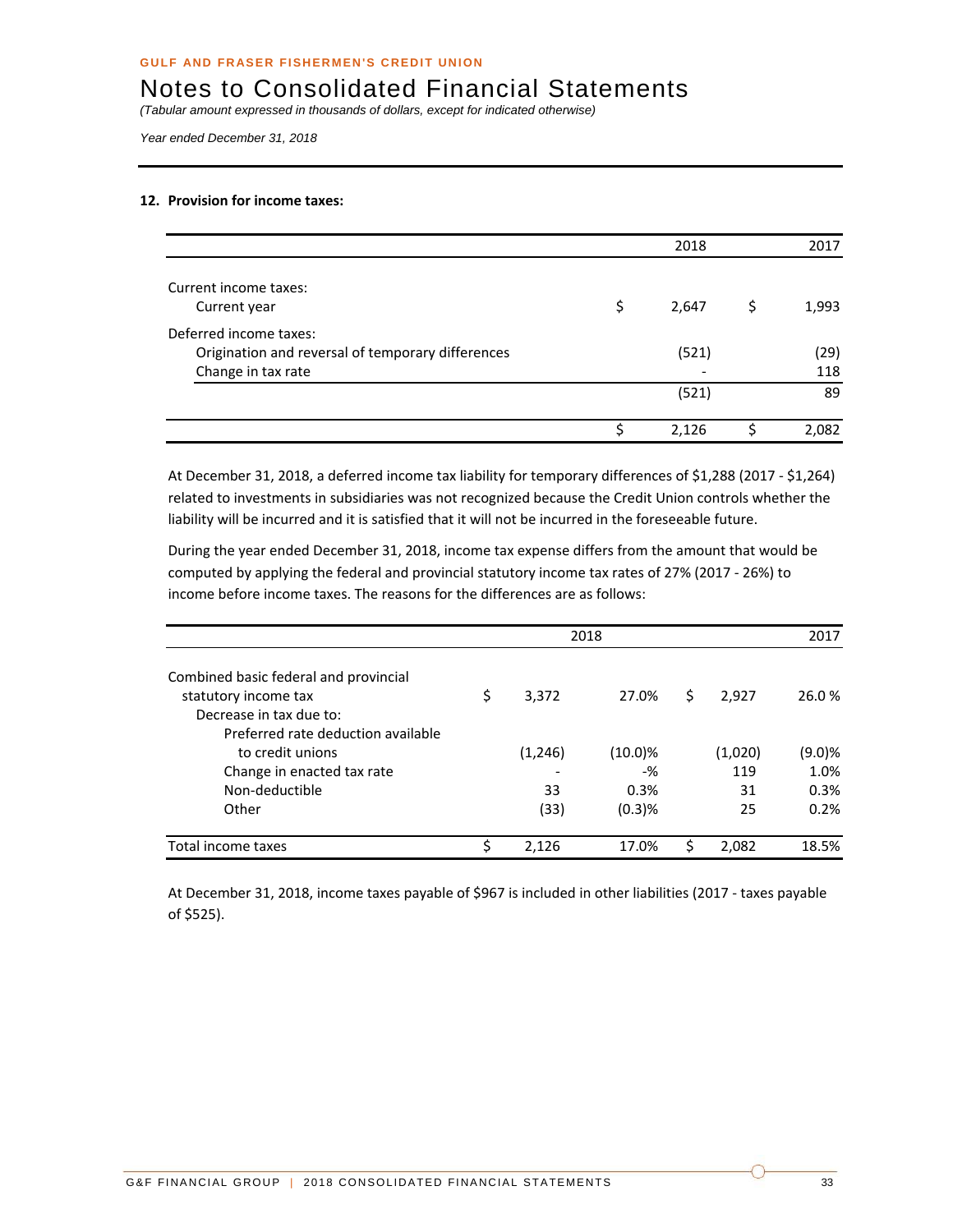*(Tabular amount expressed in thousands of dollars, except for indicated otherwise)* 

*Year ended December 31, 2018* 

#### **12. Provision for income taxes (continued):**

The components of deferred income taxes are as follows:

|                                |    | 2018  | 2017      |
|--------------------------------|----|-------|-----------|
|                                |    |       |           |
| Deferred income tax asset:     |    |       |           |
| Allowance for impaired loans   | \$ | 701   | \$<br>744 |
| Premises and equipment         |    | 288   | 262       |
| Deposits                       |    | 290   | 125       |
| Leaseholds inducements         |    | 57    | 48        |
| Deferred income tax liability: |    |       |           |
| Unrealized gains               |    |       | (194)     |
| Prepaid expense                |    | (122) | (144)     |
| Net deferred tax asset         | S  | 1.214 | 841       |

#### **13. Other assets:**

|                                                         | 2018               | 2017                |
|---------------------------------------------------------|--------------------|---------------------|
| Prepaid expenses<br>Accounts receivable<br>Other assets | 3,483<br>104<br>70 | 2,172<br>250<br>134 |
|                                                         | 3,657              | 2,556               |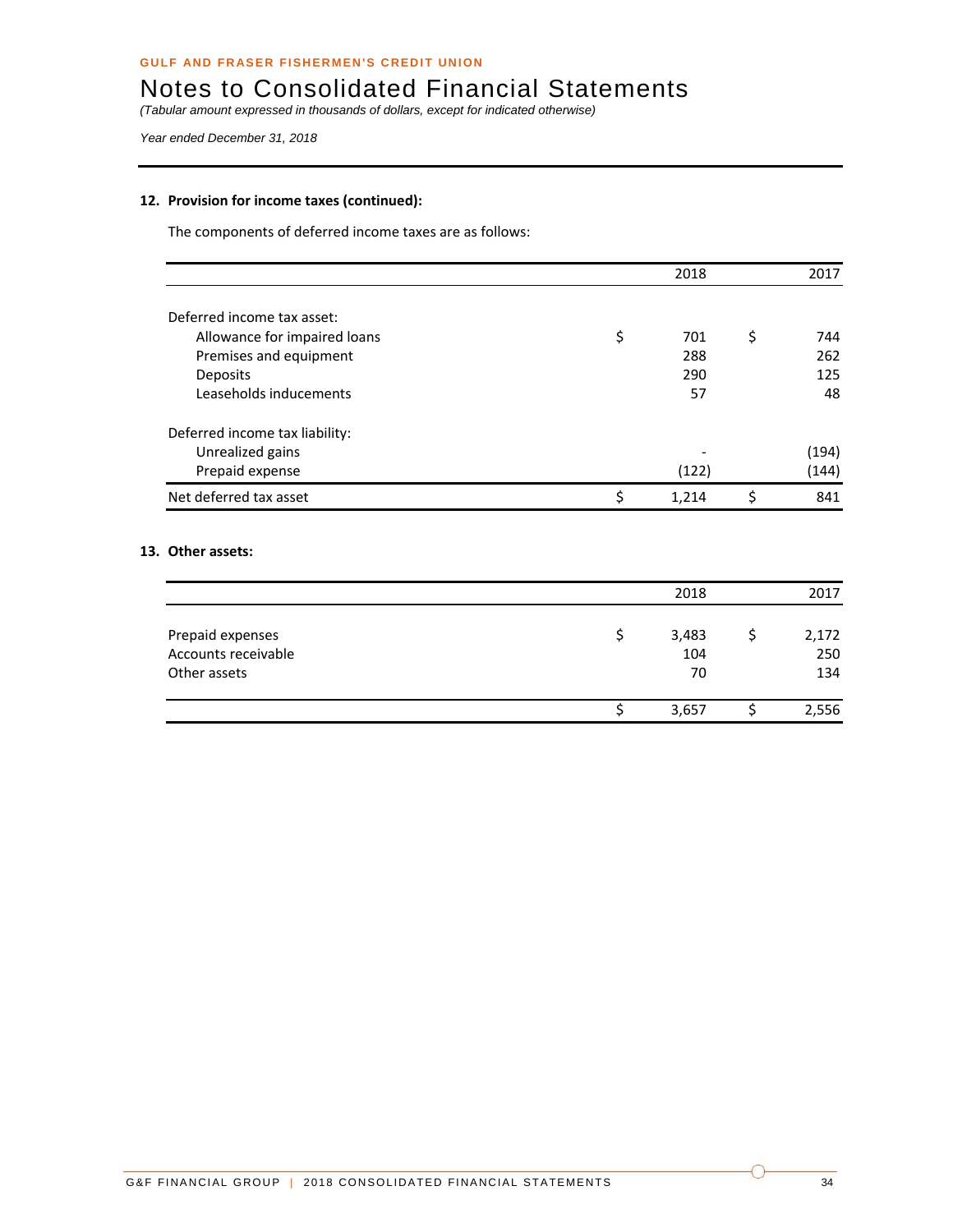*(Tabular amount expressed in thousands of dollars, except for indicated otherwise)* 

*Year ended December 31, 2018* 

#### **14. Deposits:**

|                                           | 2018           |   | 2017      |
|-------------------------------------------|----------------|---|-----------|
|                                           |                |   |           |
| Demand deposits                           | \$<br>470,456  | S | 502,193   |
| Term deposits                             | 1,156,071      |   | 995,987   |
| Registered Retirement Savings Plans       | 105,969        |   | 106,873   |
| Registered Retirement Income Funds        | 50,197         |   | 47,726    |
| <b>Registered Education Savings Plans</b> | 3,979          |   | 3,999     |
| <b>Tax Free Savings Accounts</b>          | 85,727         |   | 75,507    |
|                                           | 1,872,399      |   | 1,732,285 |
| Accrued interest payable                  | 15,076         |   | 10,558    |
|                                           | ς<br>1,887,475 |   | 1,742,843 |

At December 31, 2018, \$388,441 (2017 ‐ \$342,058) of deposits are expected to be settled more than 12 months after the reporting date.

(a) Terms and conditions:

Demand deposits primarily consist of chequing and savings accounts. Interest rates and account fees are specific to each type of deposit account.

Term deposits bear fixed or variable rates of interest for terms of up to five years. Interest can be paid annually, monthly or upon maturity.

The Registered Retirement Savings Plans (RRSP) accounts can be fixed or variable rate. The fixed rate RRSPs have terms and rates similar to the term deposit accounts described above.

Registered Retirement Income Funds (RRIF) consist of both fixed and variable rate products with terms and conditions similar to those of the RRSPs described above. Members may make withdrawals from a RRIF account on a monthly or annual basis. The regular withdrawal amounts vary according to individual needs and statutory requirements.

The Registered Education Savings Plans (RESP) consist of both fixed and variable rate products with terms and conditions similar to those of the RRSPs described above.

The Tax‐Free Savings Accounts (TFSA) can be fixed or variable rate with terms and conditions similar to those of the RRSPs described above.

(b) Fair value:

The fair value of deposits at December 31, 2018 was \$1,889,812 (2017 ‐ \$1,749,260).

The estimated fair value of the demand deposits and variable rate deposits are assumed to be equal to book value as the interest rates on these deposits re-price to market on a periodic basis. The estimated fair value of fixed rate deposits is determined by discounting the expected future cash flows of these deposits at current market rates for products with similar terms and credit risks.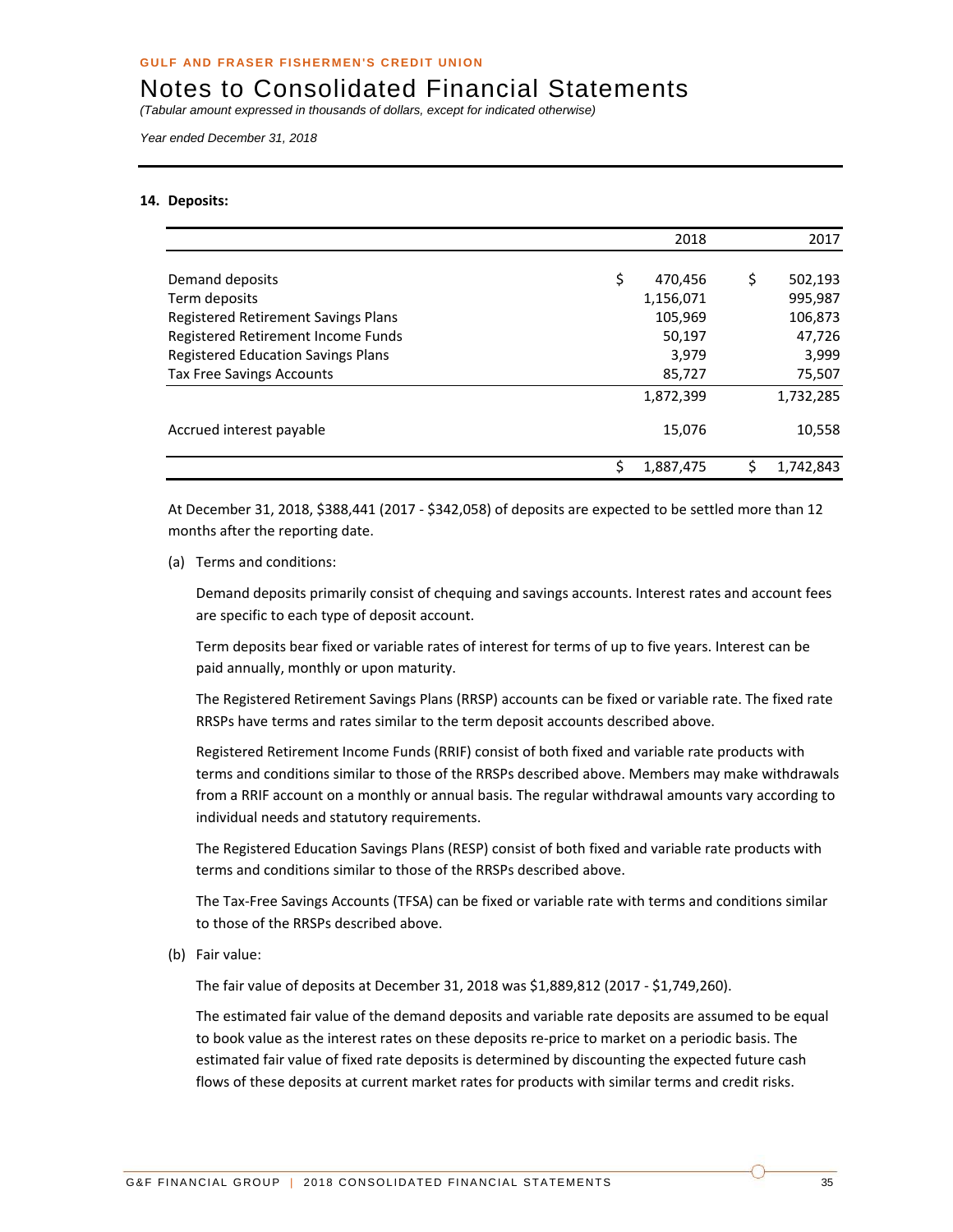*(Tabular amount expressed in thousands of dollars, except for indicated otherwise)* 

*Year ended December 31, 2018* 

#### **15. Members' shares:**

The members' shares of the Credit Union are divided into four classes of shares being membership shares, investment equity shares, patronage shares and non‐equity shares. All of the Credit Union's member shares are classified as financial liabilities as each class of shares is redeemable at the option of the member. The member shares are initially recognized at fair value net of any transaction costs directly attributable to the issuance of the instrument and subsequently carried at amortized cost using the effective interest rate method.

- (a) Terms and conditions:
	- (*i*) Membership shares:

As a condition of membership, which is required to use the services of the Credit Union, each member is required to hold five dollars in membership shares. These membership shares are redeemable at par (one dollar) when withdrawn. Dividends are at the discretion of the Board of Directors. All issued shares are fully paid.

Funds invested by members in membership shares are not insured by the Credit Union Deposit Insurance Corporation (CUDIC). The withdrawal of membership shares is subject to the restriction that the Credit Union shall not be required in any calendar year to redeem or purchase equity shares of any class in excess of 10% of the aggregate amount of that class issued and outstanding as at the previous financial year.

(*ii*) Investment equity shares:

Investment equity shares are non‐voting, can be issued only to members of the Credit Union, and are redeemable at par (one dollar) when withdrawn. These shares were made available for investment by members beginning in July 2017. Dividends are at the discretion of the Board of Directors. All issued shares are fully paid.

Funds invested by members in investment equity shares are not insured by CUDIC. The withdrawal of investment equity shares is subject to the restriction that the Credit Union shall not be required in any calendar year to redeem or purchase equity shares of any class in excess of 10% of the aggregate amount of that class issued and outstanding as at the previous financial year.

(*iii*) Patronage shares:

Patronage shares are issued as part of patronage rebates. They are non‐voting, can be issued only to members of the Credit Union, and are redeemable at par (one dollar). There is no limit on the number of patronage shares which can be held by a member.

Funds issued in patronage shares are not insured by CUDIC. The withdrawal of patronage shares is subject to the restriction that the Credit Union shall not be required in any calendar year to redeem or purchase equity shares of any class in excess of 10% of the aggregate amount of that class issued and outstanding as at the previous financial year. Patronage rebates are at the discretion of the Directors. All issued shares are fully paid.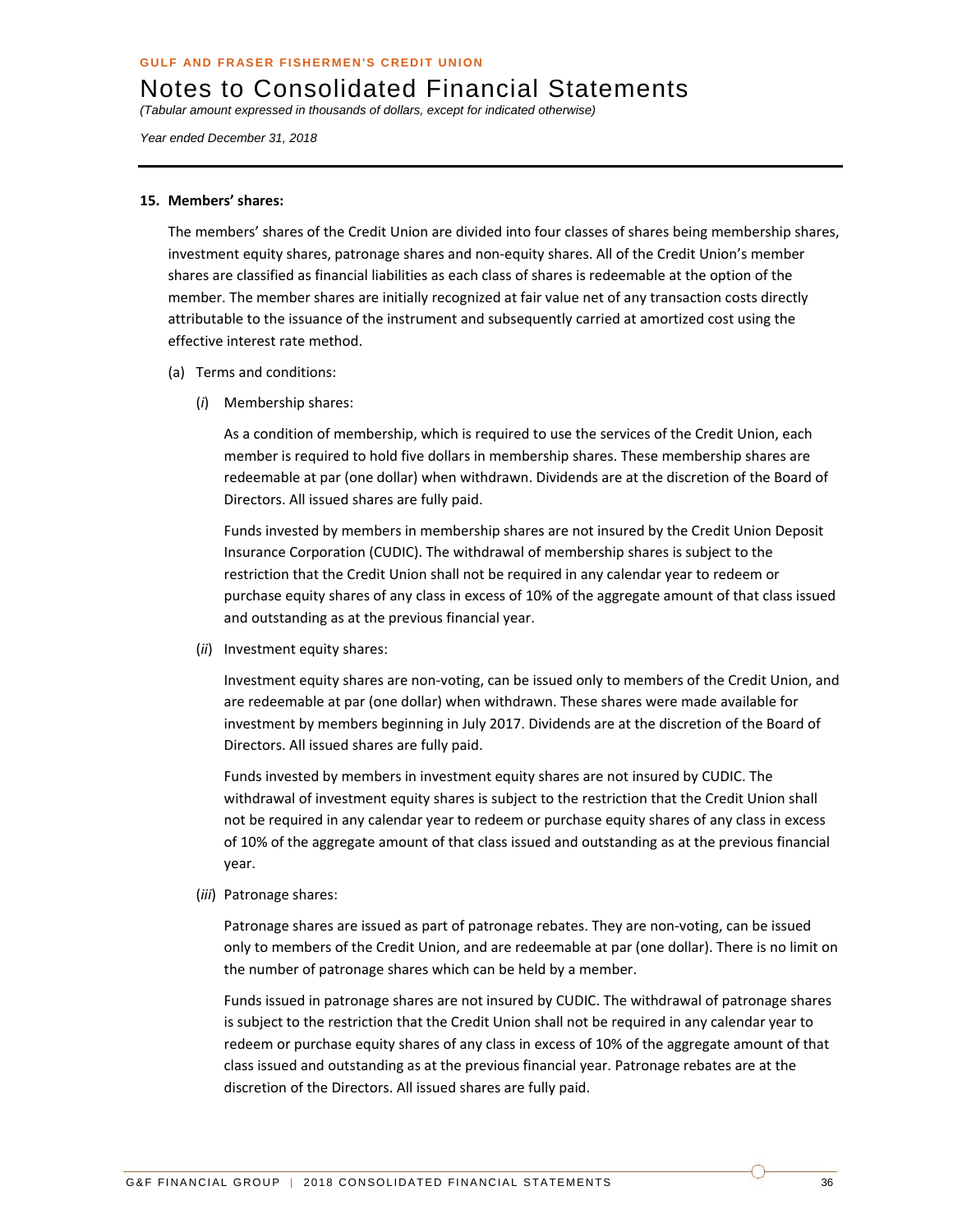*(Tabular amount expressed in thousands of dollars, except for indicated otherwise)* 

*Year ended December 31, 2018* 

#### **15. Members' shares (continued):**

- (a) Terms and conditions (continued):
	- (*iv*) Non‐equity shares*:*

Non‐equity shares are withdrawable on demand by the member and may be redeemed by the Credit Union at par (one dollar). Dividends are at the discretion of the Board of Directors. All issued shares are fully paid.

(b) Number of shares outstanding:

|                            | Membership | Investment equity | Patronage | Non-equity |       |
|----------------------------|------------|-------------------|-----------|------------|-------|
|                            | shares     | shares            | shares    | shares     | Total |
|                            |            |                   |           |            |       |
| Balance, December 31, 2016 | 2,514      |                   | 744       | 264        | 3,522 |
| Issued during the year     | 196        | 3,444             | 31        | 3          | 3,674 |
| Redeemed during the year   | 90         | 78                | 60        | 25         | 253   |
|                            |            |                   |           |            |       |
| Balance, December 31, 2017 | 2,620      | 3,366             | 715       | 242        | 6,943 |
| Issued during the year     | 234        | 1,274             | 11        | 2          | 1,521 |
| Redeemed during the year   | 142        | 224               | 29        | 22         | 417   |
|                            |            |                   |           |            |       |
| Balance, December 31, 2018 | 2,712      | 4,416             | 697       | 222        | 8,047 |
|                            |            |                   |           |            |       |
| Authorized shares - 2017   | Unlimited  | Unlimited         | Unlimited | Unlimited  |       |
| Authorized shares - 2018   | Unlimited  | Unlimited         | Unlimited | Unlimited  |       |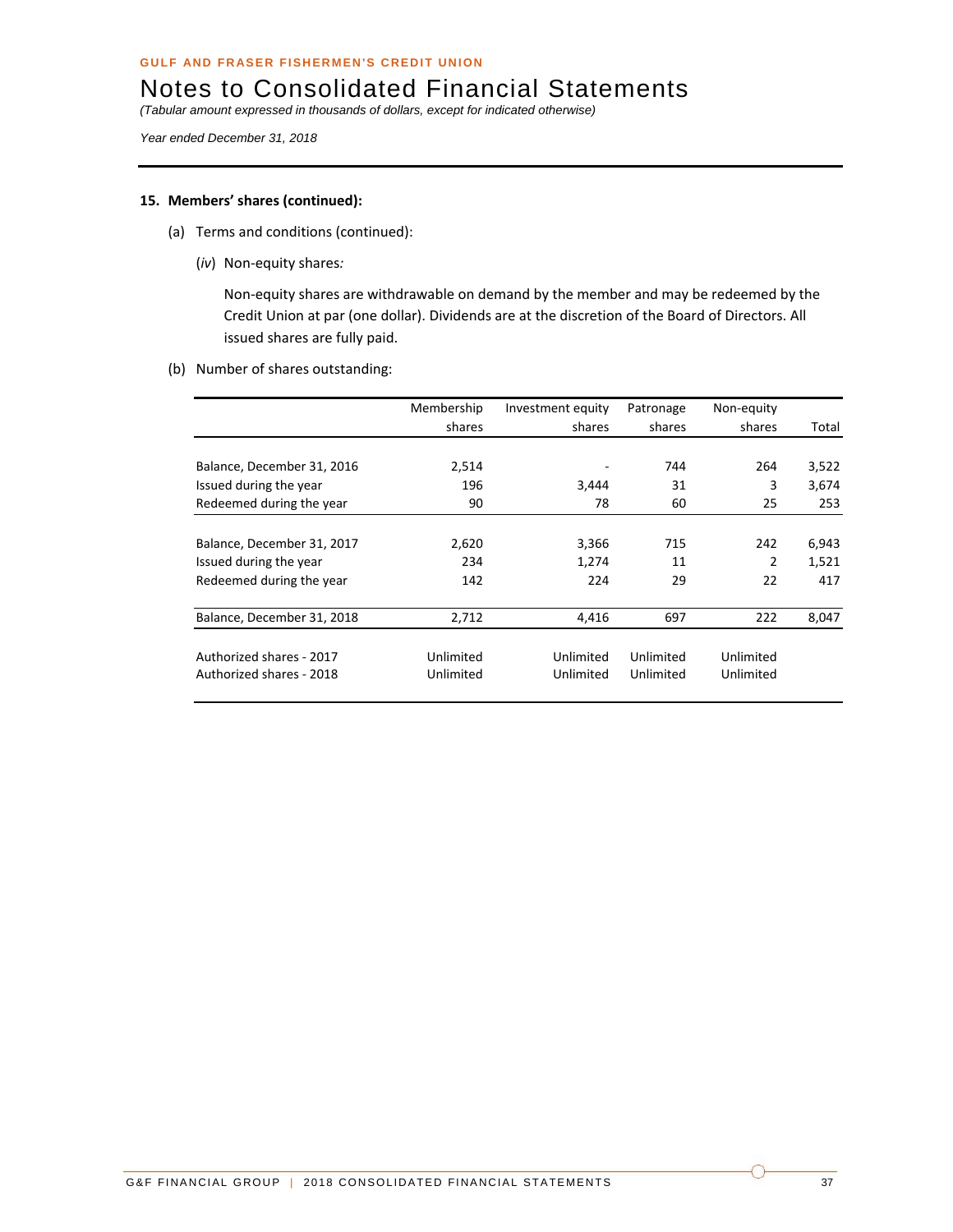*(Tabular amount expressed in thousands of dollars, except for indicated otherwise)* 

*Year ended December 31, 2018* 

#### **16. Secured borrowings:**

|                                                                       | 2018             | 2017   |
|-----------------------------------------------------------------------|------------------|--------|
| Central 1 - credit facilities<br>Central 1 - secured loan (note 8(c)) | 14,908<br>36,547 | 45,299 |
|                                                                       | 51,455           | 45,299 |

The fair value of borrowings as at December 31, 2018 was \$50,950 (2017 ‐ \$44,660).

In addition to the Central 1 secured loan noted above, the Credit Union has an authorized operating line and term loan facility of \$104,862 (2017 - \$104,754) with Central 1, bearing interest that varies with the bankers' acceptance rate. This facility is secured by an assignment of book accounts.

The Credit Union also has a credit facility agreement with Fédérations des caisses Desjardins du Québec authorized up to \$30,000 and is secured by a first charge against eligible residential mortgages.

As of December 31, 2018, \$14,908 (2017 – nil) of the Central 1 credit facilities were drawn.

#### **17. Other liabilities:**

|                                                                                    | 2018                | 2017                |
|------------------------------------------------------------------------------------|---------------------|---------------------|
| Accounts payable and accrued liabilities<br>Deferred revenue<br>Income tax payable | 4,780<br>445<br>967 | 4,509<br>519<br>525 |
|                                                                                    | 6,192               | 5,553               |

#### **18. Commitments:**

(a) Letters of credit:

In the normal course of business, the Credit Union issues letters of credit on behalf of its members. Letters of credit are not reflected in the consolidated statement of financial position. At December 31, 2018, the Credit Union has outstanding letters of credit on behalf of members in the amount of \$8,776 (2017 ‐ \$8,514).

(b) Contractual obligations:

The Credit Union is committed to long‐term leases for various branch premises extending to 2029.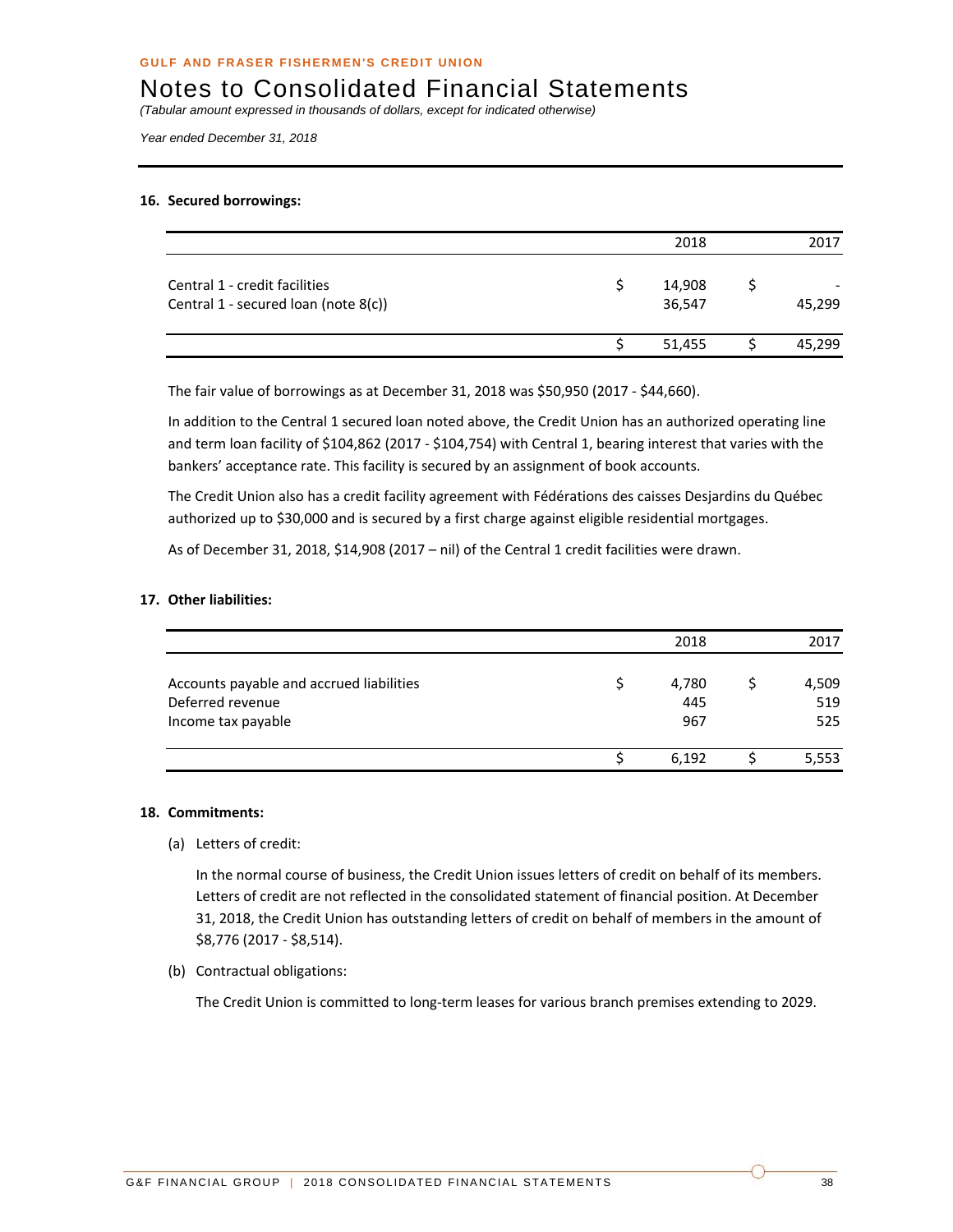*(Tabular amount expressed in thousands of dollars, except for indicated otherwise)* 

*Year ended December 31, 2018* 

#### **18. Commitments (continued):**

(b) Contractual obligations (continued):

Total future minimum lease payments for these arrangements are as follows:

| Not later than 1 year                        | 1.679 |
|----------------------------------------------|-------|
| Later than 1 year and not later than 5 years | 4.444 |
| Later than 5 years                           | 1,032 |
|                                              |       |
|                                              | 7.155 |

During the year ended December 31, 2018, operating lease payments of \$2,499 (2017 ‐ \$2,272) were recognized as an expense.

Furthermore, the Credit Union has a license agreement with a third party vendor for banking system software and associated supporting applications. The Credit Union also has a data processing agreement with the third party vendor to operate the software on behalf of the Credit Union, providing related services and interfaces. Both agreements expire on March 31, 2021.

#### **19. Related party transactions:**

The Credit Union entered into the following transactions with key management personnel, which includes those persons having authority and responsibility for planning, directing and controlling the activities of the Credit Union.

|                                             |    | 2018  |    | 2017  |
|---------------------------------------------|----|-------|----|-------|
| Compensation:                               |    |       |    |       |
| Salaries and employee benefits              | \$ | 2,944 | \$ | 2,743 |
| Post-employment benefits                    |    | 189   |    | 196   |
|                                             | \$ | 3,133 | ς  | 2,939 |
| Transactions with key management personnel: |    |       |    |       |
| Loans outstanding                           | \$ | 4,667 | \$ | 3,343 |
| Term and savings deposits                   |    | 2,141 |    | 2,534 |
|                                             | Ś  | 6,808 | ς  | 5,877 |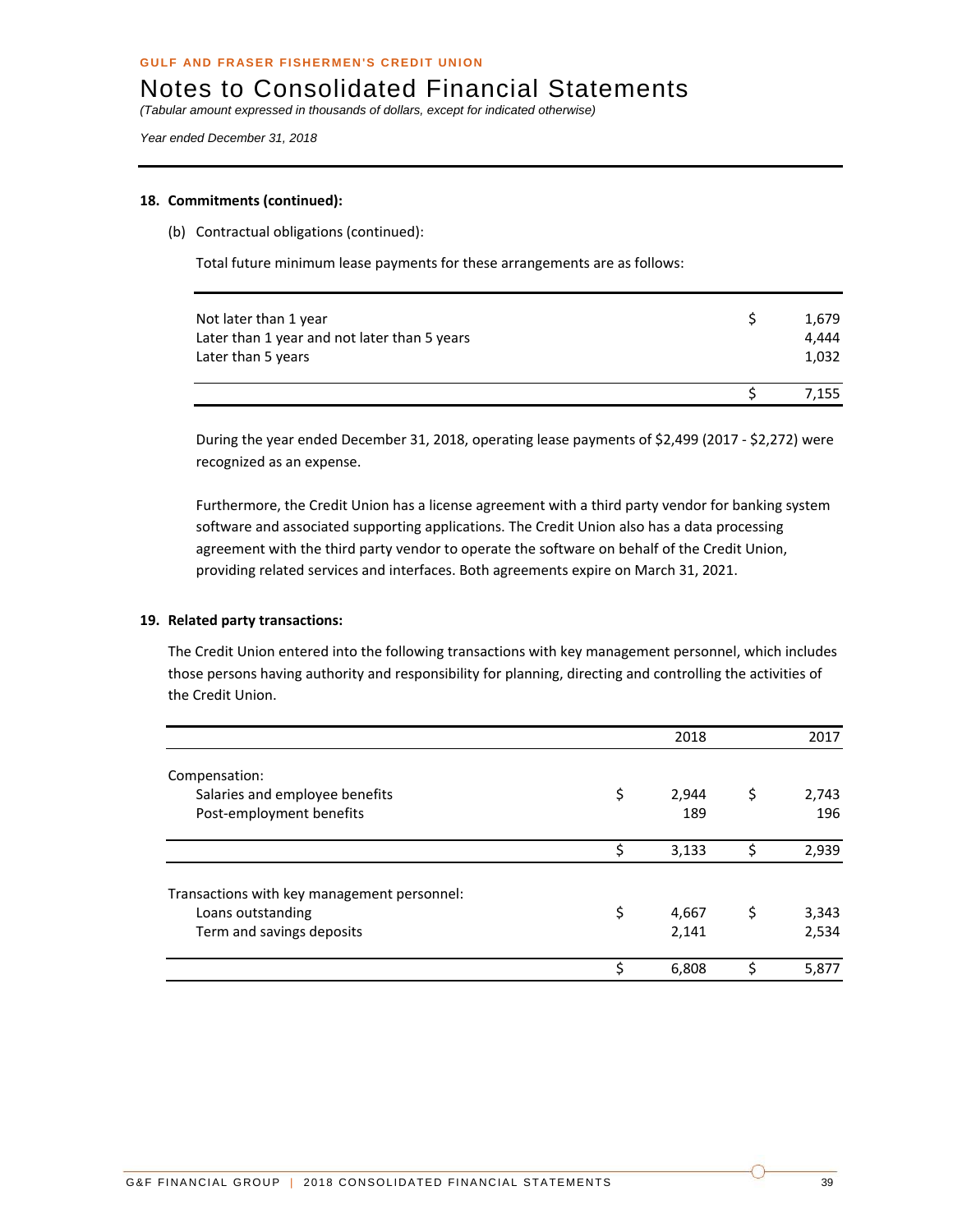*(Tabular amount expressed in thousands of dollars, except for indicated otherwise)* 

*Year ended December 31, 2018* 

#### **19. Related party transactions (continued):**

The Credit Union's policy for lending to, and for receiving deposits from, key management personnel is that the loans are approved and deposits accepted on the same terms and conditions which apply to members for each class of loan or deposit. The employees of the Credit Union are eligible for reduced interest rates on personal loans, lines of credit and mortgages. Directors are not eligible for these benefits.

During the year ended December 31, 2018, the Credit Union's Board of Directors received aggregate remuneration of \$239 (2017 ‐ \$260) which is included in compensation to key management personnel above.

#### **20. Financial instrument classification and fair value:**

(a) Financial instrument classification:

The following table represents the carrying amount by classification. Comparative information presented for 2017 is based on categories of financial instruments under IAS 39.

|                              |                    |                 |             | Measured at |                | Measured at |              |                 |    |             |
|------------------------------|--------------------|-----------------|-------------|-------------|----------------|-------------|--------------|-----------------|----|-------------|
|                              |                    |                 |             |             | Amortized cost |             | <b>FVTPL</b> |                 |    | Total       |
| December 31, 2018            |                    |                 |             |             |                |             |              |                 |    |             |
| Cash                         |                    |                 | \$          |             | 5,622          | \$          |              |                 | \$ | 5,622       |
| <b>Financial investments</b> |                    |                 |             |             | 170,304        |             |              | 10,924          |    | 181,228     |
| Derivative assets            |                    |                 |             |             |                |             |              | 732             |    | 732         |
| Loans                        |                    |                 |             | 1,862,404   |                |             |              |                 |    | 1,862,404   |
| Accounts receivable          |                    |                 |             |             | 104            |             |              |                 |    | 104         |
| Derivative liabilities       |                    |                 |             |             |                |             |              | (484)           |    | (484)       |
| Deposits                     |                    |                 |             | (1,887,475) |                |             |              |                 |    | (1,887,475) |
| Members' shares              |                    |                 |             |             | (8,047)        |             |              |                 |    | (8,047)     |
| <b>Borrowings</b>            |                    |                 |             |             | (51, 455)      |             |              |                 |    | (51, 455)   |
| Accounts payable             |                    |                 |             |             | (4,780)        |             |              |                 |    | (4,780)     |
|                              |                    |                 |             |             |                |             |              |                 |    |             |
|                              |                    |                 | \$          |             | 86,677         | \$          |              | 11,172          | \$ | 97,849      |
|                              |                    |                 |             |             |                |             |              |                 |    |             |
|                              | Held-for-trading / |                 |             |             |                |             |              |                 |    |             |
|                              | fair value through |                 | Available-  |             | Loans and      |             |              | Other financial |    |             |
|                              |                    | profit and loss | for-sale    |             | receivables    |             |              | liabilities     |    | Total       |
| December 31, 2017            |                    |                 |             |             |                |             |              |                 |    |             |
| Cash                         | \$                 |                 | \$          | \$          | 15,301         |             | \$           |                 | \$ | 15,301      |
| <b>Financial investments</b> |                    |                 | 9,217       |             | 152,176        |             |              |                 |    | 161,393     |
| Derivative assets            |                    | 516             |             |             |                |             |              |                 |    | 516         |
| Loans                        |                    |                 |             |             | 1,711,125      |             |              |                 |    | 1,711,125   |
| Accounts receivable          |                    |                 |             |             | 250            |             |              |                 |    | 250         |
| Derivative liabilities       |                    | (577)           |             |             |                |             |              |                 |    | (577)       |
| <b>Deposits</b>              |                    |                 |             |             |                |             |              | (1,742,843)     |    | (1,742,843) |
| Members' shares              |                    |                 |             |             |                |             |              | (6, 943)        |    | (6, 943)    |
| <b>Borrowings</b>            |                    |                 |             |             |                |             |              | (45, 299)       |    | (45, 299)   |
| Accounts payable             |                    |                 |             |             |                |             |              | (4,509)         |    | (4,509)     |
|                              | \$                 | (61)            | \$<br>9,217 | \$          | 1,878,852      |             | \$           | (1,799,594)     | Ś. | 88,414      |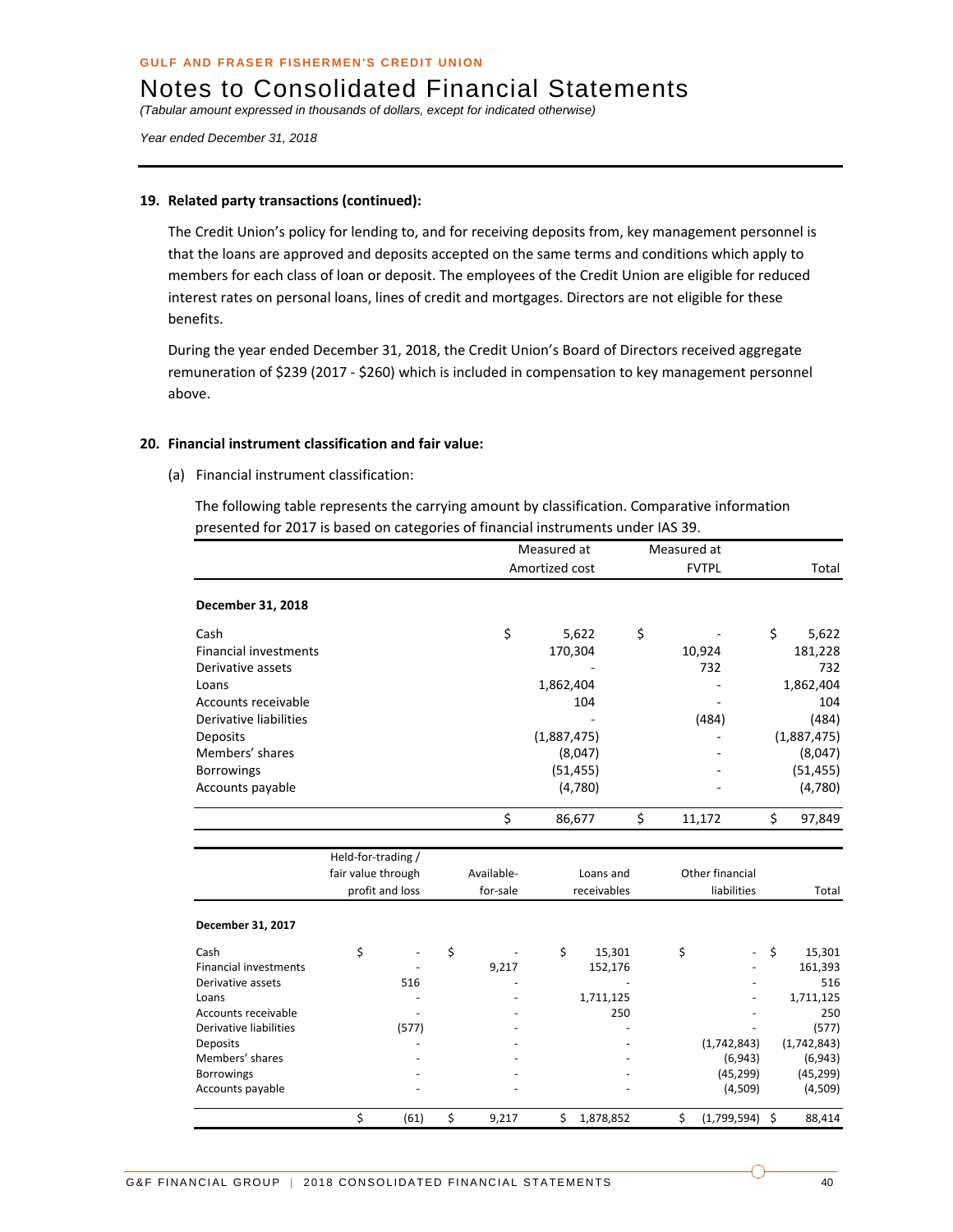*(Tabular amount expressed in thousands of dollars, except for indicated otherwise)* 

*Year ended December 31, 2018* 

#### **20. Financial instrument classification and fair value (continued):**

(b) Financial instruments measured at fair value:

The following table provides an analysis of investments that are measured subsequent to initial recognition at fair value, grouped into Levels 1 to 3 based on the degree to which the fair value is observable:

- Level 1 fair value measurements based on unadjusted quoted prices in active markets for identical assets and liabilities;
- Level 2 fair value measurements based on inputs other than quoted prices that are observable for the asset or liability either directly or indirectly; and
- Level 3 fair value measurements based on inputs that are not based on observable market data.

The level in the fair value hierarchy within which the financial asset or financial liability is categorized is determined on the basis of the lowest level of input that is significant to the fair value measurement. Financial assets and financial liabilities are classified in their entirety into only one of three levels:

|                            | Level 1 | Level 2      | Level 3     |    | Total  |
|----------------------------|---------|--------------|-------------|----|--------|
| December 31, 2018:         |         |              |             |    |        |
| Central 1 - Class A shares | \$      | \$<br>741    | \$          | \$ | 741    |
| Central 1 - Class E shares |         | 1            |             |    | 1      |
| Central 1 - Class F shares |         | 8,498        |             |    | 8,498  |
| Derivative assets          |         | 732          |             |    | 732    |
| Other investments          |         | 1,684        |             |    | 1,684  |
| Derivative liabilities     |         | (484)        |             |    | (484)  |
|                            | \$      | \$<br>11,172 | \$          | \$ | 11,172 |
|                            |         |              |             |    |        |
| December 31, 2017:         |         |              |             |    |        |
| Central 1 - Class A shares | \$      | \$<br>6,247  | \$          | \$ | 6,247  |
| Central 1 - Class E shares |         |              | 1,142       |    | 1,142  |
| Derivative assets          |         | 516          |             |    | 516    |
| Other investments          |         | 1,828        |             |    | 1,828  |
| Derivative liabilities     |         | (577)        |             |    | (577)  |
|                            | \$      | \$<br>8,014  | \$<br>1,142 | Ś  | 9,156  |

The fair value of derivative assets has been determined through present value techniques. The fair value of the other financial instruments in the table above is described in note 6.

There were no transfers between level 1 and level 2 in the fair value hierarchy in 2018 or 2017.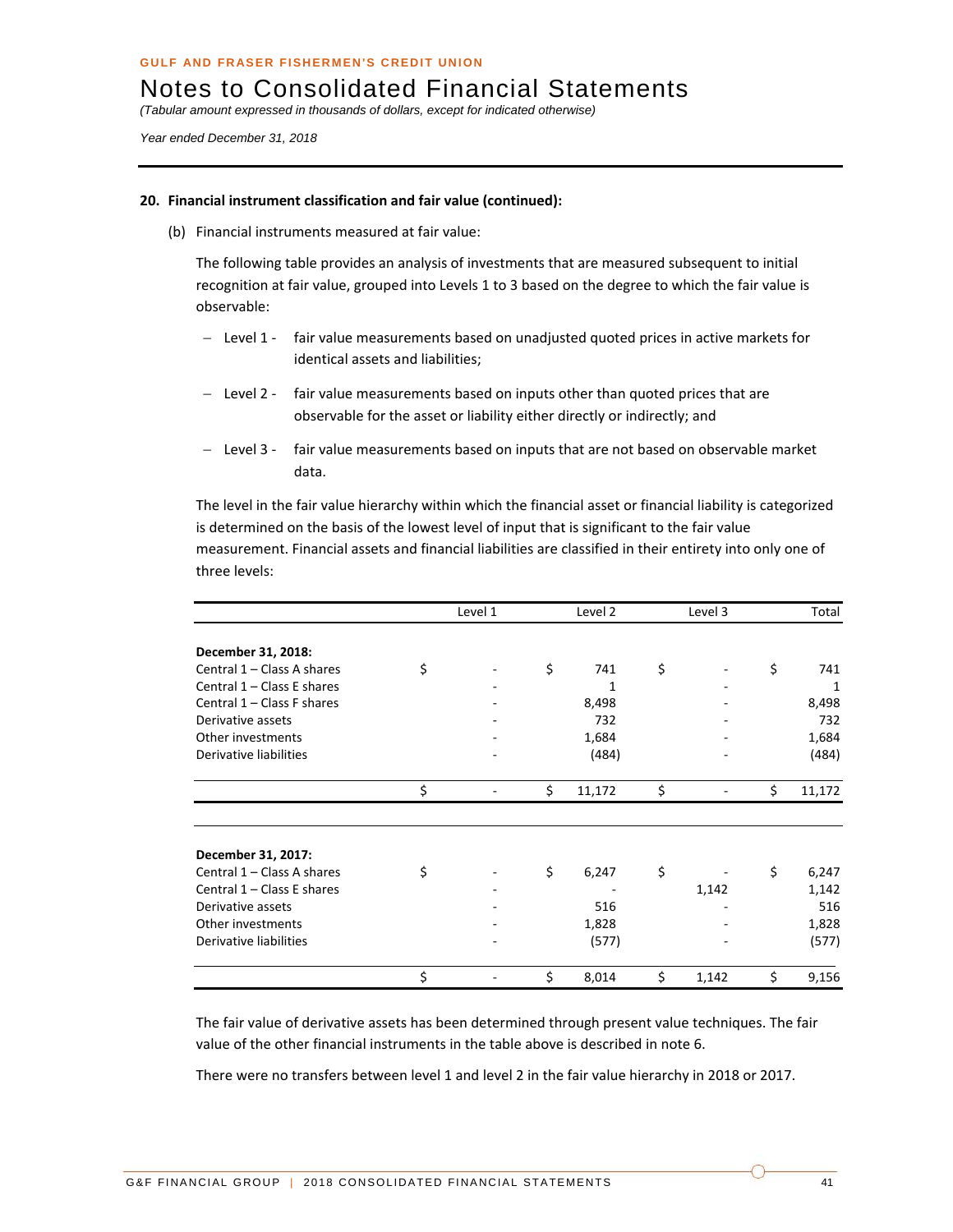*(Tabular amount expressed in thousands of dollars, except for indicated otherwise)* 

*Year ended December 31, 2018* 

#### **20. Financial instrument classification and fair value (continued):**

(b) Financial instruments measured at fair value (continued):

The following table shows a reconciliation from the beginning balances to the ending balances for fair value measurements in Level 3 of the fair value hierarchy.

|                                                | 2018        | 2017  |
|------------------------------------------------|-------------|-------|
| Balance, beginning of the year                 | \$<br>1,142 |       |
| Purchases                                      |             |       |
| Redemption                                     | (1, 141)    |       |
| Transfers into Level 3                         |             |       |
| Transfers out of Level 3 into Level 2          | (1)         |       |
| Realized gains (losses)                        |             |       |
| Change in unrealized appreciation/depreciation |             | 1,141 |
| Balance, end of year                           |             | 1,142 |

(c) Significant unobservable inputs used in measuring fair value:

The table below sets out information about significant unobservable inputs used at year-end in measuring financial instruments categorized as Level 3 in the fair value hierarchy for 2017. There were no Level 3 investments held as at December 31, 2018.

| 2017                           |         |                                |                     |         |                                                                                |
|--------------------------------|---------|--------------------------------|---------------------|---------|--------------------------------------------------------------------------------|
|                                |         |                                | Unobservable        |         | Sensitivity to change in<br>significant                                        |
| Description                    |         | Fair value Valuation technique | inputs              | Amounts | unobservable inputs                                                            |
| Central 1<br>Class E<br>shares | \$1.142 | Redemption<br>value            | Redemption<br>value | \$1,142 | The estimated fair<br>value would increase<br>if redemption value<br>increased |

Redemption value represents the amount that the Credit Union will receive on redemption of the shares back to Central 1. If the redemption value was to increase or decrease by 10%, this would result in an increase or decrease to the shares' fair value as at December 31, 2017 by \$114.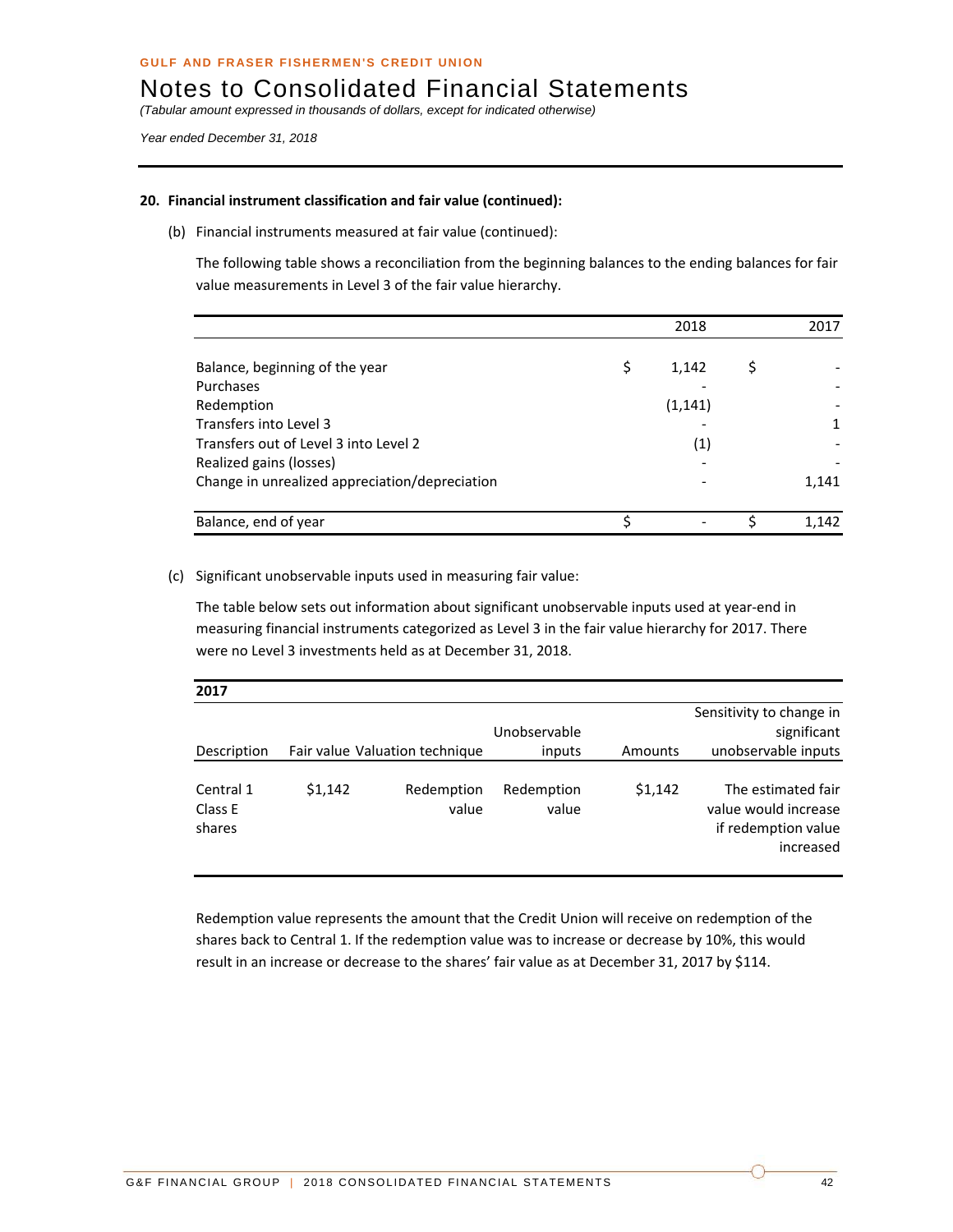*(Tabular amount expressed in thousands of dollars, except for indicated otherwise)* 

*Year ended December 31, 2018* 

#### **20. Financial instrument classification and fair value (continued):**

(d) Financial instruments not measured at fair value:

The fair value of the Credit Union's cash, accounts receivable, members' shares and accounts payable approximates carrying value due to their short-term nature or ability to be settled on demand. These financial instruments are classified as Level 2 in the fair value hierarchy because while settlement amounts or prices are available, there is no active market for these instruments.

The fair value of: loans disclosed in note 8, deposits disclosed in note 14 and secured borrowings in note 16 has been determined using present value techniques, which include inputs based on market observable data. Accordingly, these financial instruments are classified as Level 2 in the fair value hierarchy.

#### **21. Financial instrument risk management:**

The Credit Union is exposed to credit risk, liquidity risk and market risk as a result of holding financial instruments. Below is a description of those risks and how the Credit Union manages its exposure.

(a) Credit risk:

Credit risk is the risk that the Credit Union will incur a loss because a member fails to meet an obligation. The Credit Union's exposure to credit risk is concentrated primarily in its loans. Risk management policies are implemented by management and the Board. These policies include evaluating the member's ability to repay the loan when it is originally granted and subsequently renewed and regularly monitoring member information such as delinquent and over limit amounts. Notes 8 and 9 provide further discussion over the Credit Union's loan balances and exposure to credit risk. Concentrations of credit risk arise when members are engaged in similar economic activities or in similar geographic areas. The Credit Union's market service area is primarily the Greater Vancouver Area of British Columbia and as a result, repayment by members is dependent in part upon the general economic conditions of this geographic region.

Credit risk rating systems are designed to assess and quantify the risk inherent in credit activities in an accurate and consistent manner. To assess credit risk, the Credit Union takes into consideration the member's character, ability to pay, and value of collateral available to secure the loan. The Credit Union's credit risk management principles are guided by its overall risk management principles. The Board of Directors ensures that management has a framework, and policies, processes and procedures in place to manage credit risks and that the overall credit risk policies are complied with at the business and transaction level.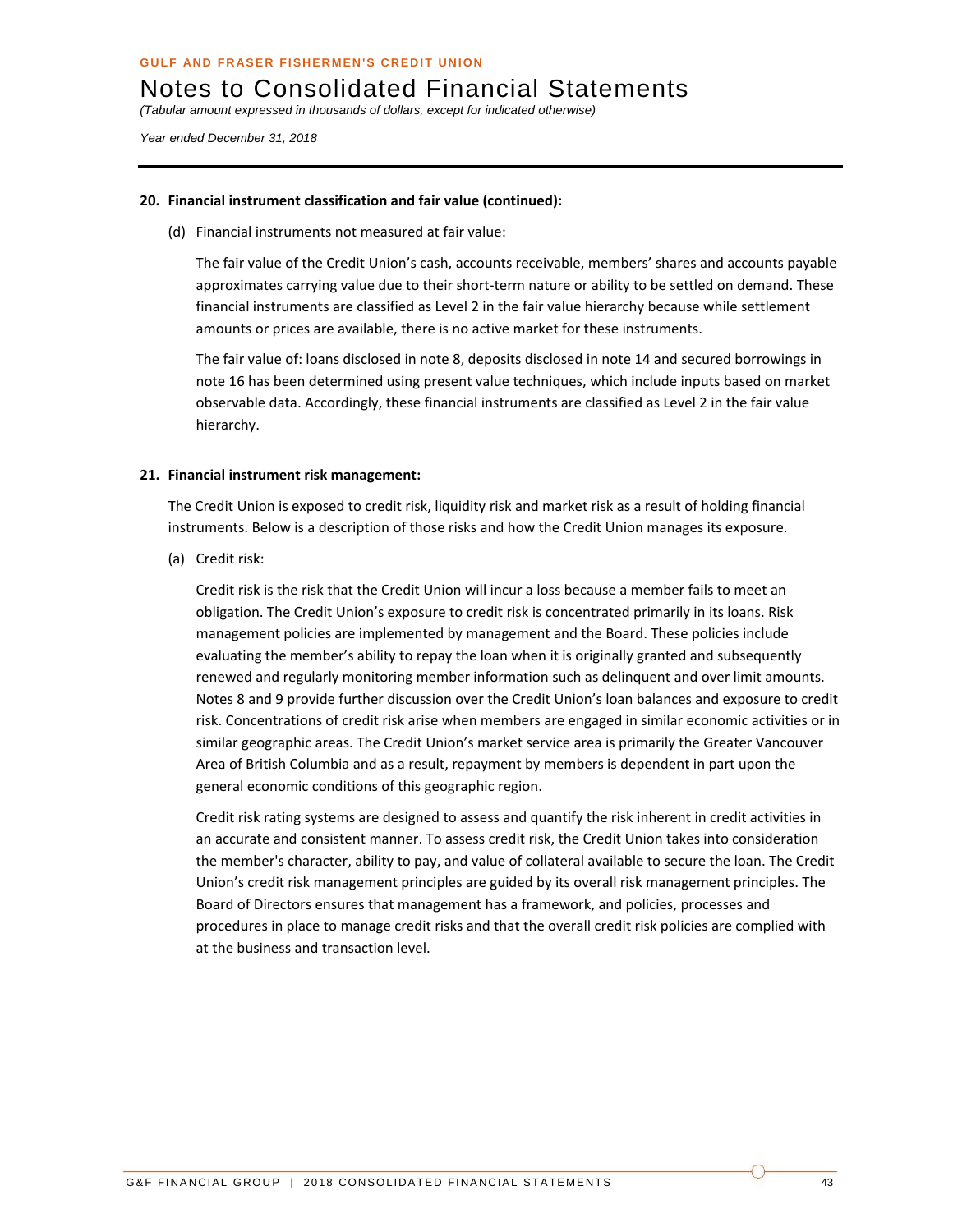*(Tabular amount expressed in thousands of dollars, except for indicated otherwise)* 

*Year ended December 31, 2018* 

#### **21. Financial instrument risk management (continued):**

(a) Credit risk (continued):

The Credit Union's credit risk policies set out the minimum requirements for management of credit risk in a variety of transactional and portfolio management contexts. With respect to credit risk, the Board of Directors receives monthly reports summarizing new loans, delinquent loans and overdraft utilization. The Board of Directors also receives an analysis of bad debts and allowance for impaired loans quarterly.

(b) Credit risk exposure:

The following information represents the maximum exposure to credit risk before taking into consideration any collateral or credit enhancements. For financial assets recognized on the consolidated statement of financial position, the exposure to credit risk is their stated carrying amount. For loan commitments, the maximum exposure is the full amount of the undrawn facilities.

|                                                           | 2018                 | 2017                 |
|-----------------------------------------------------------|----------------------|----------------------|
| On-balance sheet exposures<br>Off-balance sheet exposures | 1,862,404<br>224,690 | 1,711,125<br>242,783 |
|                                                           | 2,087,094            | 1,953,908            |

The following tables set out information about the credit quality of the Credit Union's loans measured at amortized cost, by category of loss allowance at December 31, 2018. Comparative information is not provided for 2017 (See note 4). The amounts in the table represent the carrying amounts of loans.

| At December 31, 2018                     | Stage 1   | Stage 2 | Stage 3     | Total     |
|------------------------------------------|-----------|---------|-------------|-----------|
| Residential mortgages and personal loans |           |         |             |           |
| Beacon score > 750 (excellent)           | 610.807   | 86<br>S | S<br>$\sim$ | 610,893   |
| Beacon score 650 - 749 (good)            | 608,044   | 1,827   | 670         | 610,541   |
| Beacon score 600 - 649 (satisfactory)    | 111,933   | 2,315   | 872         | 115,120   |
| Beacon score < 600 (poor)                | 21,630    | 4,806   | 14          | 26,450    |
| Accrued interest                         | 1,557     | 23      | 23          | 1,603     |
| Loss allowance                           | (1, 139)  | (101)   | (122)       | (1, 362)  |
|                                          | 1,352,832 | 8.956   | 1.457       | 1,363,245 |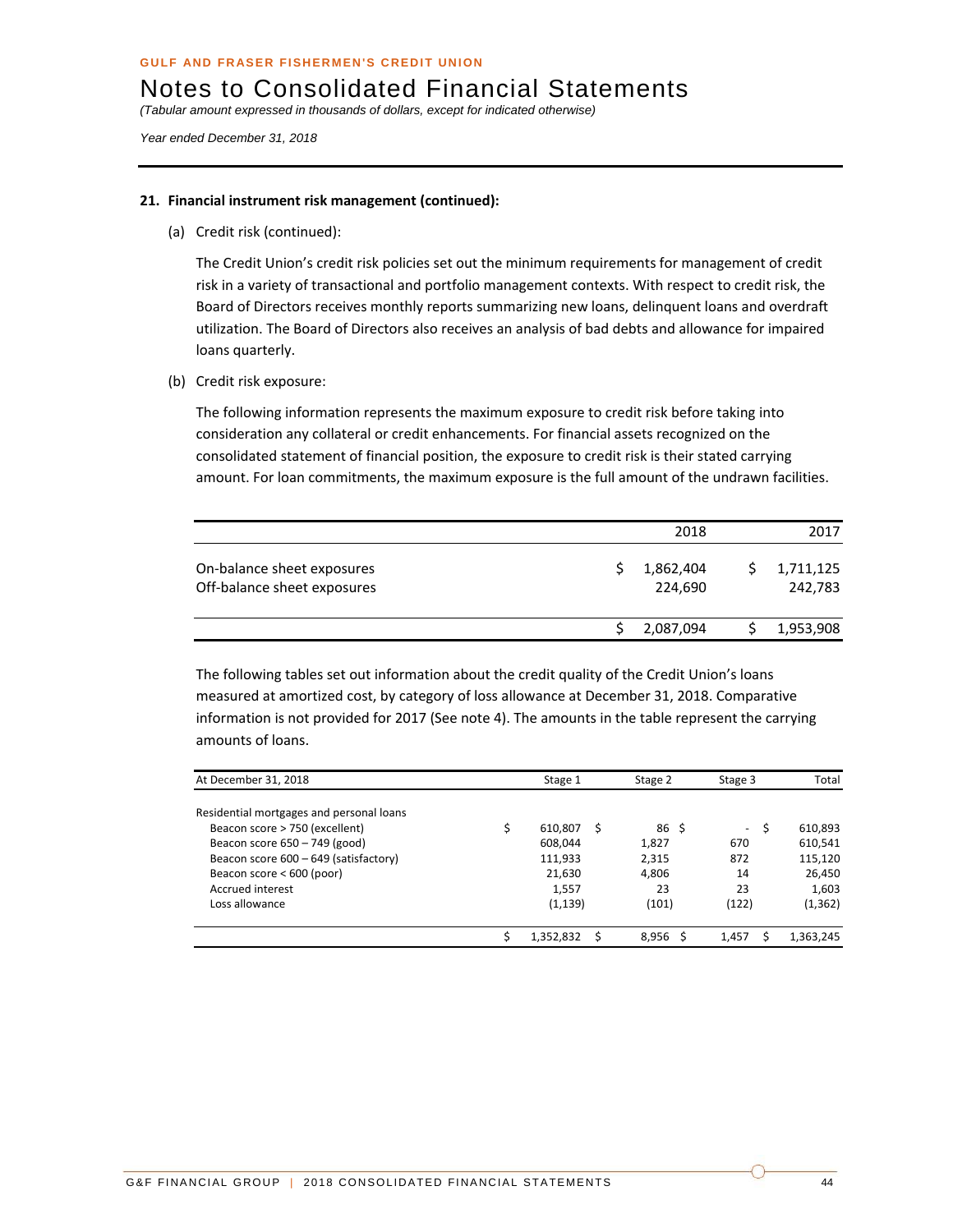*(Tabular amount expressed in thousands of dollars, except for indicated otherwise)* 

*Year ended December 31, 2018* 

#### **21. Financial instrument risk management (continued):**

(b) Credit risk exposure (continued):

| At December 31, 2018                         |    | Stage 1    | Stage 2 | Stage 3                  |      | Total   |
|----------------------------------------------|----|------------|---------|--------------------------|------|---------|
|                                              |    |            |         |                          |      |         |
| Commercial lending                           |    |            |         |                          |      |         |
| R <sub>1</sub> -Excellent                    | \$ | $3,939$ \$ | - \$    |                          | - \$ | 3,939   |
| R <sub>2</sub> - Good                        |    | 313,762    | ۰       | ۰                        |      | 313,762 |
| R <sub>3</sub> - R <sub>5</sub> Satisfactory |    | 55,646     | 874     | $\overline{\phantom{a}}$ |      | 56,520  |
| R6 - R7 Satisfactory with higher risk        |    | 112,114    | 6,482   | ۰                        |      | 118,596 |
| R8 Less than satisfactory                    |    | 4,275      | 2,986   |                          |      | 7,261   |
| R9 - R10 Credit Impaired                     |    |            |         | ۰                        |      |         |
| Accrued interest                             |    | 1,915      | 38      | ۰                        |      | 1,953   |
| Loss allowance                               |    | (2,610)    | (262)   | ۰                        |      | (2,872) |
|                                              | Ś  | 489,041    | 10.118  | $\overline{\phantom{0}}$ | Ŝ    | 499,159 |

#### (c) Liquidity risk:

Liquidity risk is the risk that the Credit Union will encounter difficulty in raising funds to meet its obligations to members. The Credit Union mitigates this risk by monitoring cash activities and expected outflows so as to meet all cash outflow obligations as they fall due. Cash flows payable under financial liabilities by their remaining contractual maturities are included in the interest rate sensitivity analysis included in note 21(d).

The assessment of the Credit Union's liquidity position reflects management's estimates, assumptions and judgments pertaining to current and prospective firm specific and market conditions and the related behaviour of its members and counterparties.

The Credit Union's liquidity management framework is designed to ensure that adequate sources of reliable and cost effective cash or its equivalents are continually available to satisfy its current and prospective financial commitments under normal and contemplated stress conditions.

The Board of Directors receives monthly liquidity reports as well as information regarding cash balances in order for it to monitor the Credit Union's liquidity framework. The Credit Union is required to maintain, in the form of cash and term deposits, a minimum of 8% liquidity at all times, based on total members' deposits and non‐equity shares, and borrowings. The Credit Union was in compliance with the liquidity requirements throughout the fiscal year.

(d) Market risk:

Market risk refers to the risk of loss resulting from changes in interest rates, foreign exchange rates and other market prices. The level of market risk to which the Credit Union is exposed varies depending on market conditions and the composition of the Credit Union's investment, lending, and deposit portfolios. The Credit Union has limited exposure to other price risk because the majority of its investments are deposits held with Central 1.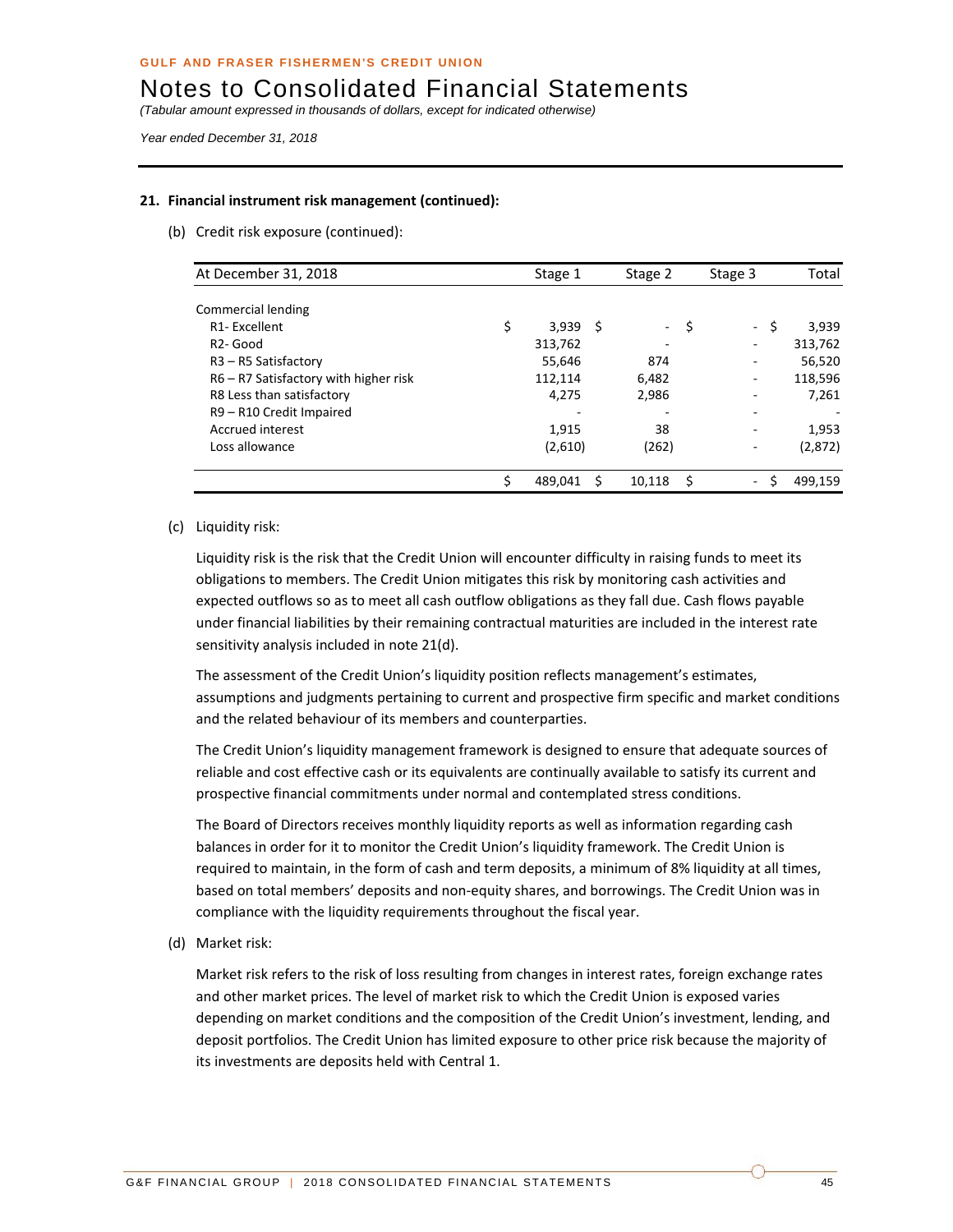*(Tabular amount expressed in thousands of dollars, except for indicated otherwise)* 

*Year ended December 31, 2018* 

#### **21. Financial instrument risk management continued):**

(d) Market risk (continued):

The Credit Union's business is predominantly conducted in Canadian currency. However, some of the Credit Union's deposits are denominated in US funds. The Credit Union economically hedges its exposure to negative impacts from US currency fluctuations by maintaining US dollar denominated investments in amounts which approximate its US deposits. Therefore, exposures to foreign currency fluctuations are managed to immaterial levels on an ongoing basis.

Interest rate risk is the potential impact on the Credit Union's earnings and economic value due to changes in interest rates. The Credit Union continuously monitors its exposure to interest rate changes and their potential effects on financial margin by modeling its assets, liabilities, and equity against the impact of various possible rate increases or decreases.

The Credit Union has formal internal policies that establish acceptable levels of interest rate risk. These policies are directed at ensuring that expected net interest income has a high probability of falling within an acceptable range. There are further policies designed to ensure that the market value of equity is not eroded by interest rate changes beyond an acceptable range. The Credit Union also consults with independent experts with regards to both the quality and interpretation of its internal interest rate risk management programs. Interest sensitive assets and liabilities cannot normally be perfectly matched by amount and term to maturity. The Credit Union utilizes interest rate swaps to assist in managing interest rate risk.

The following schedule shows the Credit Union's sensitivity to interest rate changes. Amounts with floating rates or due or payable on demand are classified as maturing within one year, regardless of maturity. A significant amount of loans and deposits can be settled before maturity on payment of a penalty, but no adjustment has been made for repayments that may occur prior to maturity. There are no maturities for the non-interest sensitive financial liabilities as the amounts are payable on demand. All financial liabilities classified as within one year have a contractual maturity of less than one year.

| December 31, 2018                                                                                  | Weighted<br>average<br>rate |    | Within<br>1 year    |    | 1 to 2<br>years   |    | $2$ to $3$<br>years |    | $3$ to $4$<br>years |    | Over 4<br>years  |    | Non-<br>interest<br>sensitive |    | Total                          |
|----------------------------------------------------------------------------------------------------|-----------------------------|----|---------------------|----|-------------------|----|---------------------|----|---------------------|----|------------------|----|-------------------------------|----|--------------------------------|
| <b>Assets</b><br>Cash and financial investments<br>Loans<br>Others                                 | 1.86%<br>3.89%              | Ś  | 72,147<br>992,006   | Ŝ. | 17,543<br>289,902 | Ś. | 25,814<br>265,340   | Ś. | 40,948<br>217,529   | Ś. | 12,806<br>98,306 | Ś  | 17,592<br>(679)<br>14,368     | Ŝ. | 186,850<br>1,862,404<br>14,368 |
|                                                                                                    |                             | Ś  | 1,064,153           | \$ | 307,445           | Ś  | 291,154             |    | 258,477             | Ś  | 111,112          | Ś  | 31,281                        | Ś  | 2,063,622                      |
| <b>Liabilities and Members' Equity</b><br>Deposits and members' shares<br>Other<br>Members' equity | 1.89%<br>1.95%              | Ś  | 1,135,926<br>23,500 | Ś  | 228,830<br>19,677 | Ś. | 139,238<br>3,850    | \$ | 17,334<br>4,430     | \$ | 3,039            | Ś  | 371,155<br>6,674<br>109,969   | Ś  | 1,895,522<br>58,131<br>109,969 |
|                                                                                                    |                             | Ś  | 1,159,426           | Ś  | 248,507           | Ś. | 143,088             | Ś  | 21,764              | \$ | 3,039            | Ś  | 487,798                       | Ś  | 2,063,622                      |
| Swaps                                                                                              |                             | \$ | (100,000)           | \$ | ٠                 | Ś  | 50,000              | Ś  | 50,000              | \$ |                  | \$ | $\sim$                        | \$ |                                |
| Interest sensitivity position                                                                      |                             | \$ | (195, 273)          | \$ | 58,938            | Ś  | 198,066             | ς. | 286,713             |    | 108,073          | Ś  | (456, 517)                    | -S |                                |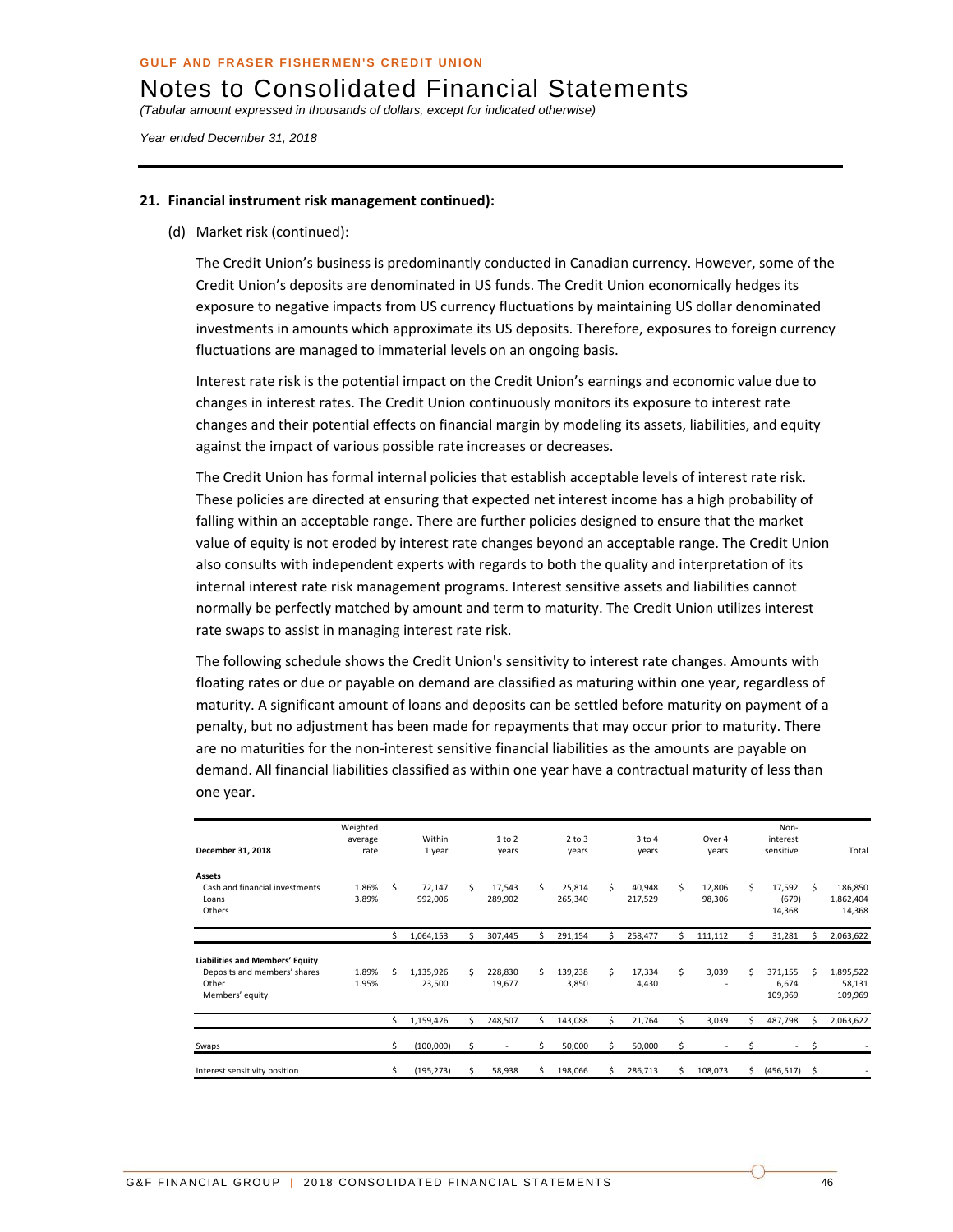*(Tabular amount expressed in thousands of dollars, except for indicated otherwise)* 

*Year ended December 31, 2018* 

#### **21. Financial instrument risk management continued):**

(d) Market risk (continued):

| December 31, 2017                                                                           | Weighted<br>average<br>rate |    | Within             |    | $1$ to $2$        |    | $2$ to $3$<br>years |    | $3$ to $4$<br>years |    | Over 4<br>years   |    | Non-<br>interest<br>sensitive |    | Total                         |
|---------------------------------------------------------------------------------------------|-----------------------------|----|--------------------|----|-------------------|----|---------------------|----|---------------------|----|-------------------|----|-------------------------------|----|-------------------------------|
|                                                                                             |                             |    | 1 year             |    | years             |    |                     |    |                     |    |                   |    |                               |    |                               |
| <b>Assets</b><br>Cash and financial investments<br>Loans                                    | 1.37%<br>3.50%              | Ś. | 99,313<br>913,778  | Ś. | 13,254<br>263,210 | \$ | 12,457<br>191,169   | \$ | 14,759<br>135,355   | Ś. | 21,896<br>209,059 | Ś  | 15,015<br>(1, 446)            | Ś  | 176,694<br>1,711,125          |
| Others                                                                                      |                             |    |                    |    |                   |    |                     |    |                     |    |                   |    | 11,680                        |    | 11,680                        |
|                                                                                             |                             | \$ | 1,013,091          | Ś  | 276,464           | Ś  | 203,626             | Ś  | 150,114             | Ś  | 230,955           | Ś  | 25,249                        | Ś  | 1,899,499                     |
| Liabilities and Members' Equity<br>Deposits and members' shares<br>Other<br>Members' equity | 1.37%<br>1.60%              | Ś  | 1,033,380<br>4,410 | Ś. | 167.554<br>9,810  | Ś. | 150,910<br>21,847   | Ś. | 8,966<br>4,221      | Ś. | 14,629<br>5,017   | Ś  | 374,347<br>6,124<br>98,284    | Ś  | 1,749,786<br>51,429<br>98,284 |
|                                                                                             |                             | \$ | 1,037,790          | Ś  | 177,364           | \$ | 172,757             | \$ | 13,187              | \$ | 19,646            | \$ | 478,755                       | Ś  | 1,899,499                     |
| Swaps                                                                                       |                             | \$ | (80,000)           | Ŝ. | 30,000            | \$ |                     | \$ | $\overline{a}$      |    | 50,000            | \$ | $\overline{\phantom{a}}$      | \$ |                               |
| Interest sensitivity position                                                               |                             | \$ | (104, 699)         | \$ | 129,100           | \$ | 30,869              | Ś. | 136,927             | Ś. | 261,309           | \$ | (453, 506)                    | \$ |                               |

The following table summarizes the pre-tax impact of an immediate and sustained parallel 1% increase or decrease shift in interest rates over the next 12 months on net interest income, assuming that no further hedging is undertaken. These measures are based upon assumptions made by management.

All interest rate risk measures are based upon interest rate exposures at a specific time and continuously change as a result of business activities and the risk management initiatives.

|                                                                        |                | 2018                | 2017             |                     |  |  |  |  |  |
|------------------------------------------------------------------------|----------------|---------------------|------------------|---------------------|--|--|--|--|--|
|                                                                        |                | Percentage of       |                  | Percentage of       |  |  |  |  |  |
| Impact of                                                              | Amount         | base forecast       | Amount           | base forecast       |  |  |  |  |  |
| 100 bp increase in interest rates<br>100 bp decrease in interest rates | 895<br>(1,296) | 2.36%<br>$(3.42)\%$ | 2,131<br>(2,847) | 5.93%<br>$(7.92)\%$ |  |  |  |  |  |